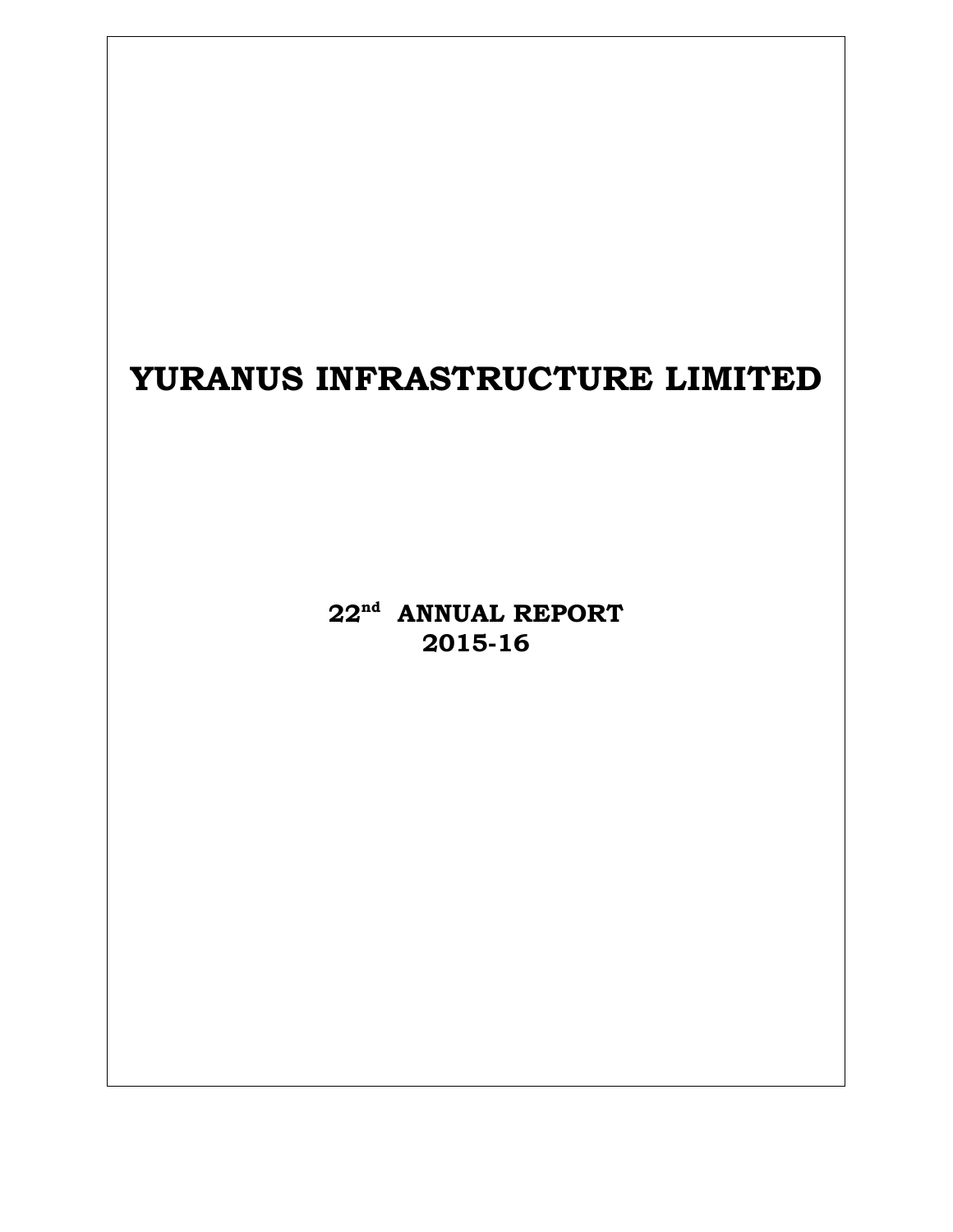**Annual General Meeting Dinesh Desai**  Thursday, 29<sup>th</sup> September, 2016 Managing Director

**At Pankhil Desai**  2nd Floor, Maulik Arcade, Executive Director Above Karnavati Pagarkha Bazar Mansi Cross Road,Vastrapur, **Rajendrakumar Gandhi**  Ahmedabad-380 015 Independent Director

**Board of Directors** 

**At Atul Shah**  02:00 P.M. Independent Director

> **Ms. Ashita Sharma**  Independent Director

The Shareholders are requested to bring their copy of the Annual Report along with them at the Annual General Meeting, since copy of the Report will not be distributed at the meeting. **Auditors** 

#### **Registrar and Share Transfer Agent 6 Registered Office**

 M/s. Loonia & Associates 218, New Cloth Market, Opp. Raipur Gate, Ahmedabad 380 002

Link Intime India Pvt. Ltd. 201,2<sup>nd</sup> Floor, Maulik Arcade, Ahmedabad Above Karnavati Pagarkha Bazar Mansi Cross Road,Vastrapur, Ahmedabad-380 015 Tel : +79-40082820/21 Email : info@yuranusinfra.com Website : www. yuranusinfra.com CIN : L45200GJ1994PLC021352

#### **Contents**

Notice Directors' Report Management Discussion And Analysis Report On Corporate Governace Independent Auditors Report Financial Statements Schedule Forming Part Of Financial Statements Proxy Form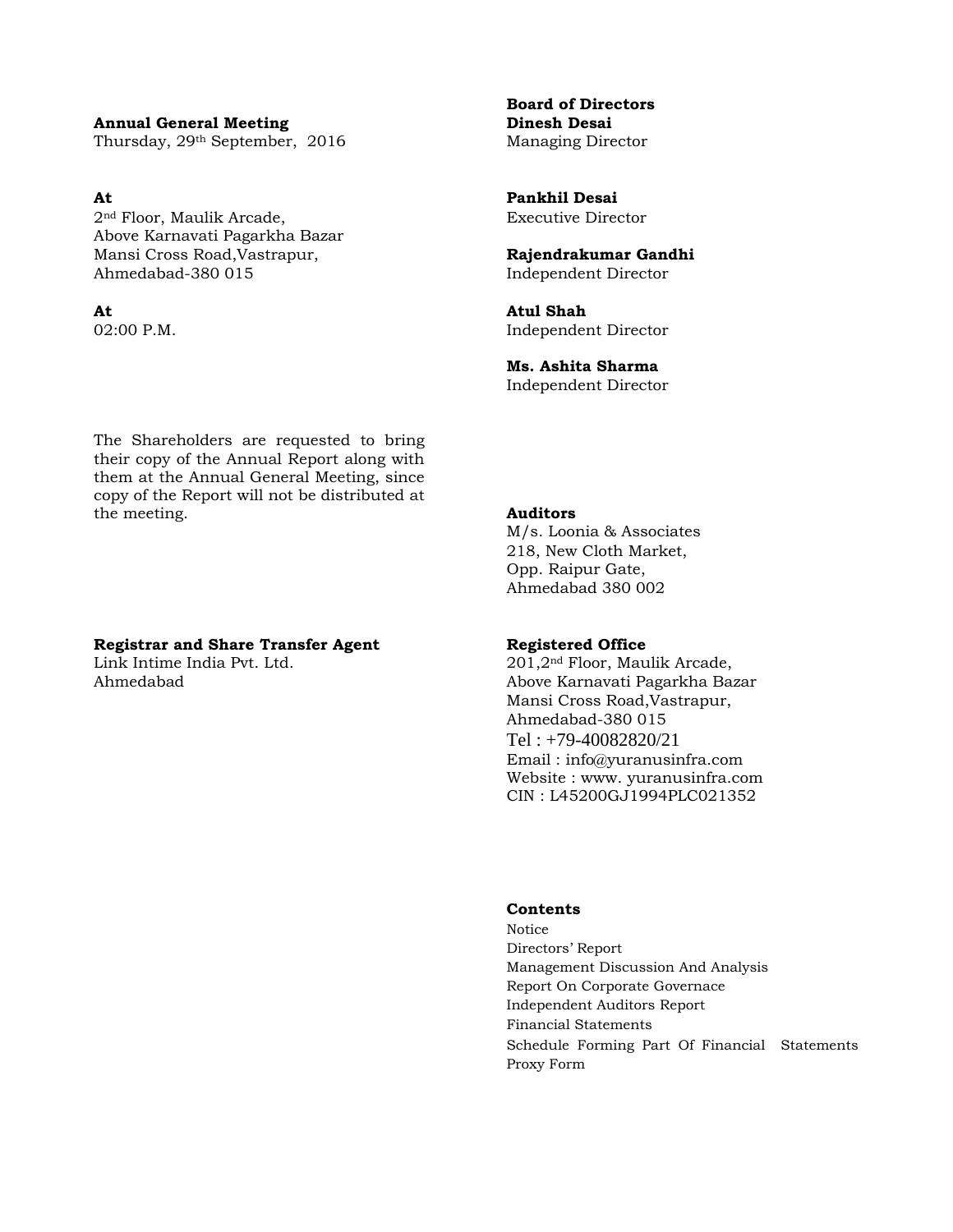#### **NOTICE**

Notice is hereby given that the 22nd Annual General Meeting of the members of **Yuranus Infrastructure Limited** will be held at 02.00 P.M. on Thursday, 29<sup>th</sup> day of September, 2016 at 201,Maulik Arcade, Above Karnavati Pagarkha Bazar, Mansi Cross Road, Vastrapur, Ahmedabad - 380 015 to transact the following businesses:

#### **ORDINARY BUSINESS**

- 1. To consider and adopt the Balance Sheet as at 31st March, 2016, Profit & Loss Account and Cash Flow Statement of the Company for the year ended on that date together with reports of the Board of Directors and Auditors thereon.
- 2. To Re-appoint Mr. Pankhil Dinesh Desai, Director of the Company ( DIN: 02908540), liable to retire by rotation in terms of section 152(6) of the Companies Act, 2013 and, being eligible, himself for Re-appointment.
- 3. To appoint the Auditor and to fix their remuneration and in this regards pass with or without modification(s) the following resolution as an Ordinary Resolution.

"RESOLVED THAT pursuant to the provisions of Section 139, 142 and other applicable provisions, if any, of the Companies Act,  $2013$  and the Rules made thereunder, the appointment of  $M/s$ . Loonia & Associates, (Membership No. 135424), as Auditors of the Company, by resolution passed at the 20th Annual General Meeting of the Company, to hold office from the conclusion of the 20th Annual General Meeting until the conclusion of the 24<sup>th</sup> Annual General Meeting, be and is hereby ratified for the balance term and accordingly they continue to hold office from the conclusion of the 22<sup>nd</sup> Annual General Meeting until the conclusion of the 24<sup>th</sup> Annual General Meeting on such remuneration as may be fixed by the Board, apart from reimbursement of out of pocket expenses as may be incurred by them for the purpose of audit."

**Registered Office: By order of the Board of Directors 201,2nd Floor, Maulik Arcade, Above Karnavati Pagarkha Bazar Mansi Cross Road,Vastrapur, Ahmedabad-380 015 Dinesh Desai** 

 **(Managing Director)** 

#### **NOTES:**

- 1. A statement giving the relevant details of the directors seeking re-appointment under Item No. 2 of the accompanying Notice, as required under Regulation 36(3) of SEBI (Listing Obligations and Disclosure Requirements) Regulations, 2015 ("SEBI Listing Regulations") is annexed herewith.
- 2. A MEMBER ENTITLED TO ATTEND AND VOTE AT THE MEETING IS ENTITLED TO APPOINT A PROXY TO ATTEND AND VOTE INSTEAD OF HIMSELF/HERSELF AND A PROXY NEED NOT BE A MEMBER OF THE COMPANY. THE INSTRUMENT APPOINTING PROXY SHOULD, HOWEVER, BE DEPOSITED AT THE REGISTERED OFFICE OF THE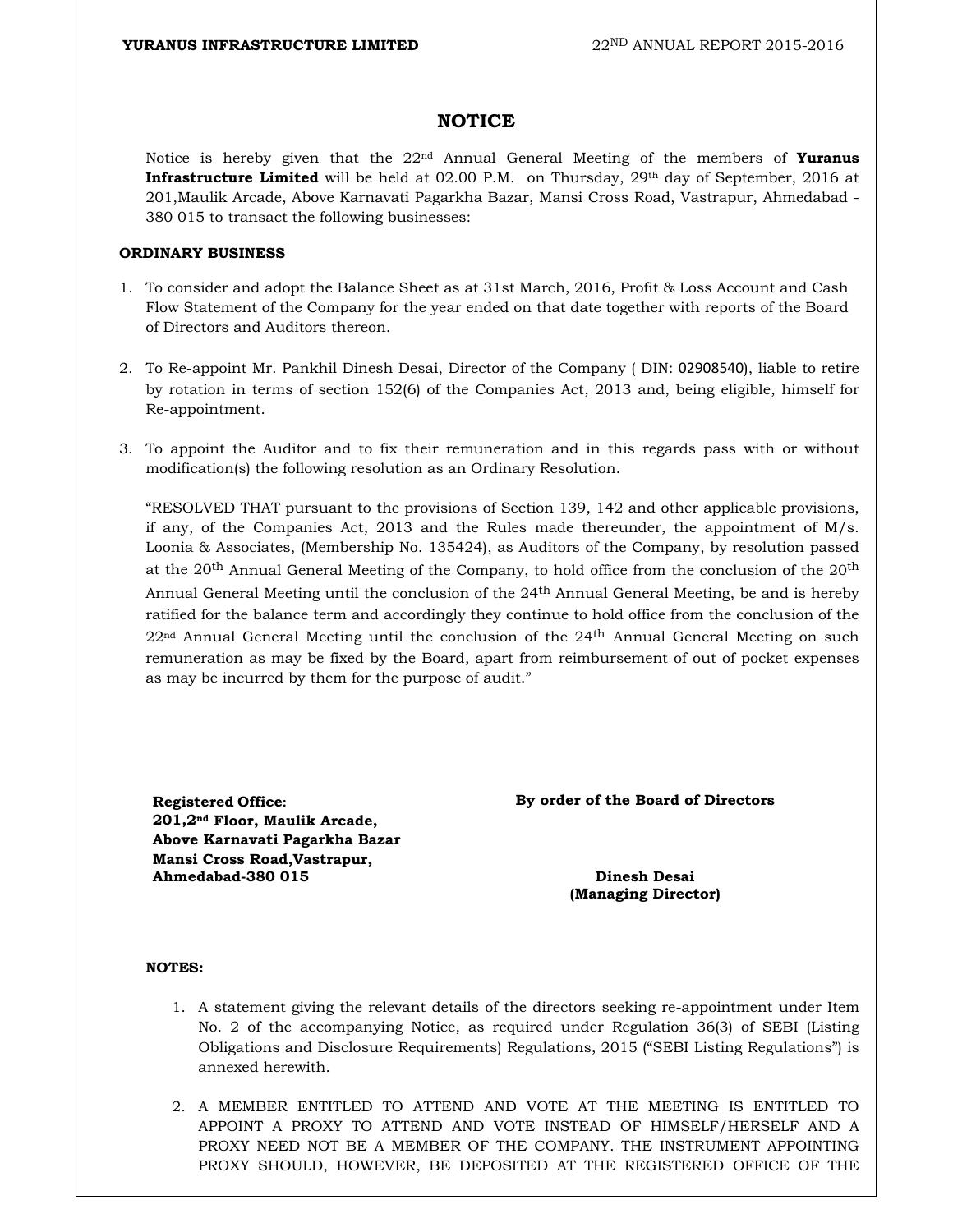COMPANY NOT LESS THAN FORTY-EIGHT HOURS BEFORE THE COMMENCEMENT OF THE MEETING.

- 3. A person can act as a proxy on behalf of Members not exceeding fifty in number and holding in the aggregate not more than ten percent of the total share capital of the Company carrying voting rights. A Member holding more than ten percent of the total share capital of the Company carrying voting rights may appoint a single person as a proxy and such person shall not act as proxy for any other person or shareholder.
- 4. Corporate Members intending to send their authorized representatives to attend the Meeting pursuant to Section 113 of the Companies Act, 2013 are requested to send to the Company, a certified copy of the relevant Board Resolution along with their respective specimen signatures authorizing their representative(s) to attend and vote on their behalf at the Meeting.
- 5. The Register of Members and Share Transfer Books of the Company shall remain closed from Friday, 23rd September, 2016 to Thursday, 29th September, 2016 (both days inclusive) for the purpose of Annual General Meeting.
- 6. Members are requested to bring their attendance slips duly completed and signed mentioning therein details of their DP ID and Client ID/Folio No.
- 7. In case of joint holders attending the Meeting, only such joint holder who is higher in the order of names will be entitled to vote at the Meeting.
- 8. The Securities and Exchange Board of India (SEBI) has mandated the submission of Permanent Account Number (PAN) by every participant in the securities market. Members holding shares in electronic form are, therefore, requested to submit their PAN to the Depository Participants with whom they maintain their d-mat accounts. Members holding shares in physical form should submit their PAN to the Registrar and Share Transfer Agent or Company.
- 9. Members are requested to notify the change of address, if any, to the Company.
- 10. Members are requested to d-materialize their physical shareholding at the earliest. Your Company has d-materialization connectivity with both NSDL & CDSL and the ISIN of the Company is INE156M01017.
- 11. To prevent fraudulent transaction, Members are advised to exercise due diligence and notify the Company any change in address or demise of any Members as soon as possible. Members are also advised not to leave their d--mat account(s) dormant for a long. Periodic statement of holding should be obtained from the concerned DP and holding should be verified.
- 12. The route map showing direction to reach the venue of the  $22<sup>nd</sup> AGM$  is annexed to the notice.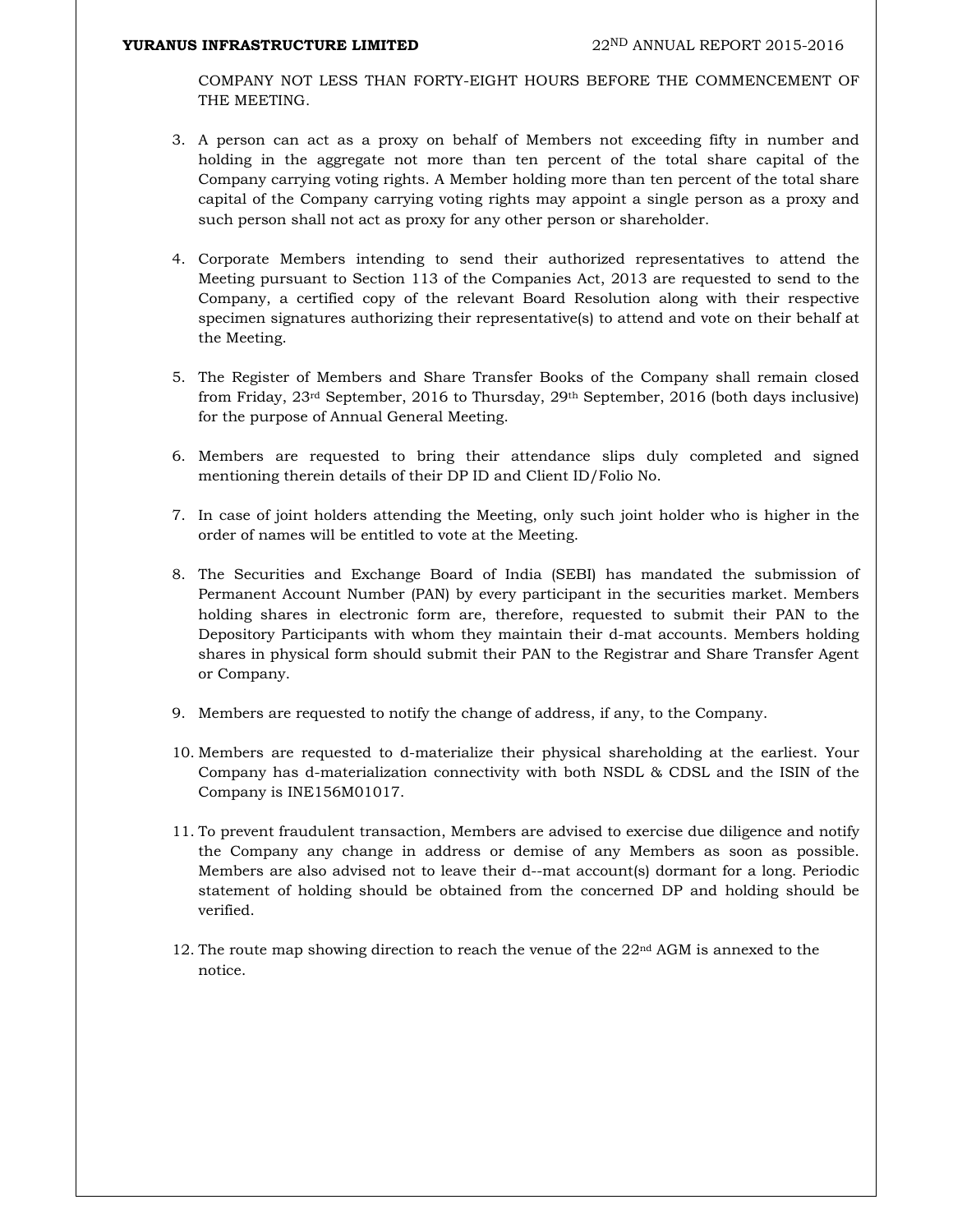#### **VOTING THROUGH ELECTRONIC MEANS:**

- Pursuant to the provisions of Section 108 of the Companies Act, 2013 read with Rule 20 of the Companies (Management and Administration) Rules, 2014 as amended from time to time, and Regulation 44 of the SEBI (Listing Obligation and Disclosure Requirements) Regulations, 2015, Yuranus Infrastructure Limited ("the Company") is pleased to offer e-voting facilities to the Members to cast their votes electronically on all the resolutions set forth in the Notice convening the Twenty Second Annual General Meeting ("AGM") scheduled to be held on Thursday, September 29, 2016, at 02.00 P.M. The Company has engaged the services of Central Depository Services Limited (CDSL) to provide e-voting facility. The e-voting facility is available at the link www.evotingindia.com
- The voting period begins at 09.00 A.M. IST on Monday September 26th, 2016 and ends at 5.00 p.m. IST on Wednesday September 28th, 2016. During this period, Members of the Company, holding shares either in physical form or in d-materialized form (as on the cut-off date which is Friday September 23<sup>rd</sup>, 2016), may cast their vote electronically. The voting rights of Members shall be in proportion to their shares in the paid up equity share capital of the Company as on this cut-off date. The e-voting module shall be disabled by CDSL for voting after 5.00 p.m. IST on Wednesday September 28th, 2016.
- The members who have cast their vote by remote e-voting may also attend the Meeting but shall not be entitled to cast their vote again.
- Voting rights shall be reckoned on the paid up value of shares registered in the name of the member / beneficial owner (in case of electronic shareholding) as on the cut-off date i.e. Friday September 23, 2016.
- A person, whose name is recorded in the register of members or in the register of beneficial owners maintained by the depositories as on the cut-off date, i.e. Friday September 23rd, 2016 only shall be entitled to avail the facility of remote e-voting
- The Company has appointed Niki Patawari And Associates, Practicing Company Secretaries, Ahmedabad, as the scrutinizer for conducting the e-voting process in a fair and transparent manner and he will submit his report to the chairman within 3 day of conclusion of voting.
- The Results shall be declared on or after the Annual General Meeting (AGM). The Results declared along with the Scrutinizer's Report shall be placed on the Company's website www.yuranusinfra.com and communicated to the Bombay Stock Exchange Limited, on which shares of the Company are listed.

#### **Specific Instructions and process to be followed for e-voting:**

- i) Log on to the e-voting website www.evotingindia.com during the voting period.
- ii) Click on the "Shareholders" tab
- iii) Now, select the "COMPANY NAME" from the drop down menu and click on "SUBMIT"
- iv) Now Enter your User ID For CDSL: 16 digits beneficiary ID, For NSDL: 8 Character DP ID followed by 8 Digits Client ID, Members holding shares in Physical Form should enter Folio Number registered with the Company. v) Next enter the Image Verification as displayed and Click on Login. vi) If you are holding shares in d-mat form and had logged on to www.evotingindia.com and voted on
- an earlier voting of any company, then your existing password is to be used.
- vii) If you are a first time user follow the steps given below: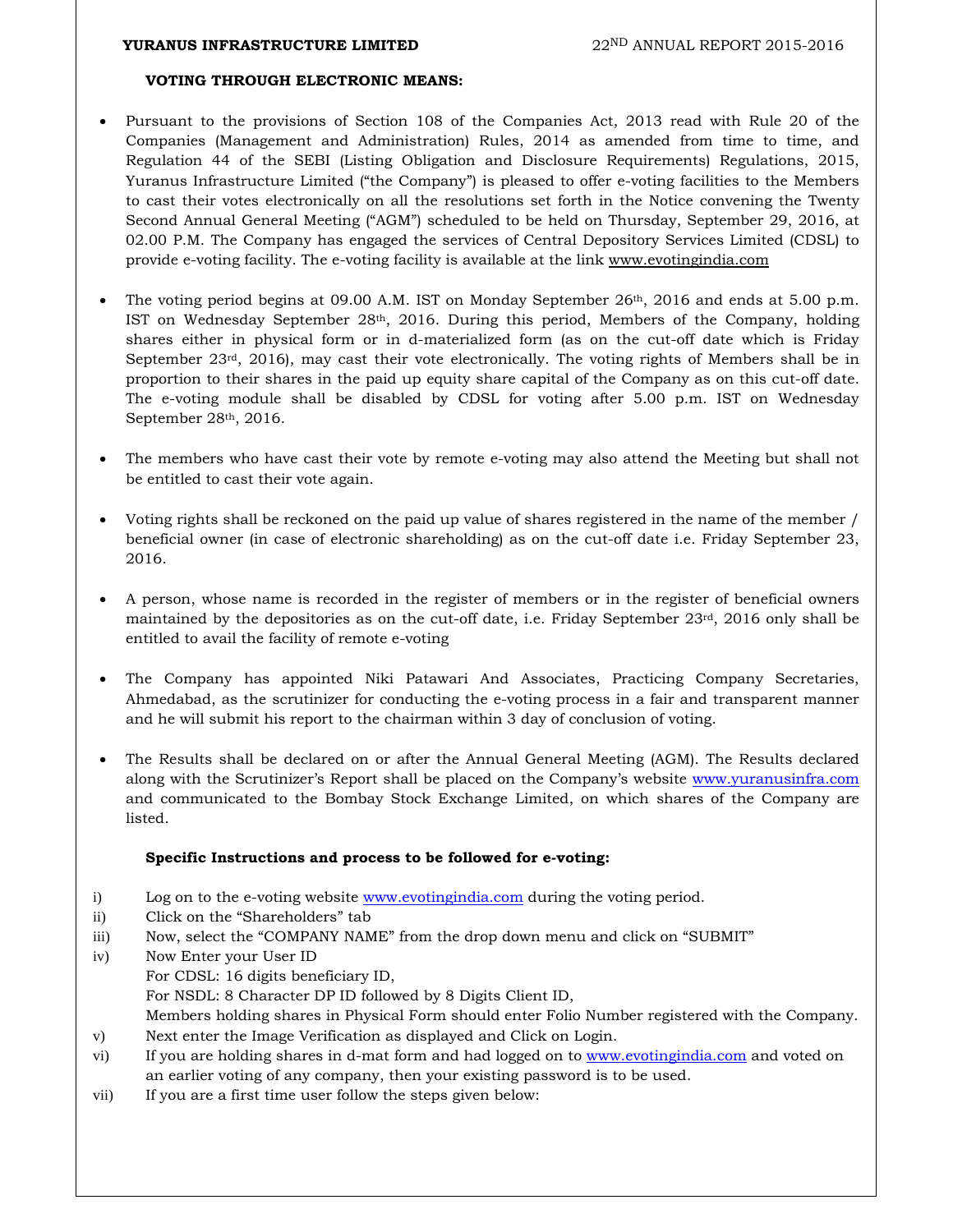|                               | For Members holding shares in D-mat Form and Physical Form                                                                                                                                                                                                                     |
|-------------------------------|--------------------------------------------------------------------------------------------------------------------------------------------------------------------------------------------------------------------------------------------------------------------------------|
| <b>PAN</b>                    | Enter your 10 digit alpha-numeric PAN issued by Income Tax<br>Department (Applicable for both d-mat shareholders as well as physical<br>shareholders)                                                                                                                          |
|                               | Members who have not updated their PAN with the<br>Company/Depository Participant are requested to use the first two<br>letters of their name and the 8 digits of the sequence number in the<br>PAN field.                                                                     |
|                               | In case the sequence number is less than 8 digits enter the applicable<br>number of 0's before the number after the first two characters of the<br>name in CAPITAL letters. Eg. If your name is Ramesh Kumar with<br>sequence number 1 then enter RA00000001 in the PAN field. |
| DOB#                          | Enter the Date of Birth as recorded in your d-mat account or in the<br>company records for the said d-mat account or folio in dd/mm/yyyy<br>format.                                                                                                                            |
| Dividend<br>Bank<br>Details # | Enter the Dividend Bank Details as recorded in your d-mat account or<br>in the company records for the said d-mat account or folio.                                                                                                                                            |
|                               | # Please enter the DOB or Dividend Bank Details in order to login. If<br>the details are not recorded with the depository or company please<br>enter the member id / folio number in the Dividend Bank details field.                                                          |

- viii) After entering these details appropriately, click on "SUBMIT" tab.
- ix) Members holding shares in physical form will then directly reach the Company selection screen. However, members holding shares in d-mat form will now reach 'Password Creation' menu wherein they are required to mandatorily enter their login password in the new password field. Kindly note that this password is to be also used by the d-mat holders for voting for resolutions of any other company on which they are eligible to vote, provided that company opts for e-voting through CDSL platform. It is strongly recommended not to share your password with any other person and take utmost care to keep your password confidential.
- x) For Members holding shares in physical form, the details can be used only for e-voting on the resolutions contained in this Notice.
- xi) Click on the EVSN for the relevant <Company Name> on which you choose to vote.
- xii) On the voting page, you will see "RESOLUTION DESCRIPTION" and against the same the option "YES/NO" for voting. Select the option YES or NO as desired. The option YES implies that you assent to the Resolution and option NO implies that you dissent to the Resolution.
- xiii) Click on the "RESOLUTIONS FILE LINK" if you wish to view the entire Resolution details.
- xiv) After selecting the resolution you have decided to vote on, click on "SUBMIT". A confirmation box will be displayed. If you wish to confirm your vote, click on "OK", else to change your vote, click on "CANCEL" and accordingly modify your vote.
- xv) Once you "CONFIRM" your vote on the resolution, you will not be allowed to modify your vote.
- xvi) You can also take out print of the voting done by you by clicking on "Click here to print" option on the Voting page.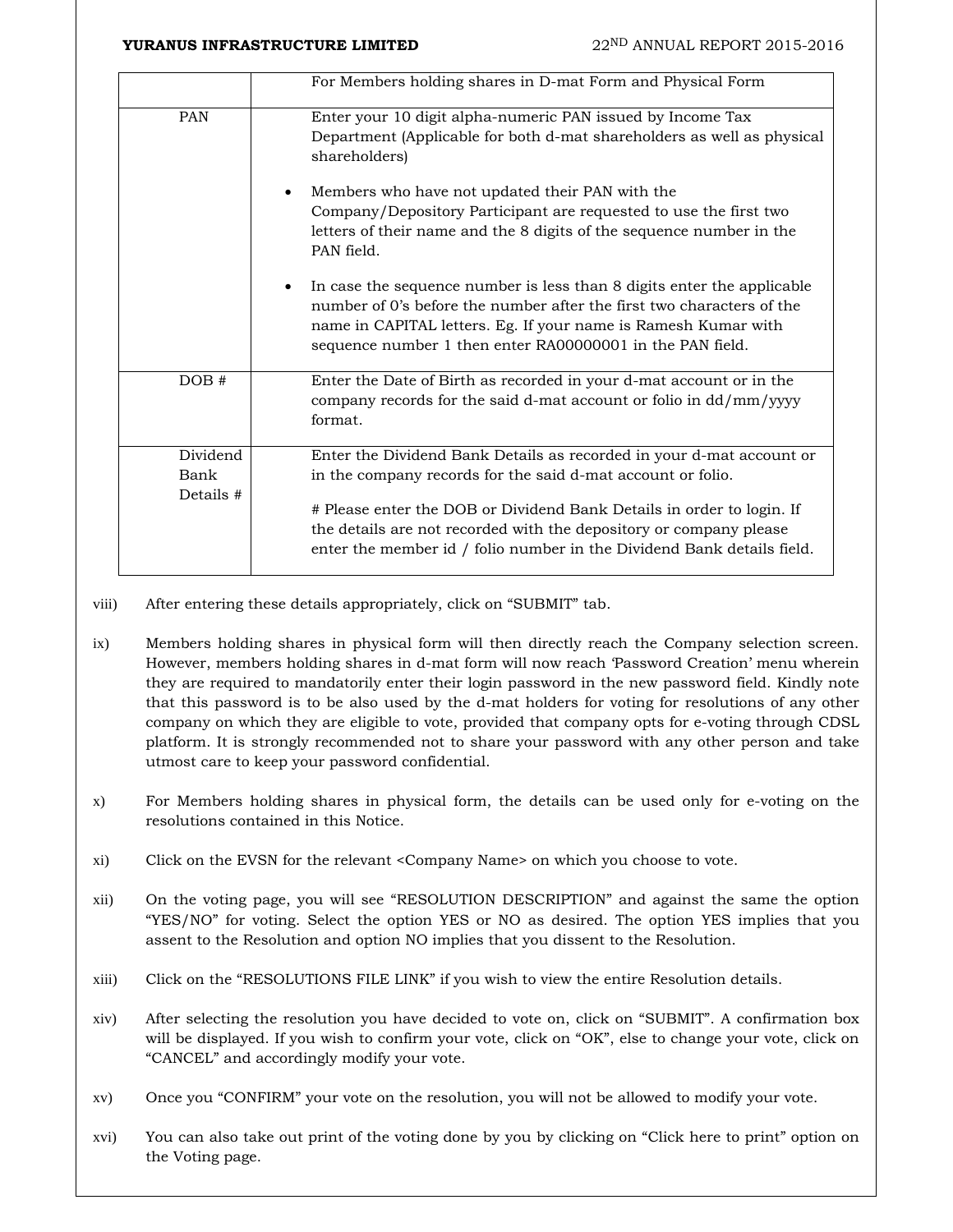- xvii) If D-mat account holder has forgotten the same password then enter the User ID and the image verification code and click on Forgot Password & enter the details as prompted by the system.
- **xviii) Shareholders can also cast their vote using CDSL's mobile app m-Voting available for android based mobiles. The m-Voting app can be downloaded from Google Play Store. iPhone and Windows phone users can download the app from the App Store and the Windows Phone Store respectively on or after 30th June 2016. Please follow the instructions as prompted by the mobile app while voting on your mobile.**

#### **xix) Note for Institutional Shareholders**

- Institutional shareholders (i.e. other than Individuals, HUF, NRI etc.) and custodian are required to log on to www.evotingindia.com and register themselves as Corporates.
- A scanned copy of the Registration Form bearing the stamp and sign of the entity should be emailed to helpdesk.evoting@cdslindia.com
- After receiving the login details they have to create a compliance user should be created who would be able to link the account(s) for which they wish to vote on.
- The list of accounts linked in the login should be emailed to helpdesk.evoting@cdslindia.com and on approval of the accounts they would be able to cast their vote.
- A scanned copy of the Board Resolution and Power of Attorney (POA) which they have issued in favour of the Custodian, if any, should be uploaded in PDF format in the system for the scrutinizer to verify the same.
- xx) In case you have any queries or issues regarding e-voting, you may refer the Frequently Asked Questions ("FAQs") and e-voting manual available at www.evotingindia.co.in under help section or write an email to helpdesk.evoting@cdslindia.com.

**201,2nd Floor, Maulik Arcade, Above Karnavati Pagarkha Bazar Mansi Cross Road,Vastrapur, Ahmedabad-380 015 Dinesh Desai** 

**Registered Office: By order of the Board of Directors** 

 **(Managing Director)** 

 **Date: 13.08.2016 Place: Ahmedabad**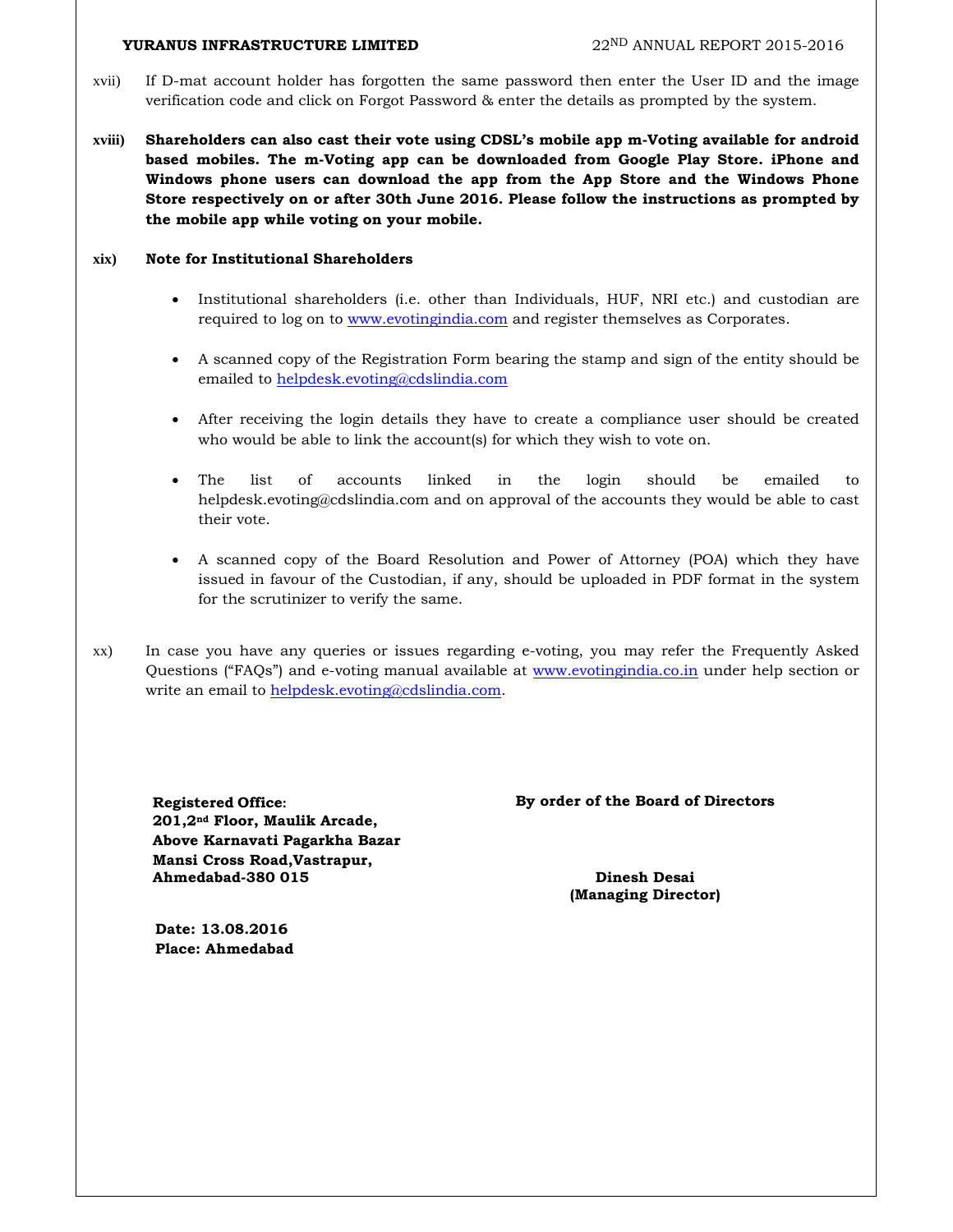#### **ANNEXURE TO ITEM NO. 2 OF THE NOTICE Details of Director seeking re-appointment at the Forth coming Annual General Meeting [In pursuance of Regulation 36(3) of SEBI (Listing obligation and Disclosure Requirements) Regulations, 2015 ("SEBI Listing Regulations")]**

| Name of the Director                                                                                      | Mr. Pankhil Dineshbhai Desai                                                                                                       |
|-----------------------------------------------------------------------------------------------------------|------------------------------------------------------------------------------------------------------------------------------------|
| DIN                                                                                                       | 02908540                                                                                                                           |
| Date of Birth                                                                                             | $12th$ April, 1987                                                                                                                 |
| Nationality                                                                                               | Indian                                                                                                                             |
| Date of Appointment                                                                                       | $12th$ December, 2009                                                                                                              |
| Oualification                                                                                             | P.G.D.M                                                                                                                            |
| Shareholding in the Company as on<br>31 <sup>st</sup> March, 2016                                         | 9,100 Equity Shares                                                                                                                |
| List of Directorship held in other<br>Companies (excluding<br>foreign,<br>private and Section 8 Companies | 1. Mercury Metals Limited<br>2. Shree Metalloys Limited<br>3. Pankhil Construction Limited<br>4. Vansh Furnishings Private Limited |
| Membership / Chairmanship of<br>audit and Stakeholder's<br>Relationship Committee in the<br>Company       | Audit Committee - Member                                                                                                           |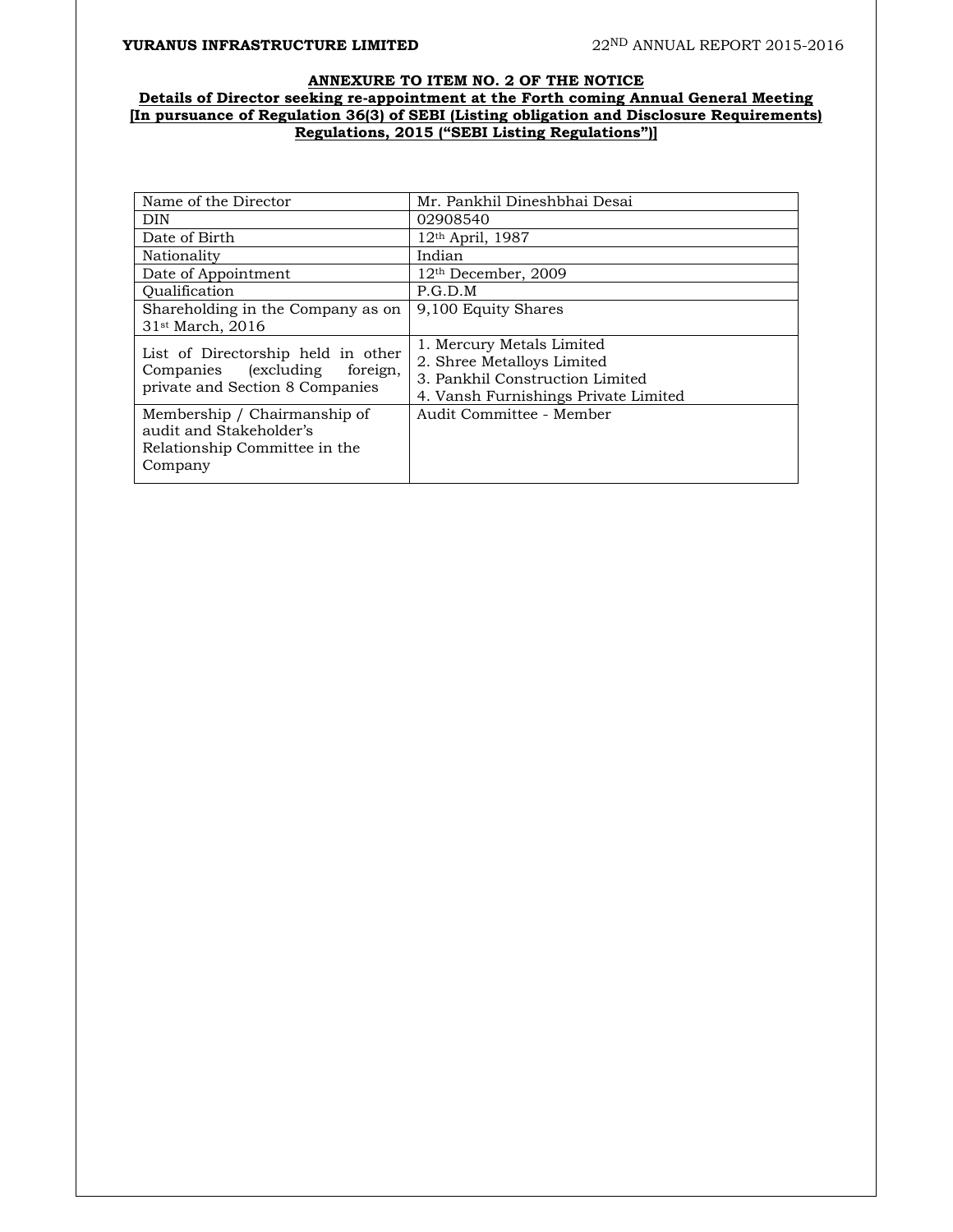

#### **ROUTE MAP TO THE VENUE OF AGM**



#### **Yuranus Infrastructure Limited**

201, 2nd Floor, Maulik Arcade, Above Karnavati Pagarkha Bazar, Mansi Cross Road, Vastrapur, Ahmedabad- 380015

**By order of the Board of Directors** 

**Date: 13.08.2016 Dinesh Desai** 

Place: Ahmedabad **(Managing Director)**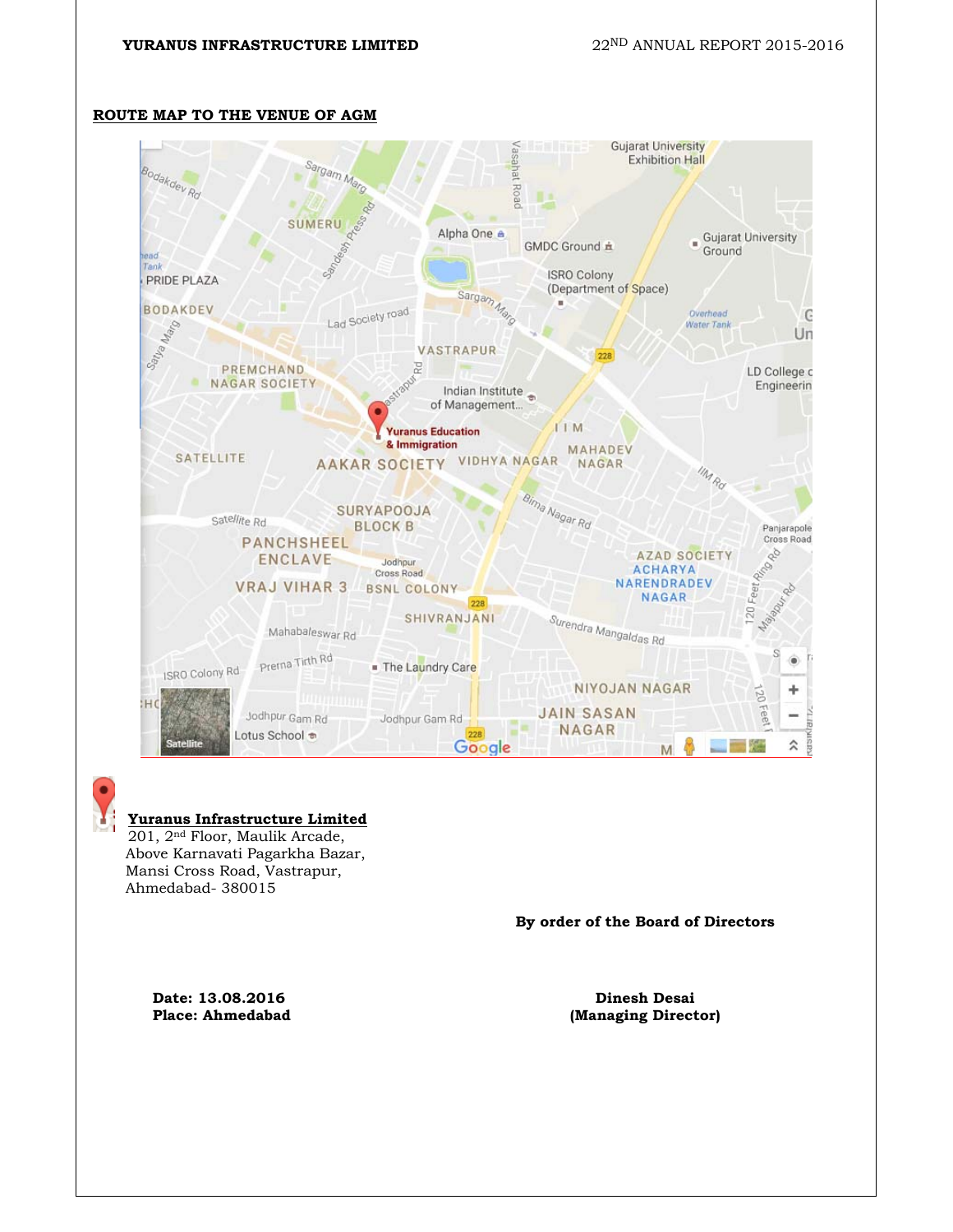#### **DIRECTORS' REPORT**

#### **To, The Members of Yuranus Infrastructure Limited Ahmedabad**

The Directors hereby present the 22nd Annual Report together with Audited Statement of Accounts for the year ended on 31st March' 2016 which they trust, will meet with your approval.

|                                                                  | <b>Year Ended</b> | <b>Year Ended</b> |
|------------------------------------------------------------------|-------------------|-------------------|
| 1. FINANCIAL RESULTS:                                            | 31.03.2016        | 31.03.2015        |
| Profit before Interest, Depreciation & Taxes                     | 2,97,430          | 3,00,725          |
| Less :                                                           |                   |                   |
| <b>Finance Cost</b>                                              | 6917              | 622               |
| Depreciation                                                     | 5,006             | 7,470             |
| Current Tax Provision                                            | 72,000            | 88,000            |
| Deferred Tax Provision                                           | Nil               | Nil               |
| Total                                                            | 83,923            | 96,092            |
|                                                                  |                   |                   |
| Net Profit/ (loss) After Tax                                     | 2,13,507          | 2,04,633          |
| Add: Balance of profit/(loss) brought forward from previous year | (1,63,48,399)     | (1,65,53,032)     |
|                                                                  |                   |                   |
| Balance carried to Balance Sheet                                 | (1,61,34,892)     | (1,63,48,399)     |
|                                                                  |                   |                   |

#### **2. OPERATIONS:**

The total sales and other income during the year have been  $\bar{\tau}$  12,30,145 compared to  $\bar{\tau}$  841,417 in the previous year. The Company's Profit for the year before depreciation, interest and taxation has been  $\bar{\tau}$  2,97,430 (P.Y.  $\bar{\tau}$  3,00,725) and the Net Profit after interest, depreciation, prior period adjustments & taxes are  $\bar{\tau}$  2,13,507 (P.Y.  $\bar{\tau}$  2,04,633).

#### **3. DIVIDEND:**

The Directors regret their inability to recommend any dividend for the year in order to conserve the resources of the Company.

#### **4. FINANCE:**

During the year, the Company has not taken any Term Loan nor was any outstanding term loan there.

#### **5. DISCLOSURE UNDER RULE 8 (5) OF COMPANIES (ACCOUNTS) RULES, 2014 :**

#### **Change in Nature of Company Business**:

The Company is engaged in the real estate and infrastructure sector. There is no change in nature of Company Business.

#### **Details of Directors / Key Managerial Personnel Appointed / Resigned**:

In terms of provision of Section 152 (6) of the Companies Act, 2013 Mr. Pankhil Dinesh Desai retires by rotation and being eligible offers himself for reappointment.

#### **Details of Holding / Subsidary Companies / Joint Ventures / Associate Companies:**

During the year under review, there was no holding / Subsidary Company / Joint Ventures / Associate Companies.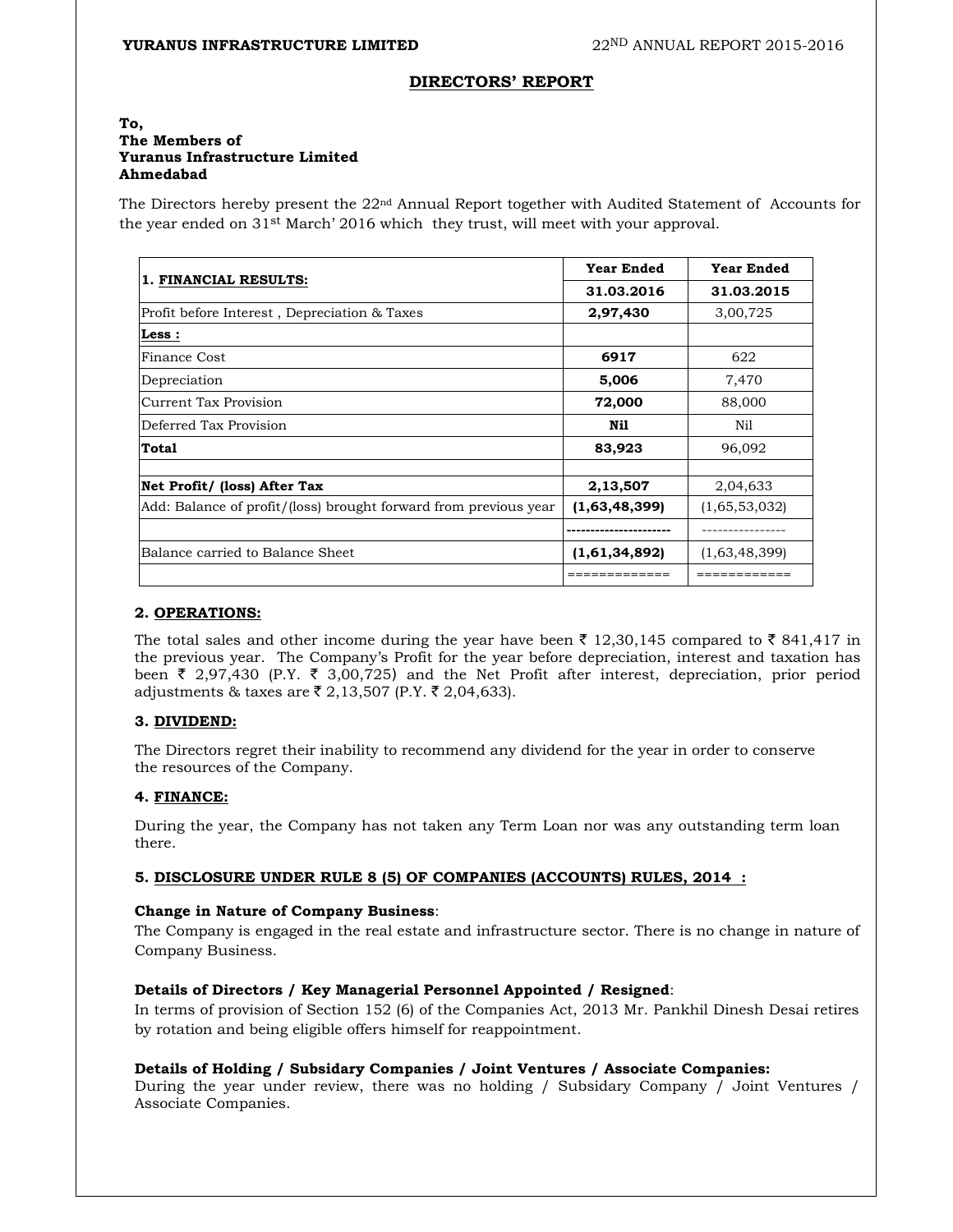#### **Deposit :**

The Company has not invited any deposit other than the exempted deposit as prescribed under the provision of the Companies Act, 2013 and the rules framed there under, as amended from time to time. Hence there are no particulars to report about the deposit falling under Rule 8 (5) (v) and (vi) of Companies (Accounts) Rules, 2014.

#### **Details of Significant and Material Orders passed by Regulators or Courts or Tribunals:**

During the year under review there were no significant and material orders passed by any Regulators or Court or Tribunals which may have impact on the going concern status. No order has been passed by any Regulators or Court or Tribunals which may have impact on the Company's operation in future.

#### **Internal Financial Controls**:

The Board has adopted policies and procedures for ensuring the orderly and efficient conduct of its business, including the adherence to the Company's policies, the safeguarding of its assets, the prevention and detection of frauds and errors, the accuracy and completeness of the accounting records, and the timely preparation of reliable financial disclosure

#### **6. DIRECTOR'S RESPONSIBILITY STATEMENT:**

As required under the provisions of Section 134(3)(c) of the Act, your Directors report that:

- (a) In the preparation of the annual accounts, the applicable accounting standards have been followed along with proper explanation relating to material departures.
- (b) The Directors have selected such accounting policies and applied them consistently and made judgments and estimates that are reasonable and prudent so as to give a true and fair view of the state of affairs of the Company at the end of the financial year and of the profits of the Company for that period.
- (c) The Directors have taken proper and sufficient care for the maintenance of adequate accounting records in accordance with the provisions of this Act for safeguarding the assets of the Company and for preventing and detecting fraud and other irregularities.
- (d) The Directors have prepared the annual accounts on a going concern basis.
- (e) The Directors have laid down internal financial controls to be followed by the Company and such internal financial controls are adequate and are operating effectively.
- (f) The Directors have devised proper systems to ensure compliance with the provisions of all applicable laws and such systems are adequate and operating effectively.

#### **7. PARTICULARS OF EMPLOYEES:**

There was no employee drawing remuneration requiring disclosure under the Rule 5 ( 2 ) of Companies ( Appointment and Remuneration of Managerial Personnel ) Rules, 2014.

#### **8. LISTING:**

The Equity Shares of the Company are listed on Bombay Stock Exchange Limited. The Company is regular in payment of listing fees. The Company has paid the listing fees for the year 2016 – 2017.

#### **9. AUDITORS AND AUDITORS REPORT:**

The Auditors M/s. Loonia & Associates, Chartered Accountants, Ahmedabad hold office until the conclusion of the ensuing Annual General Meeting and have expressed their willingness to be reappointed. The Company has received a letter from a member of the Company proposing the name of M/s. Loonia & Associates, Chartered Accountants as a Statutory Auditor of the Company. Members of the Company at the  $20<sup>th</sup>$  Annual General Meeting of the Company have appointed M/s. Loonia & Associates, Chartered Accountants as auditors of the Company upto 24<sup>th</sup> Annual General Meeting of the Company. In accordance with the provision of Section 139 of the Companies Act, 2013 members are requested to ratify the appointment of the auditors for the balance term to hold office from the conclusion of the 22nd Annual General Meeting until the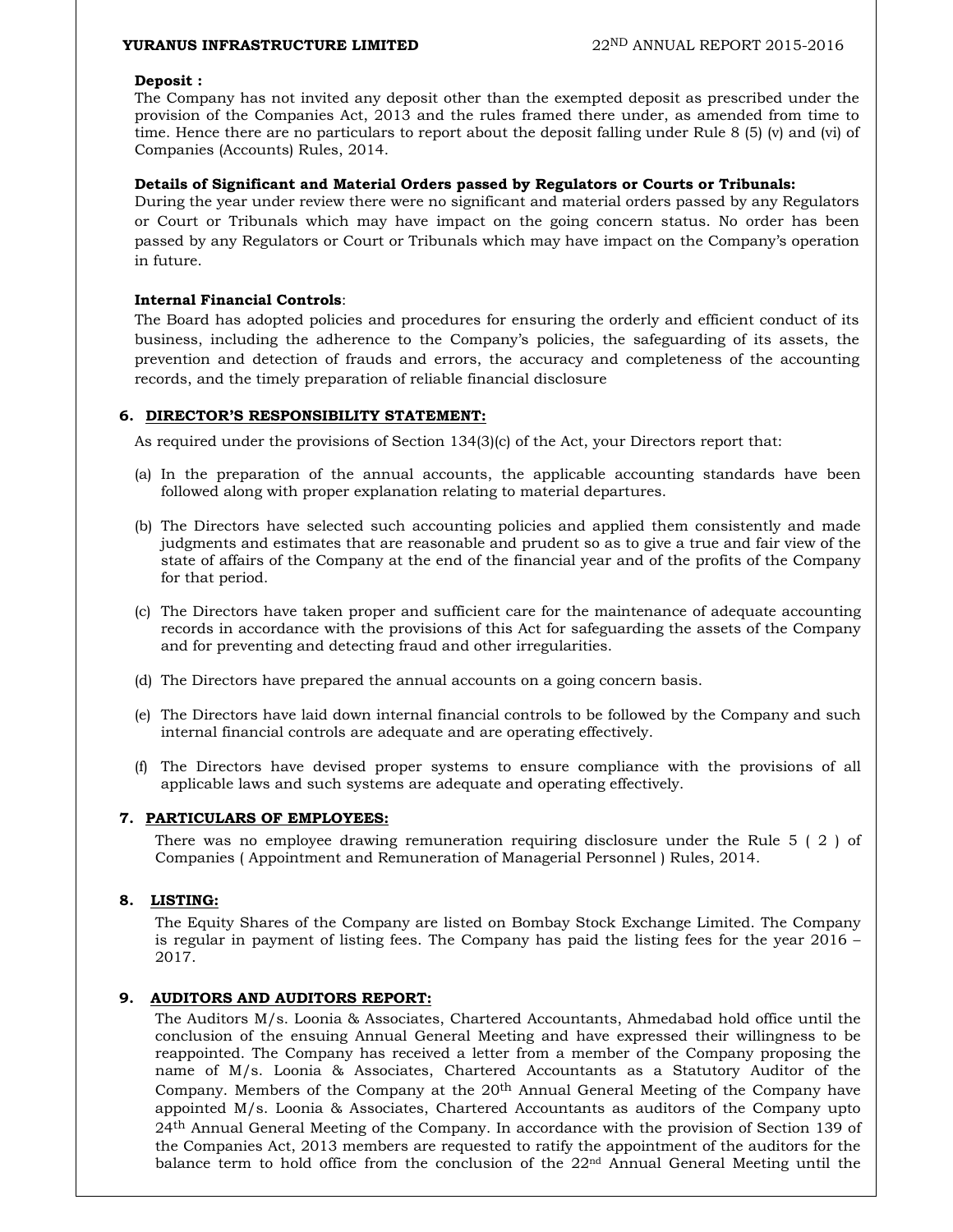conclusion of the 24th Annual General Meeting on such remuneration as may be fixed by the Board, apart from reimbursement of out of pocket expenses as may be incurred by them for the purpose of audit

The Company has received a certificate from the Auditors to the effect that their appointment if made, would be within the prescribed limits under Section  $141(3)(g)$  of the Companies Act, 2013. The Notes on Financial Statements referred to in the Auditor's Report are Self-explanatory and do not call for any further comments.

There is no qualification, reservation or adverse remarks made in the statutory auditors report

#### **10.CONSERVATION OF ENERGY, TECHNOLOGY ABSORBTION AND FOREIGN EXCHANGE EARNINGS AND OUTGO:**

#### **A. Conservation of Energy :**

The Company consumes minor power and hence no details are required to be disclosed.

#### **B. Research & Development:**

The Company has no specific Research & Development Department.

#### **C. Foreign Exchange Earnings and Expenditure:**

Nil

#### **11.D-MATERIALISATION OF SHARES**:

The ISIN for the equity shares is INE156M01017. As on  $31<sup>st</sup>$  March, 2016 total 26,11,200 Equity Shares of the Company have been d-materialized. Members of the Company are requested to d-materialize their shares.

#### **12.CORPORATE GOVERNANCE:**

 Pursuant to Regulation of SEBI (Listing obligations and Disclosure Requirements) Regulations 2015, Management Discussion & Analysis, Corporate Governance Report and Auditor's Certificate regarding compliance to conditions of corporate governance are made part of this Annual Report **as "Annexure I & II"**

#### **13.RELATED PARTY TRANSACTIONS**

All related party transactions that were entered into during the year under report were on an arm's length basis and in the ordinary course of business. There are no materially significant related party transactions made by the Company during the year. No advance is / was paid for entering into related party transactions. The prices paid to the related party transactions are based on the ruling market rate at the relevant point of time. The requisite details in form  $AOC - 2$  is attached herewith as **"Annexure –III"** which forms part of the Directors Report

#### **14.PARTICULARS OF LOANS / GUARANTEES / INVESTMENT:**

 The Company has not given any loan / guarantee or provided any Security or made any investment to any person (except those required for business purpose).

#### **15**. **RISK MANAGEMENT POLICY**

 The Company has a structured risk management policy. The Risk management process is designed to safeguard the organisation from various risks through adequate and timely actions. It is designed to anticipate, evaluate and mitigate risks in order to minimize its impact on the business. The potential risks are inventoried and integrated with the management process such that they receive the necessary consideration during decision making. It is dealt with in greater details in the management discussion and analysis section. The Risk Management Policy is also available on the Company`s website.

#### **<sup>16</sup>**. **DECLARATION BY INDEPENDENT DIRECTORS:**

 The following Directors are independent in terms of Section 149(6) of the Companies Act, 2013 and Regulation of SEBI (Listing obligations and Disclosure Requirements) Regulations 2015:

(a) Ms. Ashita Vishal Sharma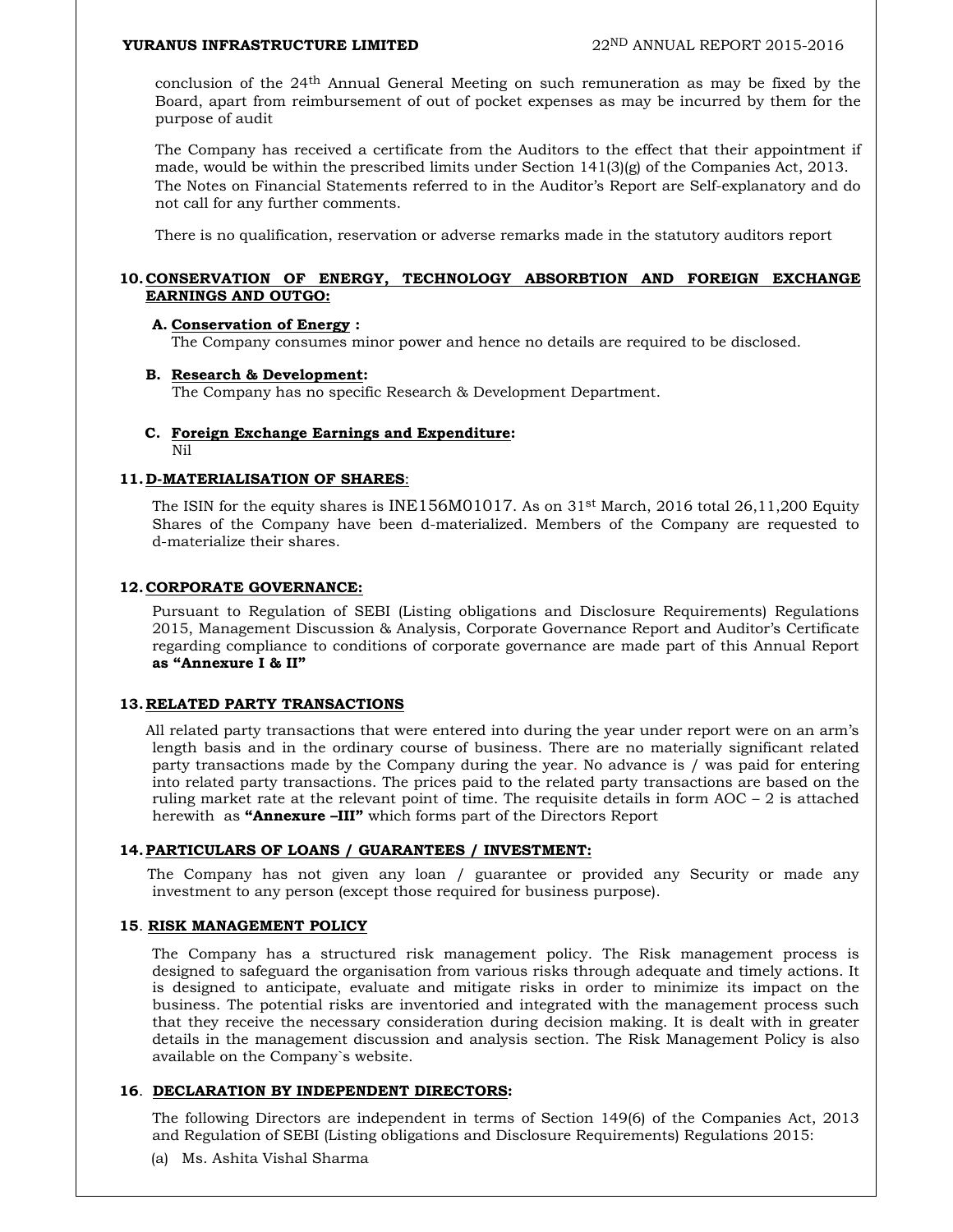- (b) Mr. Atul Jayantilal Shah
- (c) Mr. Rajendra Kumar Shantilal Gandhi

 The Company has received requisite declarations/ confirmations from all the above Directors confirming their independence.

#### **17. EXTRACT OF THE ANNUAL RETURN**

Pursuant to provision of Section 92 and 134 and other applicable provision of the Companies Act, 2013 and of Rule 12 ( 1 ) of Companies ( Management and Administration ) Rules, 2014 the extract of the Annual Return in form MGT 9 for the Financial Year ended on 31st March, 2016 is annexed as "**Annexure IV"** to this Report**.** 

#### **18. NUMBER OF BOARD MEETINGS**

During the year the Board of Directors met 8 times. The details of the Board Meetings are provided in the Corporate Governance Report.

#### **19. MATERIAL CHANGES AND COMMITMENTS:**

There are no material changes and commitments, if any, affecting the financial position of the Company subsequent to the date of the Balance sheet and up to the date of the report.

#### **20. CORPORATE SOCIAL RESPONSIBILITY:**

 The Company is not covered under the criteria of the provision of Section 135 of the Companies Act, 2013 read with the Companies (Corporate Social Responsibility Policy) Rules, 2014, and therefore it is not mandatory for the Company to have the Corporate Social Responsibility.

#### **21. DISCLOSURE UNDER THE SEXUAL HARASSMENT OF WOMEN AT WORKPLACE (PREVENTION, PROHIBITION AND REDRESSAL) ACT, 2013**

The Company has in place an Anti-harassment policy in line with the requirements of the Sexual Harassment of Women at Workplace (Prevention, Prohibition and Redressal) Act, 2013. Internal Complaint Committee are set up at shop floor level to redress complaints received regularly and are monitored by women line supervisors who directly report to the Chairman. All employees (permanent, contractual, temporary, trainees) are covered under the policy. There was no compliant received from any employee during the Financial Year 2015-16 and hence no complaint is outstanding as on 31.03.2016 for redressal.

#### **22**. **SECRETARIAL AUDIT REPORT:**

Pursuant to Section 204 of the Act, the Secretarial Audit Report for the Financial Year ended 31st March, 2016 given by Punit S Lath, Practising Company Secretary is attached herewith which forms part of the Directors Report as "**Annexure-V**". The explanations of the observations are selfexplanatory.

#### **23**. **ANNUAL PERFORMANCE EVALUATION:**

 In compliance with the provisions of the Act and Regulation of SEBI (Listing obligations and Disclosure Requirements) Regulations 2015, the performance evaluation was carried out as under:

#### **Board:**

 In accordance with the criteria suggested by The Nomination and Remuneration Committee, the Board of Directors evaluated the performance of the Board, having regard to various criteria such as Board composition, Board processes, Board dynamics etc. The Independent Directors, at their separate meetings, also evaluated the performance of the Board as a whole based on various criteria. The Board and the Independent Directors were of the unanimous view that performance of the Board of Directors as a whole was satisfactory.

#### **Committees of the Board:**

 The performance of the Audit Committee, the Nomination and Remuneration Committee and the Stakeholders Relationship Committee was evaluated by the Board having regard to various criteria such as committee composition, committee, processes, committee dynamics etc. The Board was of the unanimous view that all the committees were performing their functions satisfactorily and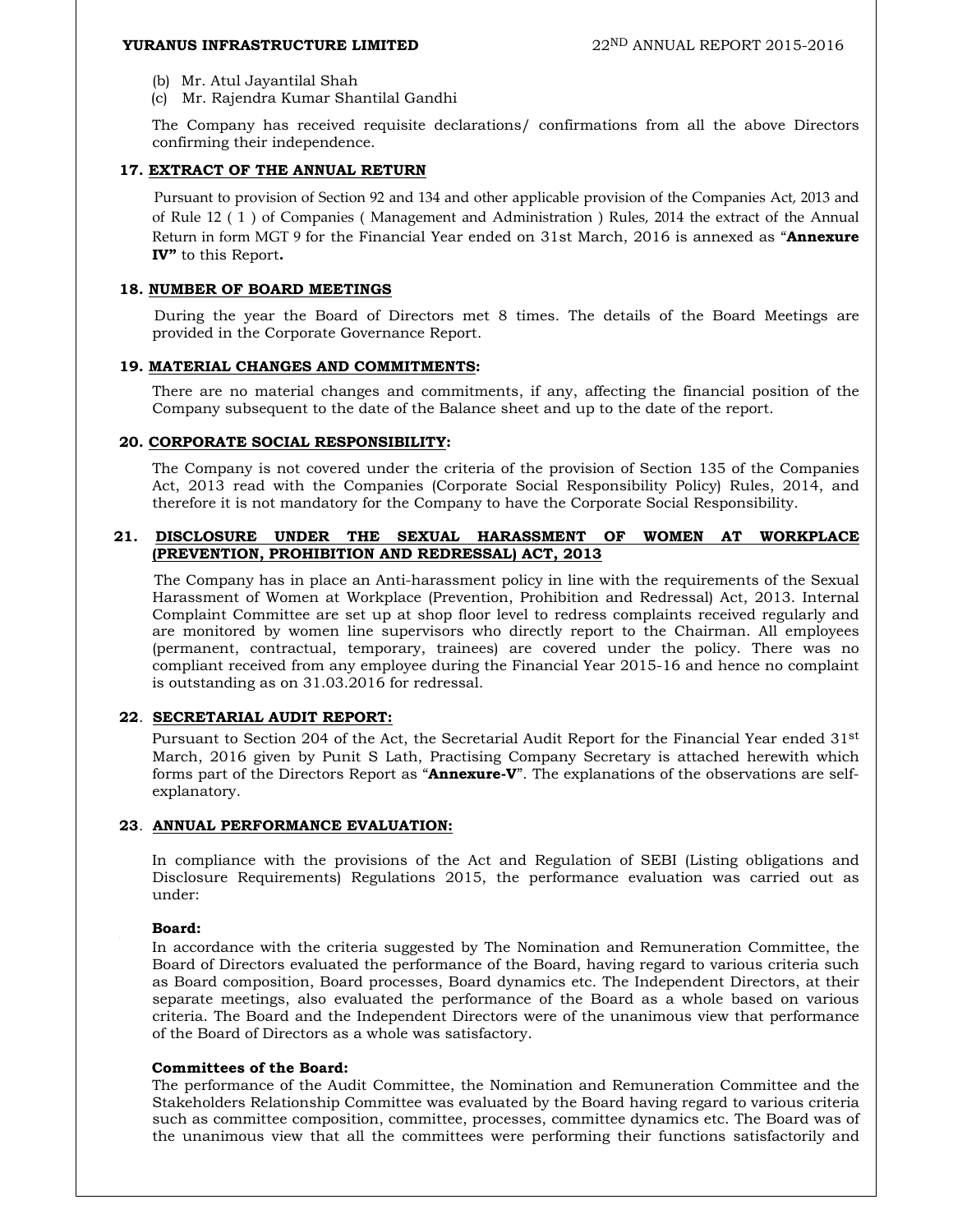according to the mandate prescribed by the Board under the regulatory requirements including the provisions of the Act, the Rules framed thereunder and the Listing Agreement.

#### **Individual Directors:**

- **(a) Independent Directors:** In accordance with the criteria suggested by The Nomination and Remuneration Committee, the performance of each independent director was evaluated by the entire Board of Directors (excluding the director being evaluated) on various parameters like engagement, leadership, analysis, decision making, communication, governance and interest of stakeholders. The Board was of the unanimous view that each independent director was a reputed professional and brought his/her rich experience to the deliberations of the Board. The Board also appreciated the contribution made by all the independent directors in guiding the management in achieving higher growth and concluded that continuance of each independent director on the Board will be in the interest of the Company.
- **(b) Non-Independent Directors:** The performance of each of the non-independent directors (including the chair person) was evaluated by the Independent Directors at their separate meeting. Further, their performance was also evaluated by the Board of Directors. The various criteria considered for the purpose of evaluation included leadership, engagement, transparency, analysis, decision making, functional knowledge, governance and interest of stakeholders. The Independent Directors and the Board were of the unanimous view that each of the non-independent directors was providing good business and people leadership.

#### **24. POLICY ON DIRECTORS APPOINTMENT AND REMUNERATION**

The Company is not paying any Remuneration to Managing Director or any of the executive directors. Thus, the requisite details as required by Section 134(3)(e), Section 178(3) & (4) and Regulation of SEBI (Listing obligations and Disclosure Requirements) Regulations 2015, is not required to be provided. However, the Company affirm that as and when the Remuneration will be payable to any of the Director, the same would be as per Remuneration Policy.

#### **25. APPRECIATION:**

Your Directors acknowledge their valuable contribution and appreciate the co-operation received from the bankers, customers and financial institutions for their continued assistance and support extended to the Company.

Your Directors also express their appreciation to all the employees of the Company for their sustained contribution throughout the period.

Yours Directors wish to thank the shareholders for their continued support, encouragement and the confidence reposed in the Management.

**By order of the Board of Directors** 

**Place : Ahmedabad Dinesh Desai Dinesh Desai** 

**Date : 13.08.2016 (Managing Director)**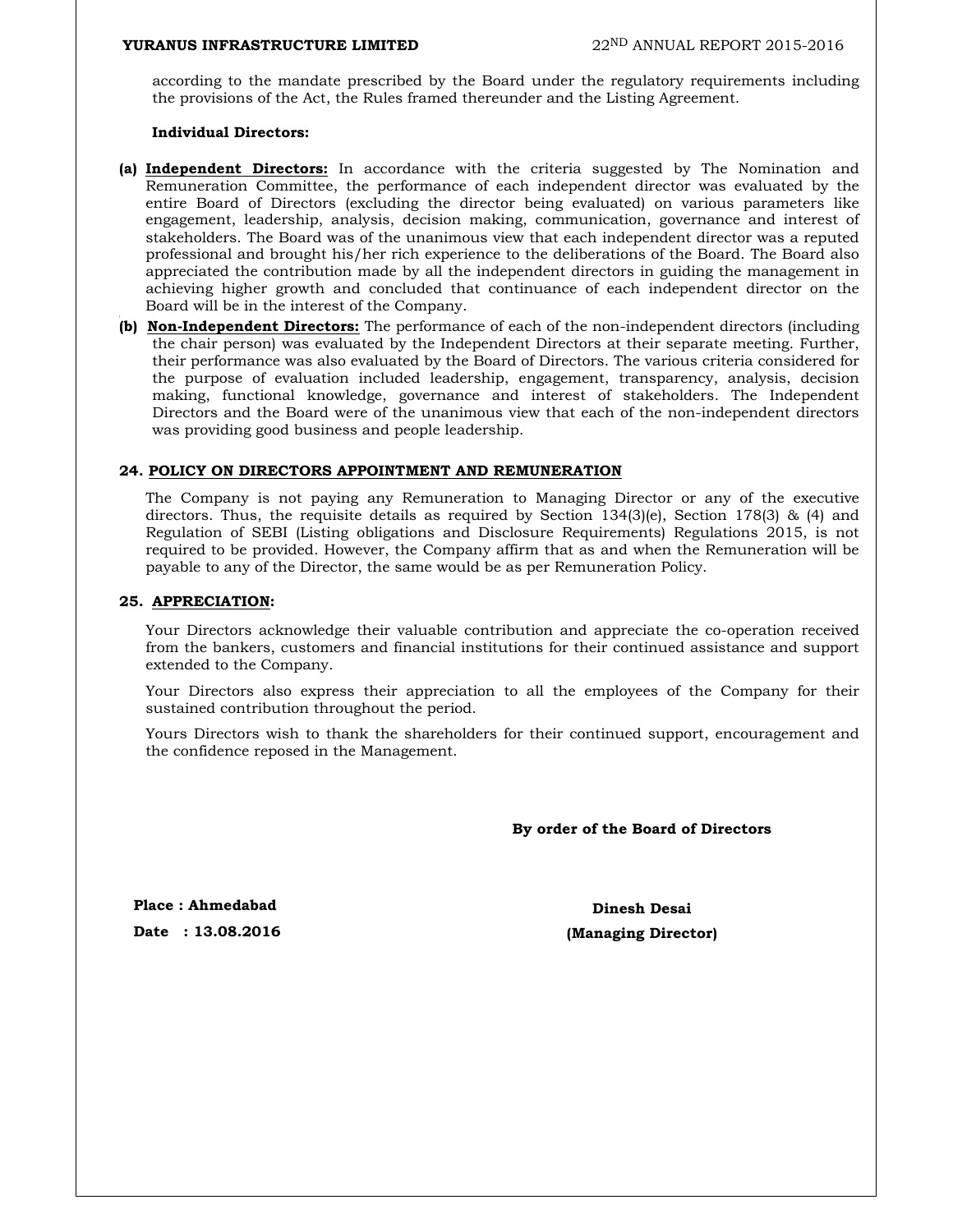### **Annexure -I to the Report of Board of Director**

### **MANAGEMENT DISCUSSION AND ANALYSIS**

#### **INDUSTRY STRUCTURE :**

The real estate sector in India has emerged as one of the most dynamic sectors. The country's real estate sector is witnessing changing trends with every passing day. Currently, the real estate market is flooded with low cost, medium or with luxury housing projects. Now-a-days, more and more builders and developers are hooked on to medium housing segment realizing its vast potential in the country.

The real estate companies are coming up with various residential and commercial projects to fulfill the demand for residential and office properties in Tier-II and Tier-III cities. The growth in real estate in Tier-II and Tier-III cities is mainly due to increase in demand for organized realty and availability of land at affordable prices.

Today, India is one of the fastest growing economies in the world. The Indian construction industry is an integral part of the economy. It is poised for growth on account of industrialization, urbanization, economic development and people's rising expectations for improved quality of living. Construction is expected to be the biggest beneficiary of the surge in infrastructure investment.

The Construction Sector is a major employment driver, being the second largest employer in the country, next only to agriculture. This is because of the chain of backward and forward linkages that the sector has with other sectors of the economy. About 250 ancillary industries such as cement, steel, brick, and timber and building material are dependent on the construction industry

The Indian Real estate market size is expected to touch US\$ 180 billion by 2020. The demand is expected to grow at a compound annual growth rate (CAGR) of 19 per cent between 2015 and 2020, with tier I metropolitan cities projected to account for about 40 per cent of this.

With property boom spreading in all directions, real estate in India is touching new heights. However, the growth also depends on the policies adopted by the Government to facilitate investments mainly in the economic and industrial sector. The new stand adopted by Indian Government regarding foreign direct investment (FDI) policies has encouraged increasing number of countries to invest in Indian Properties.

#### **OPPORTUNITIES AND THREATS :**

**OPPORTUNITIES:**The long term view on the Indian Real Estate Industry is positive, because of fundamental demand drivers such as increasing urbanization, favourable demographics, growth of the service sector, and rising incomes etc. Indian Real Estate has good potential for demand in almost every sector particularly housing. This is growing at satisfactory pace of almost 30 percent per year. The Government has been pragmatic and supportive in its approach in reducing interest rate on housing and providing finance through bank for property development projects. We are hopeful of a good demand for residential property in the future.

**THREATS:**The slowdown of consumer demands and reduction of real estate prices, affect the momentum of growth of the Company. Real estate business of the Company is dependent on the performance of the real estate market in India. Fluctuations in market conditions affect capacity of the Company to sell projects at expected prices, which could unfavourably affect the revenues and earnings. Potential limitations on the supply of land could reduce revenues of the Company or negatively impact the results of its operations. Real estate business is subject to extensive Statutory or Governmental regulations.

Change in the policies of the Government affects the prospects of business. Labour problems also adversely affect the business. Sanctions and permissions from various authorities is slow and time consuming and could have some impact on the operations of the Company.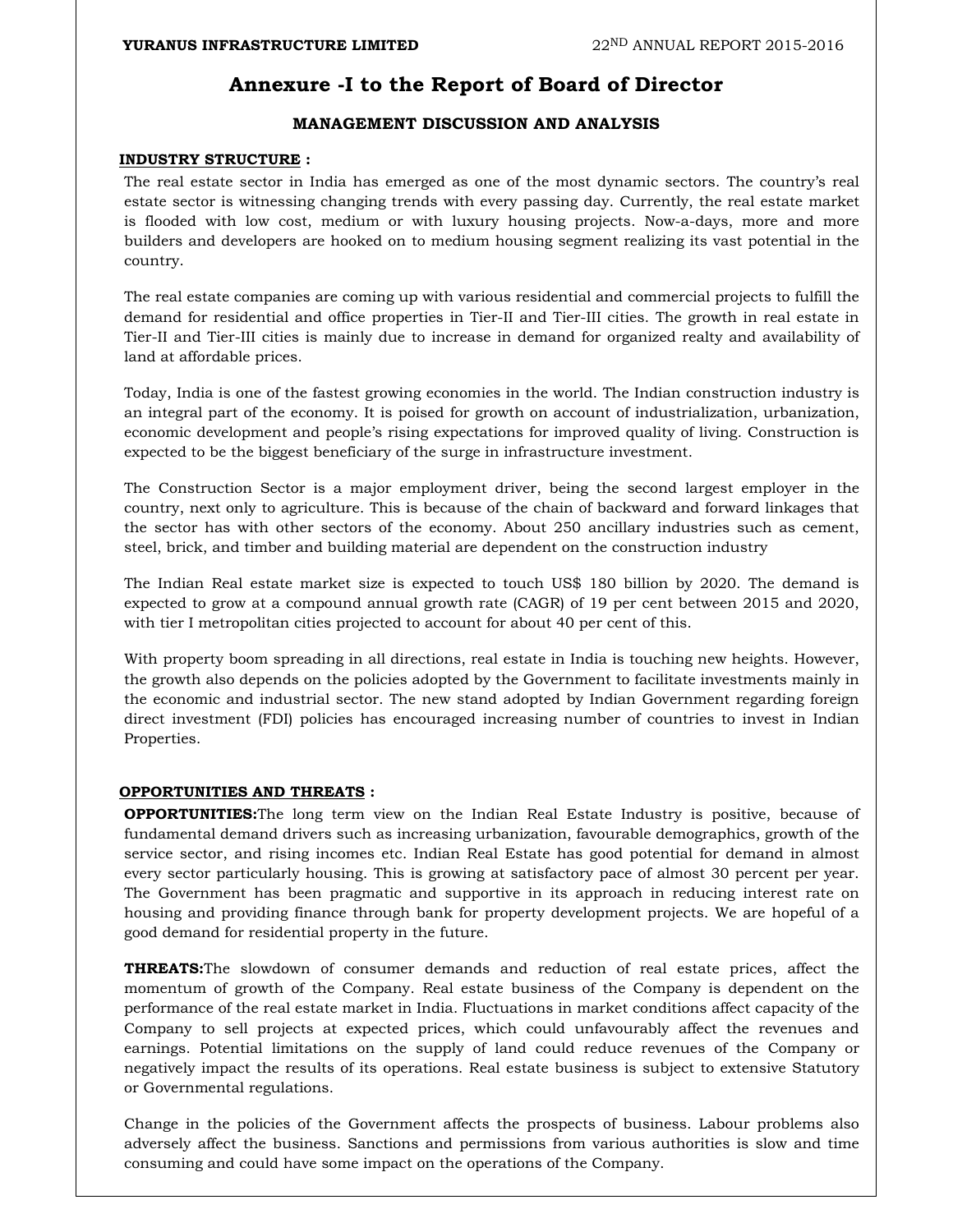#### **SEGMENTWISE PERFORMANCE:**

The company has mainly one reportable business segment. Hence no further disclosure is required under Accounting Standard (AS) 17 on Segment Reporting.

#### **RISKS AND CONCERNS:**

A big risk which the developers are facing is the price risk. Cost of land has the maximum impact on the margins of the developers, because land cost accounts for a large portion of the constructed property. The other risk to which the developers are exposed is demand risk like the ability to sell properties based on location, brand, track record, quality and timelines of completion. There is Finance Risk also. Low availability of funds coupled with high rate of interest is also a major risk for real estate industry. Uncertain interest rates lead to uncertainty in the real estate market. This trend of rising interest rate dampens the growth rate of demand for housing units. Change in Government Policies including change in Tax structure also affects the Progress of the Real Estate Industry. The Indian Real estate market is still in its infancy, largely unorganized and dominated by a large number of small players, with very few corporate or large players having national presence. The Construction Industry is still subject to a number of taxes and is considered as one of the over burdened tax segment.

The Company will continue to remain alert and adapt to the evolving market realities and will like to remain proactive in scheduling the construction and sales based on these market realities.

#### **INTERNAL CONTROL:**

The Company has an internal control system, which ensures that all transactions are satisfactorily recorded and reported and all assets are protected against loss from unauthorized use or otherwise. The Internal Control Systems are supplemented by an Internal Audit system. The findings of such Internal Audits are periodically reviewed by the management and suitable actions taken to address the deficiencies, if any noted from such audits. The Audit Committee of the Board meets at regular intervals and addresses significant issues raised by both the Internal Auditors and the Statutory Auditors. The process of internal control and systems, statutory compliance, information technology, risk analysis and risk management are inter- woven to provide a meaningful support to the management of the Company.

#### **PROSPECTS AND FUTURE OUTLOOK:**

Indian economy is marching ahead and the growth in GDP is likely to be in double figures. In this scenario, the need of the hour is expeditious development of infrastructure as delivery systems have to keep pace with the other sectors of the economy. Thus residential infrastructure is bound to grow at least at twice the rate of growth of GDP. The growth in residential real estate development is driven by rising disposable income, lower interest, increased urbanization, changing pattern from joint family to independent family and demographic factors etc. Thus the outlook for the company looks very encouraging in the coming years, as it engages mainly in residential estate development as its core area.

#### **CAUTIONARY STATEMENT**:

This management discussion and analysis contains forward looking statements that reflect our current views with respect to future events and financial performance. Our actual results may differ materially from those anticipated in the forward looking statements as a result of many factors.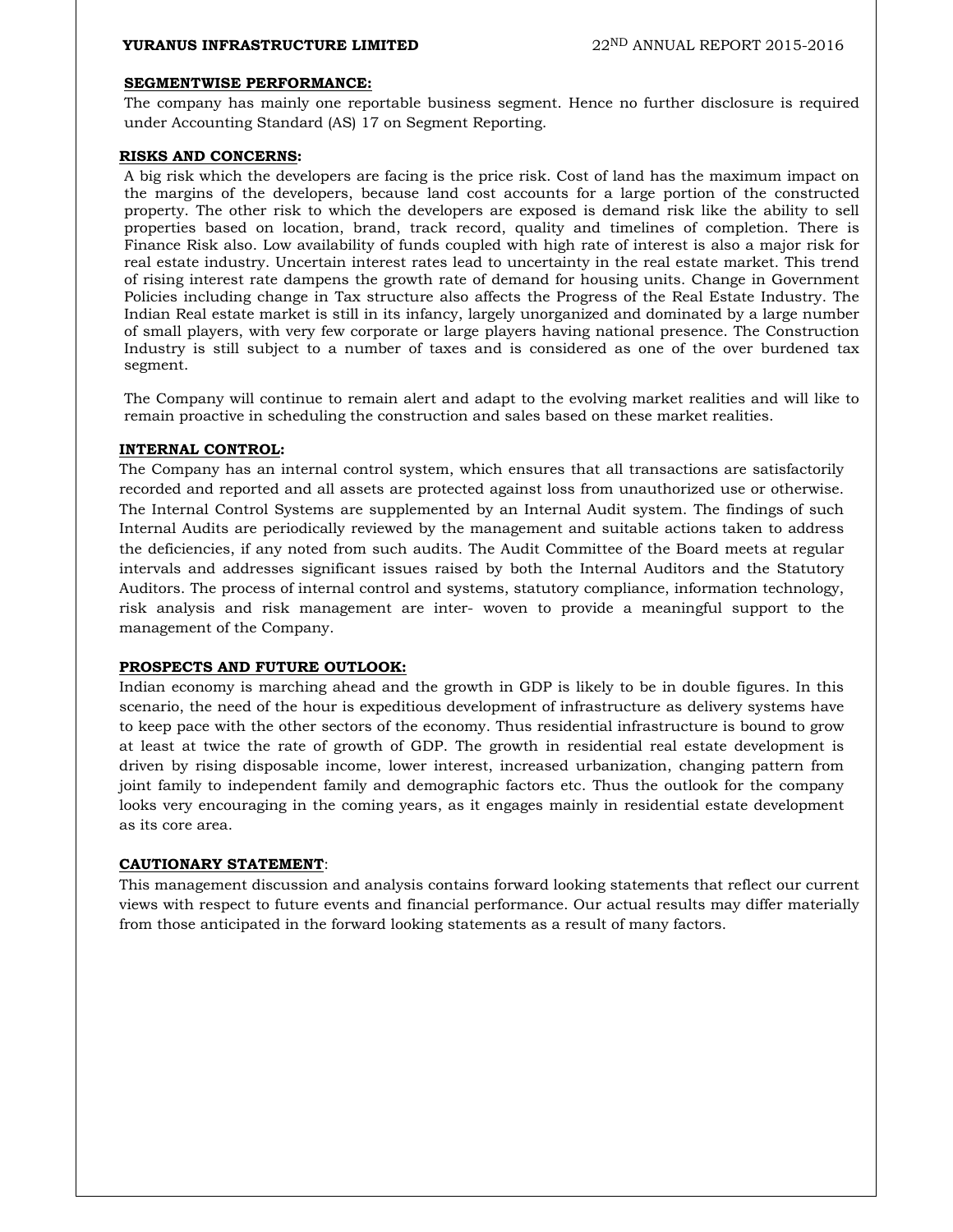## **Annexure –II to the Report of Board of Director**

### **CORPORATE GOVERNANCE REPORT**

#### **1. COMPANY'S PHILOSOPHY ON CODE OF GOVERNANCE:**

Yuranus Infrastructure Limited is committed to achieve the best standards of Corporate Governance through complete transparency in its dealings with the management, associate companies/ firms or other third parties. The Company's policy on Corporate Governance is to make it a way of life by, inter alia, adopting superior standard of Corporate Governance practices through continual improvement of internal systems and satisfaction of employees, customers, stakeholders and society.

Corporate Governance aims at fairness, transparency, accountability and responsibility in the functioning of the Company with the ultimate objective of realizing and enhancing shareholders' values. The Company had adopted Corporate Governance and disclosure practices even before these were mandated legislations.

#### **2. BOARD OF DIRECTORS**:

As on 31st March,2016 strength of the Board of Directors is 5 (Five).

Attendance of each Director at the Board Meetings and last Annual General Meeting

| Sr.<br>No. | <b>Name of Directors</b>          | Designation                                      | <b>Board</b><br><b>Meeting</b><br><b>Attended</b> | Attendance<br>at<br><b>Last AGM</b> | No. of<br>Directorships<br>in the other<br>public<br>Companies | No. of<br>Chairmanship<br>Membership in<br><b>Board</b><br>other<br>/committee. |
|------------|-----------------------------------|--------------------------------------------------|---------------------------------------------------|-------------------------------------|----------------------------------------------------------------|---------------------------------------------------------------------------------|
| 1.         | Dinesh<br>Navinchandra<br>Desai   | Chairman<br>cum<br>Managing<br>Director          | 8                                                 | Yes                                 | 2                                                              | Nil                                                                             |
| 2.         | Pankhil Dineshbhai<br>Desai       | Executive<br>Director                            | 8                                                 | Yes                                 | 4                                                              | Nil                                                                             |
| 3.         | Mayur Desai*                      | Executive<br>Director                            | 2                                                 | Yes                                 | N <sub>i</sub>                                                 | Nil                                                                             |
| 4.         | Rajendrakumar<br>Shantilal Gandhi | Independent and<br>Non -Executive<br>Director    | $\overline{5}$                                    | Yes                                 | N <sub>i</sub>                                                 | Nil                                                                             |
| 5.         | Atul Jayantilal<br>Shah           | Independent and<br>$Non - Executive$<br>Director | 6                                                 | Yes                                 | Nil                                                            | Nil                                                                             |
| 6.         | Ashita Vishal<br>Sharma           | Independent and<br>$Non - Exective$<br>Director  | 6                                                 | Yes                                 | N <sub>i</sub>                                                 | Nil                                                                             |

\* Mr. Mayur Desai has given his resignation to the Company and Company had accepted the same w.e.f 22nd July, 2015

During the year, the Board had met 8 **times** on 22.04.2015, 30.05.2015, 30.07.2015, 13.08.2015, 01.09.2015, 14.11.2015, 15.01.2016, 10.02.2016.

All the relevant information such as sales, financial results, proposals and statutory dues, among others, are as a matter of routine, placed before the Board for its approval/information.

The Company has thus observed the provisions of the Listing Agreement(s), allowing not more than 120 Days gap between two such meetings.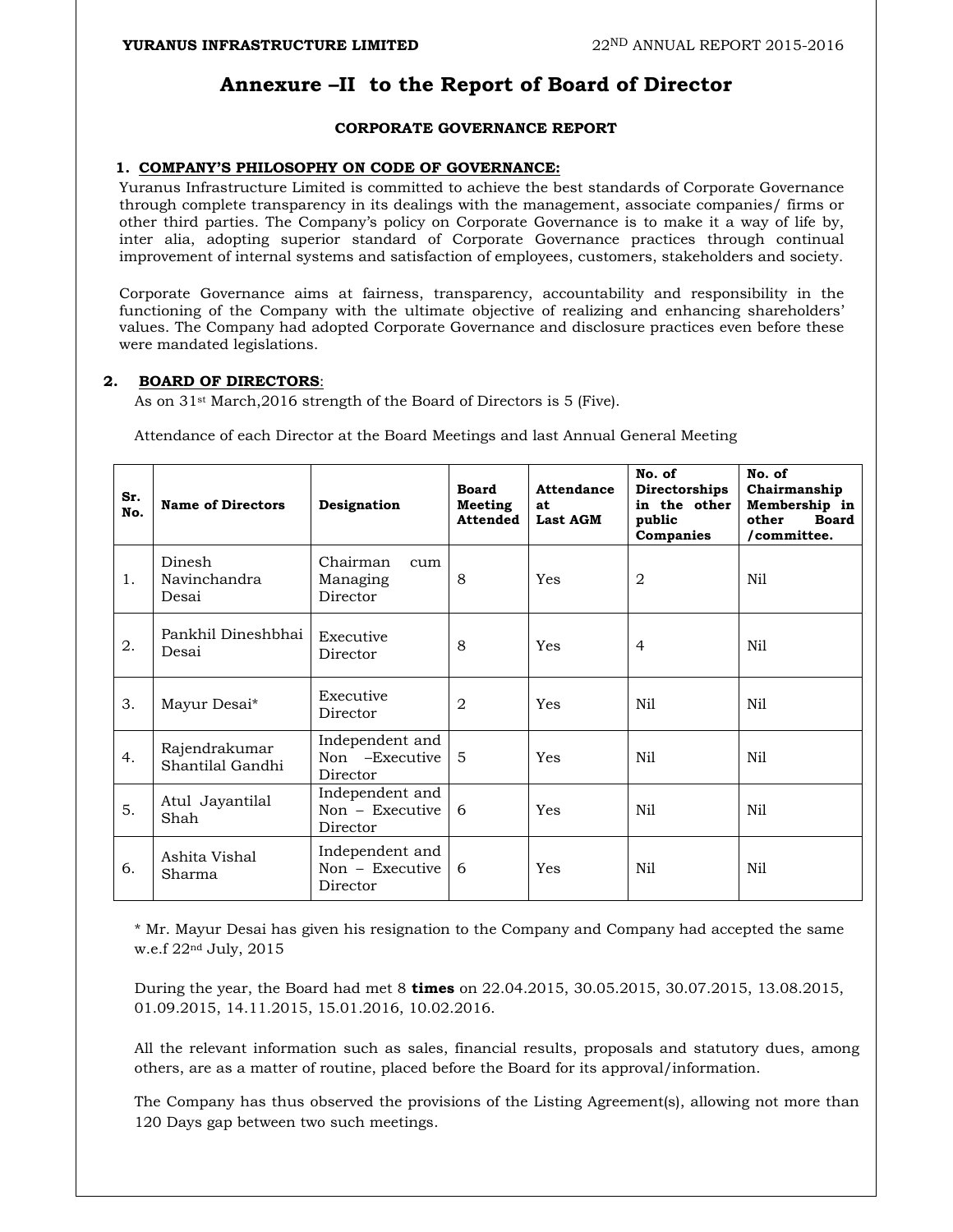#### **3. INDEPENDENT DIRECTORS MEETING**:

Schedule IV to the Act, inter alia, prescribes that the Independent Directors of the Company shall hold at least one meeting in a year, without the attendance of the non-independent directors and members of the management. During the year, one meeting of independent directors was held on 22nd September, 2015. Mr. Rajendrakumar Shantilal Gandhi was unanimously elected as the Chairman of the Meeting of the Independent Directors. The Independent Director meeting was attended by Mrs. Ashita Vishal Sharma, Mr. Atul Jayantilal Shah and Mr. Rajendrakumar Shantilal Gandhi. At the meetings, the Independent Directors reviewed the performance of the nonindependent directors (including the chairperson) and the Board as a whole and assessed the quality, quantity and timeliness of flow of information between the company, management and the Board that is necessary for the Board to effectively and reasonably perform their duties.

#### **4. AUDIT COMMITTEE :**

The Board of Directors of the Company has constituted an audit committee pursuant to the provisions of Section 177 of the Companies Act, 2013 to ensure full compliance with all the relevant provisions including code of corporate governance.

The Audit Committee comprises of experts specializing in accounting / financial management. The Chairman of the Audit Committee is Executive Non- Independent Director. The composition as on 31st March, 2016 is as follows:-

| Name of the Members | <b>Position</b> | Category             | <b>Attendance</b> |
|---------------------|-----------------|----------------------|-------------------|
| Mr. Atul Shah       | Chairman        | Independent Director |                   |
| Mr. Pankhil Desai   | Member          | Executive Director   |                   |
| Mrs. Ashita Sharma  | Member          | Independent Director |                   |

During the year the audit committee met 4 times on 30.05.2015, 13.08.2015, 14.11.2015 and 10.02.2016.

#### **Powers & Terms of Reference:**

The Power and terms of reference of the Audit Committee are as mentioned in Regulation of SEBI (Listing obligations and Disclosure Requirements) Regulations 2015 entered into with the Stock Exchanges and includes overseeing the Company's financial reporting process, reviewing with the management the financial statements and the adequacy of the internal audit function and to discuss significant internal audit findings, statutory compliance issue and issues related to risk management and compliances. The CFO and the Statutory Auditors are invited to the meeting.

#### **5. SHAREHOLDERS COMMITTEE :**

The Board has delegated the powers to approve transfer of shares etc. to this Committee of Three (3) Directors. The quorum for functioning of the committee is any two (2) Directors present. The composition of Shareholders' / Investors' Grievance Committee as on 31st March, 2016 is as follows:-

| Name of the Members | Position | Category             |
|---------------------|----------|----------------------|
| Mr. Dinesh Desai    | Chairman | Executive Director   |
| Mrs. Ashita Sharma  | Member   | Independent Director |
| Mr. Atul Shah       | Member   | Independent Director |

#### **Terms of Reference:-**

 The Company has a Shareholders' / Investors' Grievance Committee, to look into redressal of Investors Complaints and requests such as delay in transfer of shares, non receipt of Dividend, Annual Report, revalidation of Dividend warrants etc.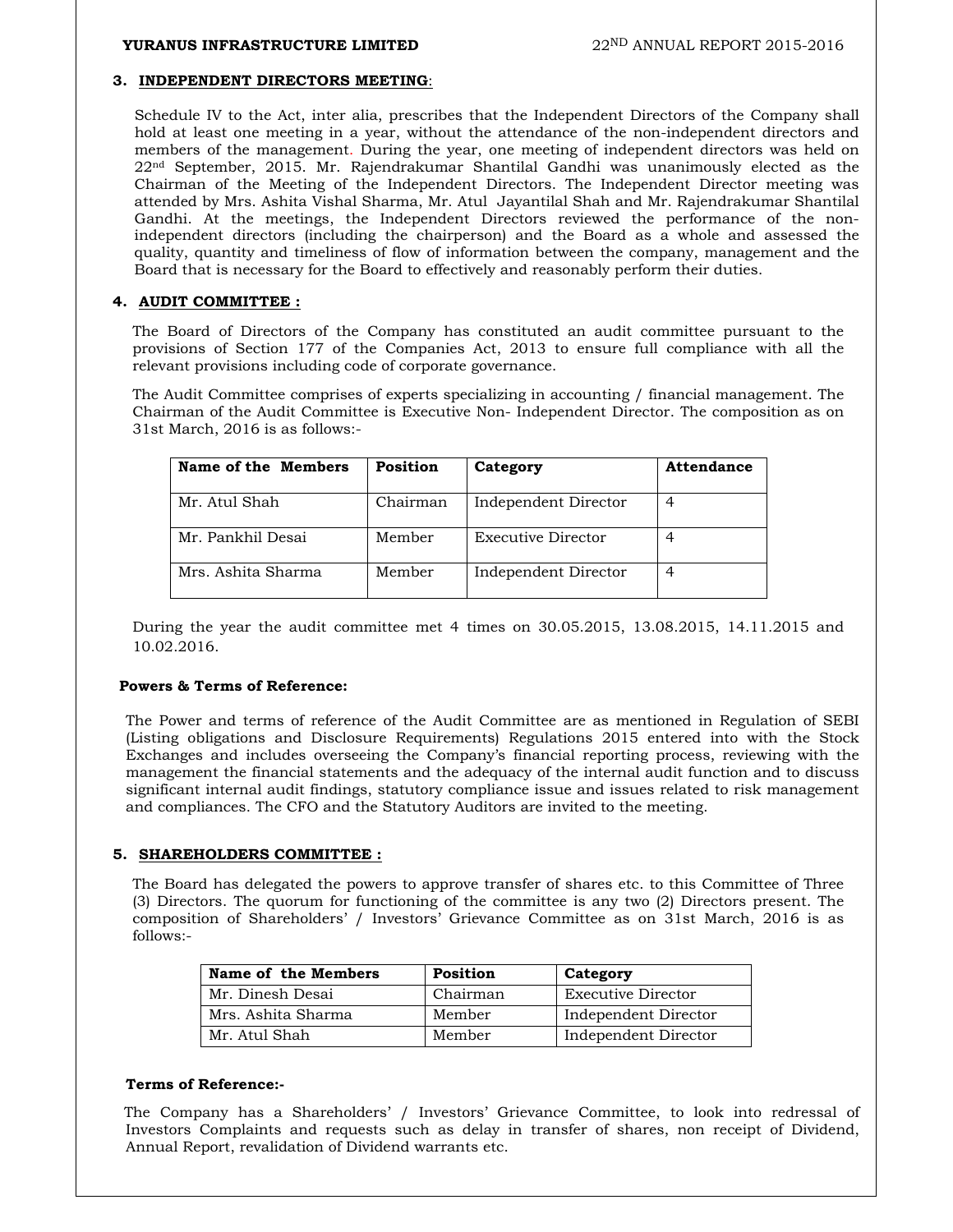The committee deals with various matters relating to –

- Transfer / transmission of shares.
- Issue of share certificate in lieu of lost, sub-divided, consolidated, rematerialized or defaced certificates.
- Consolidation / splitting of folios.
- Review of shares d-materialized and all other related matters.
- Investors' grievance and redressal mechanism and recommend measures to improve the level of investors' services.

The share department of the Company and Registrar and transfer agents, Link Intime India Pvt. Ltd. attends expeditiously to all grievances / correspondences of the shareholders and investors, received directly or through SEBI, Stock Exchanges, Department of Corporate Affairs, and Registrar of Companies etc. The complaints are generally resolved within 30 days of receipt of letter, except in the cases that are constrained by disputes or legal impediment.

#### **6. NOMINATION AND REMUNERATION COMMITTEE :**

The Nomination and Remuneration Committee comprises of Mr. Pankhil Desai [Chairman], Mrs. Ashita Sharma and Mr. Rajendrakumar Shantilal Gandhi is the member of the committee. The remuneration committee recommends to the Board the attributes and qualification for becoming a member of the Board. It also recommends the remuneration payable to the Directors, Key managerial personnel and other senior personnel and such other matters as are necessary under the Regulation of SEBI (Listing obligations and Disclosure Requirements) Regulations 2015.

| Name of the Members      | Position | Category             |
|--------------------------|----------|----------------------|
| Mrs. Ashita Sharma       | Chairman | Independent Director |
| Mr. Rajendrakumar Gandhi | Member   | Independent Director |
| Mr. Pankhil Desai        | Member   | Executive Director   |

#### **7. GENERAL BODY MEETINGS**:

The last three annual General Meetings were held as under:

| <b>AGM</b>       | F.Y     | Date       | Time     | <b>Venue</b>                                                                                                                | No. Special<br><b>Resolution</b><br>Passed |
|------------------|---------|------------|----------|-----------------------------------------------------------------------------------------------------------------------------|--------------------------------------------|
| 19 <sup>th</sup> | 2012-13 | 10.05.2013 | 11.00 AM | 201, 2nd Floor, Maulik Arcade,<br>Above Karnavati Pagarkha<br>Bazar, Mansi Cross Road,<br>Vastrapur, Ahmedabad. -<br>380015 | Nil                                        |
| 20 <sup>th</sup> | 2013-14 | 29.09.2014 | 11.00 AM | 201, 2nd Floor, Maulik Arcade,<br>Above Karnavati Pagarkha<br>Bazar, Mansi Cross Road,<br>Vastrapur, Ahmedabad. -<br>380015 | 3                                          |
| 21st             | 2014-15 | 30.09.2015 | 11.00 AM | 201, 2nd Floor, Maulik Arcade,<br>Above Karnavati Pagarkha<br>Bazar, Mansi Cross Road,<br>Vastrapur, Ahmedabad. -<br>380015 | Nil                                        |

#### **8. MEANS OF COMMUNICATION:**

Your Company complies with Regulation of SEBI (Listing obligations and Disclosure Requirements) Regulations 2015. Quarterly Results, Annual Result and other statutory publications are being normally published in Western Times (in Gujarati & English both). Further results are also displayed on the Company`s website. www. yuranusinfra.com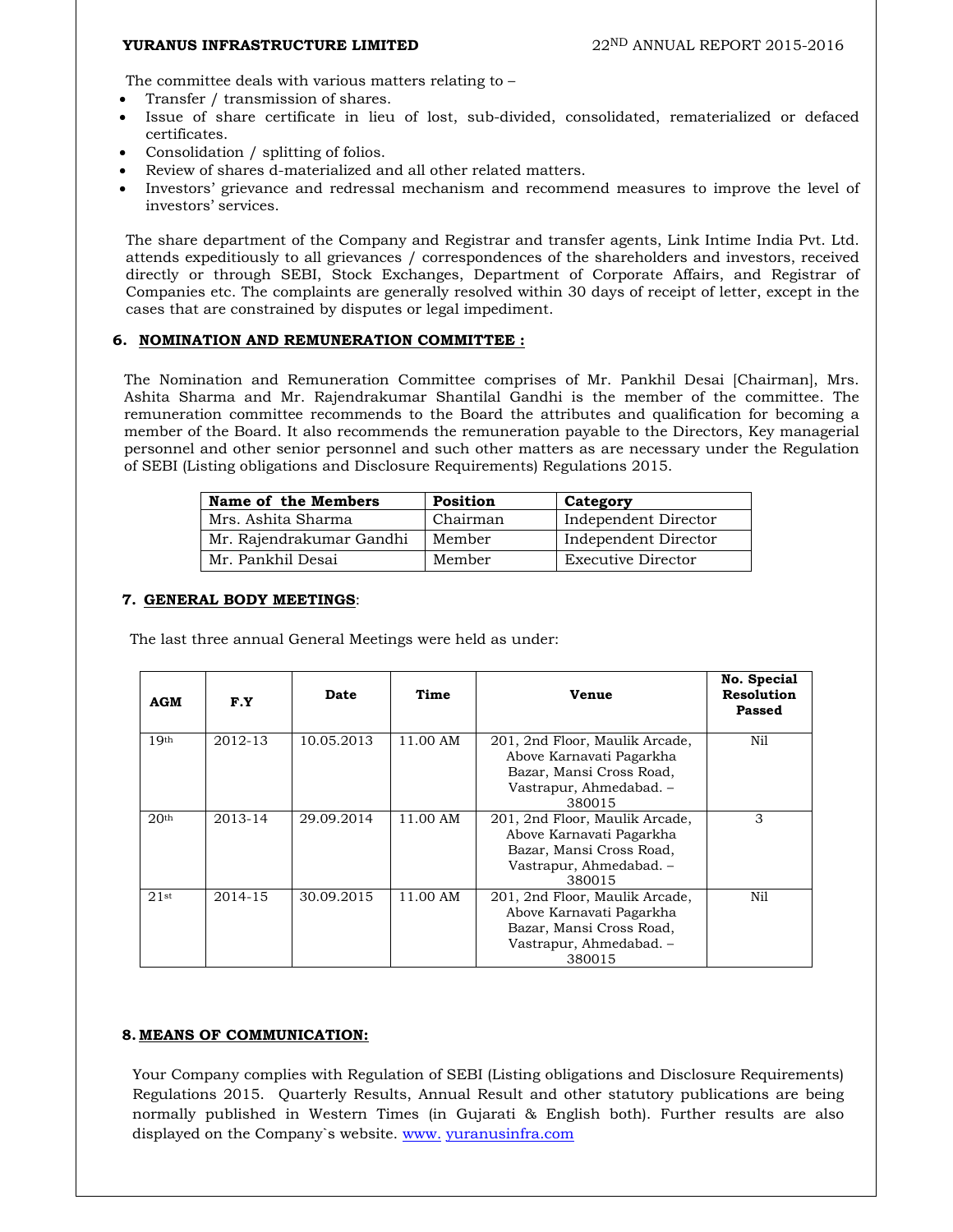### **9. GENERAL SHAREHOLDER INFORMATION**:

|         |                                                              | Day:<br>Thursday                                                                                  |
|---------|--------------------------------------------------------------|---------------------------------------------------------------------------------------------------|
|         |                                                              | 29th September, 2016 Time: 02.00 p.m.<br>Date:                                                    |
| (i)     | Annual General Meeting                                       | Venue : 201,2 <sup>nd</sup> Floor, Maulik Arcade,                                                 |
|         | Day, Date, Time and Venue                                    | Above Karnavati Pagarkha Bazar,                                                                   |
|         |                                                              | Mansi Cross Road, Vastrapur,<br>Ahmedabad. - 380015                                               |
| (ii)    | Next Financial Calendar Year                                 | 1st April, 2016 to 31st March, 2017 (tentative)                                                   |
|         |                                                              |                                                                                                   |
| (iii)   | Date of Book Closure                                         | 23 <sup>rd</sup> September, 2016 to 29 <sup>th</sup> September, 2016<br>(both the days inclusive) |
| (v)     | ISIN No. for ordinary shares of<br>the Company in D-mat form | INE156M01017                                                                                      |
|         |                                                              | 201,2nd Floor, Maulik Arcade,                                                                     |
| (vi)    | Registered Office                                            | Above Karnavati Pagarkha Bazar,<br>Mansi Cross Road, Vastrapur,                                   |
|         |                                                              | Ahmedabad. - 380015                                                                               |
|         |                                                              | M/s Link Intime India Pvt. Limited,                                                               |
|         |                                                              | Unit No 303, 3rd Floor Shoppers Plaza V, Opp                                                      |
| (vii)   | Registrar and Transfer Agent                                 | Municipal Market,<br>Behind Shoppers Plaza II, Off C G Road, Ahmedabad                            |
|         |                                                              | 380009                                                                                            |
|         |                                                              |                                                                                                   |
|         |                                                              | 201,2nd Floor, Maulik Arcade,<br>Above Karnavati Pagarkha Bazar,                                  |
| (ix)    | Investor Correspondence                                      | Mansi Cross Road, Vastrapur,                                                                      |
|         |                                                              | Ahmedabad. - 380015                                                                               |
|         |                                                              | The Company sends its quarterly results in Stock                                                  |
| (x)     | Means of Communication                                       | Exchanges. Further the same is also published in                                                  |
|         |                                                              | the news papers.                                                                                  |
| $(x_i)$ | Any Website where it displays                                | www.yuranusinfra.com                                                                              |
|         | official releases                                            |                                                                                                   |
|         | Any presentation made to the<br>institutional<br>investor    |                                                                                                   |
| (xii)   | and<br>analyst                                               | No                                                                                                |
|         | Is half yearly report sent to the                            |                                                                                                   |
| (xiii)  | shareholders                                                 | N <sub>o</sub>                                                                                    |
|         | Whether<br>Management                                        |                                                                                                   |
| (xiv)   | Discussion and Analysis is a                                 | Yes                                                                                               |
|         | part of this report                                          |                                                                                                   |
| (xv)    | Share Transfer System                                        | The work of physical share transfer is presently                                                  |
|         |                                                              | handled by Registrar and Transfer Agent.                                                          |
| (xvi)   | Listing and Stock Code                                       | Bombay Stock Exchange Limited - 536846                                                            |
|         | The name and address of Stock                                | BSE Limited,                                                                                      |
| (xvii)  | Exchanges where Company is                                   | Pheroze Jeejeebhoy Towers,                                                                        |
|         | listed                                                       | Dalal Street, Mumbai-400001                                                                       |
|         | Auditors for the FY 2015-16 and                              | M/s. Loonia & Associates,                                                                         |
| (xviii) | Proposed Auditors for the FY                                 | Chartered Accountants,                                                                            |
|         | 2016-17                                                      | Ahmedabad                                                                                         |
| (ix)    | Compliance Officer                                           | Dinesh Desai, Managing Director                                                                   |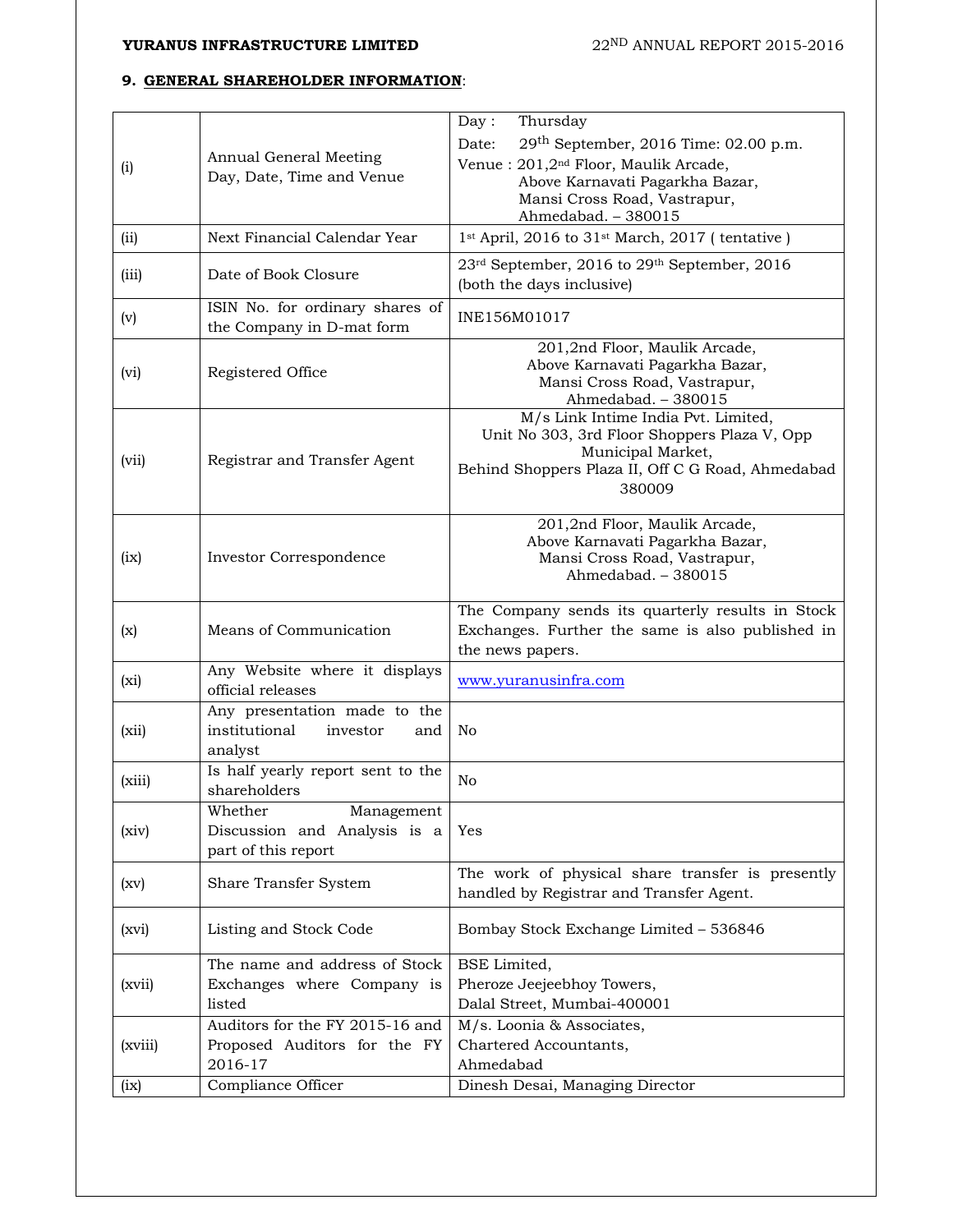#### **10. NEXT FINANCIAL CALENDER:**

| Report Period         | : From $1st$ April 2016 to $31st$ March 2017 |
|-----------------------|----------------------------------------------|
| First Ouarter Result  | : Second Week of August, 2016 (tentative)    |
| Second Ouarter Result | : Second Week of November, 2016 (tentative)  |
| Third Ouarter Result  | : Second Week of February, 2017 (tentative)  |
| Fourth Quarter Result | : Last Week of May, 2017 (tentative)         |

#### **11. DISTRIBUTION OF SHAREHOLDINGS AND SHARE HOLDING PATTERN** (AS ON 31.03.2016): **Shareholding Pattern:**

| Category                                            | No.<br>οf<br>holders | Share $\frac{1}{2}$ of holding to<br>total |
|-----------------------------------------------------|----------------------|--------------------------------------------|
| Promoters, Directors, & other entities of Promoters |                      | 44.46                                      |
| Public                                              | 735                  | 55.54                                      |
| Total                                               | 743                  | 100.00                                     |

#### **12. SHARE PRICES IN COMPARISION TO BSE SENSEX** :

On the basis of the data available from the BSE website the monthly high and low price of the Shares in comparison to BSE Sensex is as under:

| Month           | Monthly<br><b>Highest</b><br><b>Share Price</b><br>in Rupees | Monthly<br>Lowest Share<br>Price<br>in<br><b>Rupees</b> | of<br>No.<br><b>Shares</b><br>of<br>Company<br>traded | <b>BSE High</b> | <b>BSE Low</b> |
|-----------------|--------------------------------------------------------------|---------------------------------------------------------|-------------------------------------------------------|-----------------|----------------|
| April, 2015     | 9.50                                                         | 8.99                                                    | 80                                                    | 29094.61        | 26897.54       |
| May, 2015       | 8.99                                                         | 6.40                                                    | 3158                                                  | 28071.16        | 26423.99       |
| June, 2015      | 6.26                                                         | 4.07                                                    | 1549                                                  | 27968.75        | 26307.07       |
| July, 2015      | 4.98                                                         | 4.01                                                    | 255                                                   | 28578.33        | 27416.39       |
| August, 2015    | 4.75                                                         | 3.55                                                    | 45,684                                                | 28417.59        | 25298.42       |
| September, 2015 |                                                              |                                                         |                                                       | 26471.82        | 24833.54       |
| October, 2015   |                                                              |                                                         |                                                       | 27618.14        | 26168.71       |
| November, 2015  |                                                              |                                                         |                                                       | 26824.30        | 25451.42       |
| December, 2015  |                                                              |                                                         |                                                       | 26256.42        | 24867.73       |
| January, 2016   | 3.62                                                         | 3.62                                                    | 3000                                                  | 26197.27        | 23839.76       |
| February, 2016  | 3.80                                                         | 3.69                                                    | 3020                                                  | 25002.32        | 22494.61       |
| March, 2016     | 3.73                                                         | 3.66                                                    | 10                                                    | 25479.62        | 23133.18       |

#### **13.DISCLOSURES:**

#### **(a) Materially significant related party transactions**

There was no materially significant related party transaction with its promoters, Directors or the management, their subsidiaries or relatives etc. that had a potential conflict with the interest of the Company at large.

#### **(b) Details of noncompliance by the Company, penalties and strictures imposed on the Company by the Stock Exchange or Securities and Exchange Board of India (SEBI) or any Authority on any matter related to capital markets during last three years:**

During the year, the Company was suspended for the month of September, 2015 to November, 2015 by the BSE Limited on account of surveillance measure. The Company had paid penalty amounting to Rs. 33,205/- on account of delayed submission to the Stock Exchange.

#### **(c) Whistle Blower Policy**

In accordance with the requirements of the Act, read with Regulation of SEBI (Listing obligations and Disclosure Requirements) Regulations 2015, the Company has a Whistle Blower Policy approved by the Board of Directors. The objectives of the policy are:

**a.** To provide a mechanism for employees and directors of the Company and other persons dealing with the Company to report to the Audit Committee; any instances of unethical behavior, actual or suspected fraud or violation of the Company's Ethics Policy and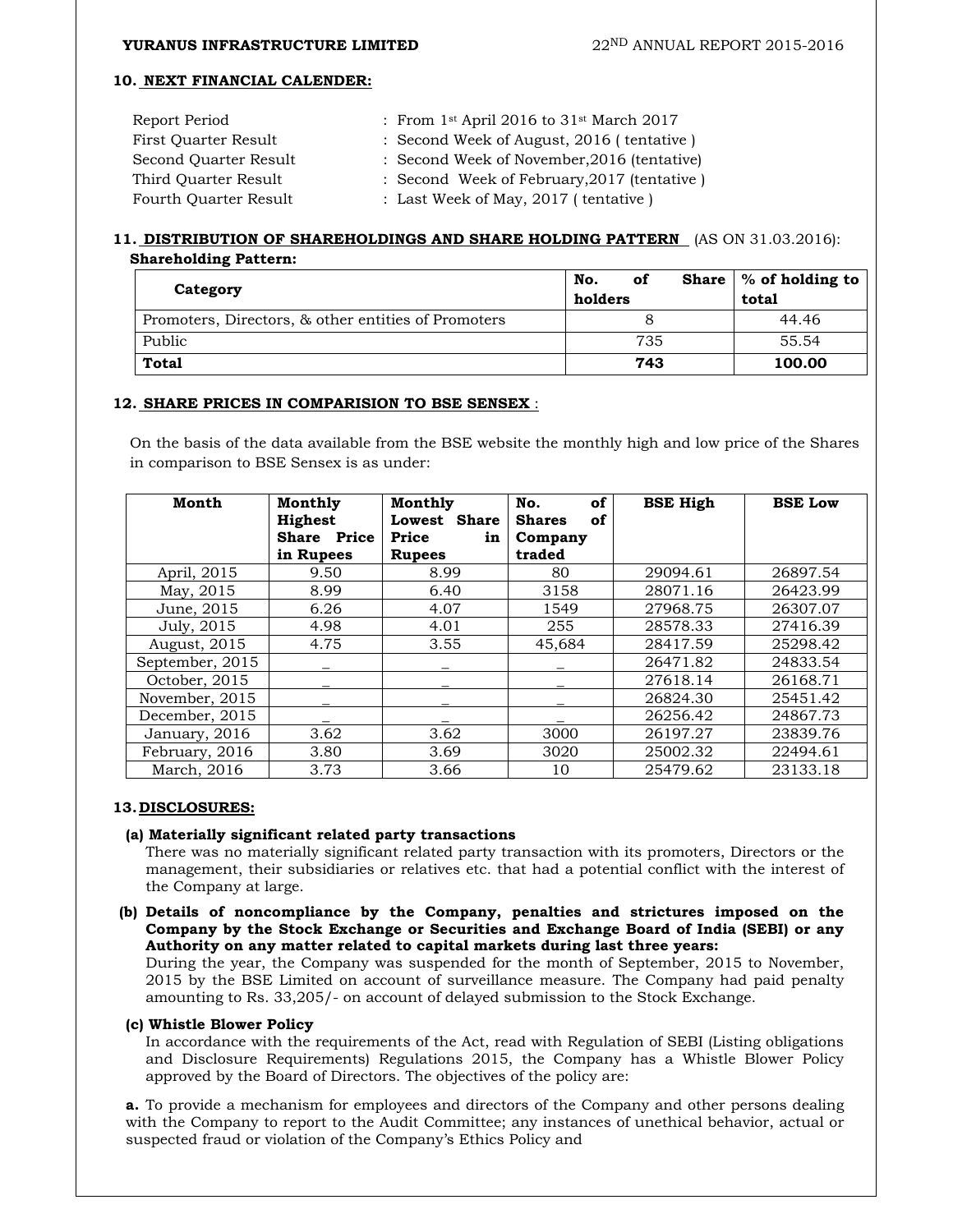**b.** To safeguard the confidentiality and interest of such employees/directors/other persons dealing with the Company against victimization, who notice and report any unethical or improper practices.

**c.** To appropriately communicate the existence of such mechanism, within the organization and to outsiders. Whistle blower policy is available on website of the Company.

The Company confirms that no personnel has been denied access to the audit committee pursuant to the whistle blower mechanism

#### **(d) Familarisation Programme :**

The Company has a detailed familiarization programme for Independent Directors to familiarize them with the Company, their roles, rights, responsibilities in the Company, nature of the industry in which the company operates, business model of the Company etc. The details of such programme are available on the website of the Company.

The Company has laid down procedures to inform the Board Members about the risk assessment and risk mitigation mechanism, which is periodically reviewed and reported to the Board of Directors by senior executives.

#### **(e) Disclosure of accounting treatment different from accounting standards:**

None

#### **(f) Subsidiary Company:**

The Company does not have any subsidiary Company.

#### **14. CODE OF CONDUCT:**

The Board of Directors has laid down the Code of Conduct for all the Board Members and members of the senior Management. The code is a comprehensive code applicable to all Directors, Executive as well as Non – executive and members of the Senior Management. The Code has been circulated to all the members of the Board and Senior Management Personnel and compliance of the same has been affirmed by them. The Code is also displayed on the website of the Company. Further the Directors and the Senior Management of the Company has submitted disclosure to the Board that they do not have any material financial and commercial transactions that may have a potential conflict with the interest of the Company at large. A declaration given by the Managing Director is given below:

#### **15. DECLARATION BY THE MANAGING DIRECTOR PERSUANT TO Regulation of SEBI (Listing obligations and Disclosure Requirements) Regulations 2015**

To, The Member of Company Yuranus Infrastructure Limited

The Company has obtained from all the members of the Board and Senior Management Personnel of the Company, affirmation that they have complied with the Code of Ethics and Business Conduct framed for Directors and Senior Management Personnel in respect of the Financial Year 2015 – 2016."

#### **For and on behalf of Board**

**Place : Ahmedabad Dinesh Desai** 

**Date : 13.08.2016 (Chairman cum Director)**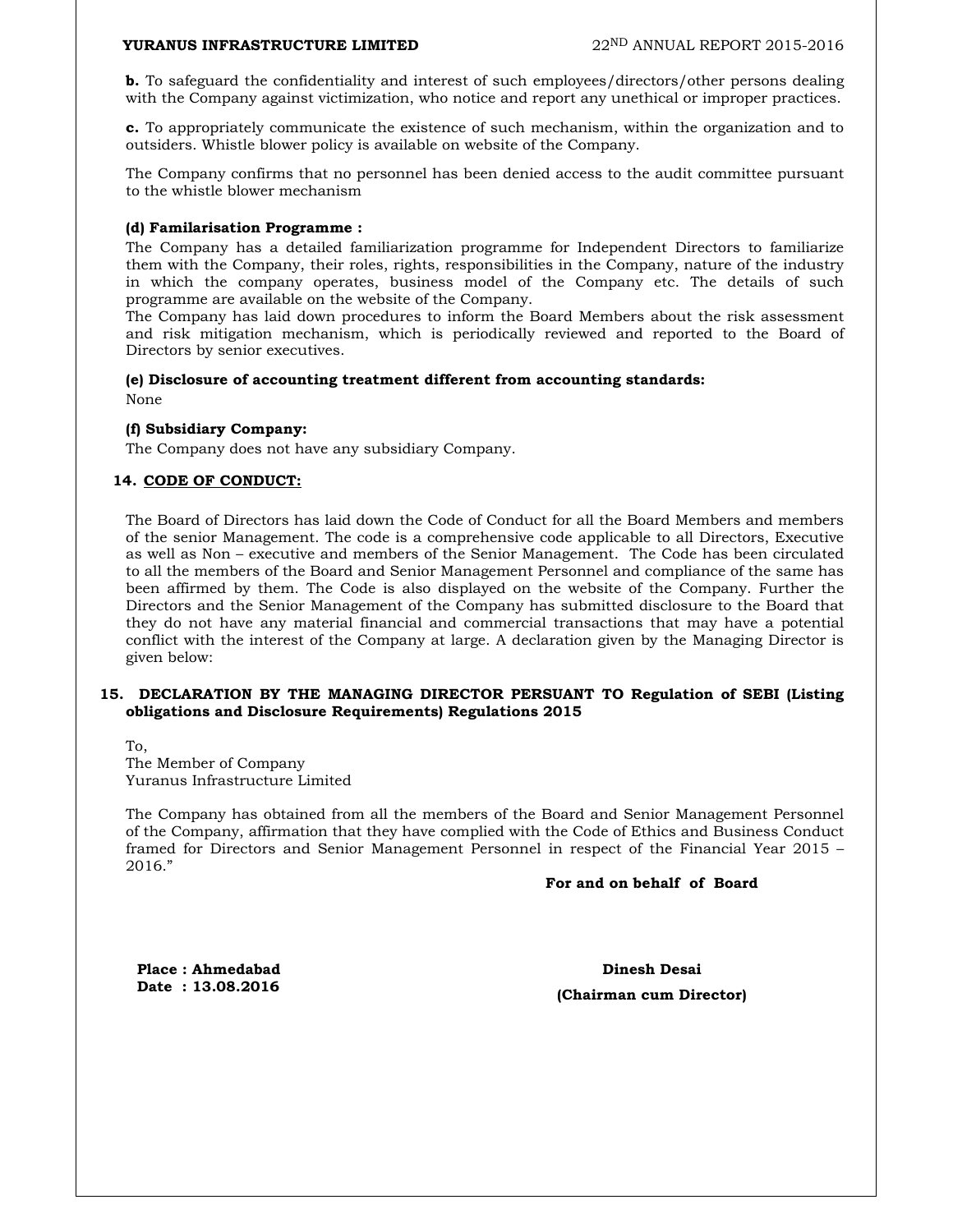## **Annexure ‐III to the Report of Board of Director**

### **FORM NO. AOC-2**

### **Pursuant to clause (h) of sub-section (3) of section 134 of the Act and Rule 8(2) of the Companies (Accounts) Rules, 2014.)**

Form for Disclosure of particulars of contracts/arrangements entered into by the company with related parties referred to in sub section (1) of section 188 of the Companies Act, 2013 including certain arm's length transaction under third proviso thereto

| Sr.<br>No.   | <b>Particulars</b>                                         | <b>Details of transactions</b> |
|--------------|------------------------------------------------------------|--------------------------------|
| a)           | Name (s) of the related party $\&$ nature of relationship  | No transactions /<br>contracts |
| b)           | Nature of contracts/arrangements/transaction               | were entered which were not    |
| $\mathbf{c}$ | Duration of the contracts/arrangements/transaction         | at arm's length.               |
| $\mathbf{d}$ | Salient terms of the contracts or arrangements or          |                                |
|              | transaction including the value, if any                    |                                |
| e)           | Justification for entering into<br>such<br>contracts<br>or |                                |
|              | arrangements or transactions'                              |                                |
| f            | Date(s) of approval by the Board                           |                                |
| g)           | Amount paid as advances, if any:                           |                                |
| h)           | Date on which the special resolution was passed in         |                                |
|              | General meeting as required under first proviso to section |                                |
|              | 188                                                        |                                |

#### **1. Details of contracts or arrangements or transactions not at Arm's length basis.**

#### **2. Details of material contracts or arrangements or transactions at Arm's length basis.**

| Sr.<br>No.   | <b>Particulars</b>                                                                             | <b>Details of transactions</b>                                                                 |
|--------------|------------------------------------------------------------------------------------------------|------------------------------------------------------------------------------------------------|
| a)           | Name (s) of the related party & nature of<br>relationship loan w/o interest                    | There were no specific contract or<br>made<br>between<br>arrangements were<br>Related Parties. |
| b)           | Nature of contracts/arrangements/transaction                                                   | Nil                                                                                            |
| $\mathbf{c}$ | Duration of the contracts/ arrangements/<br>transaction                                        | <b>NA</b>                                                                                      |
| d)           | Salient terms of the contracts or arrangements<br>or transaction including the value, if any : | <b>NA</b>                                                                                      |
| e)           | Date of approval by the Board, if any:                                                         | NA                                                                                             |
|              | Amount paid as advances, if any:                                                               | Nil                                                                                            |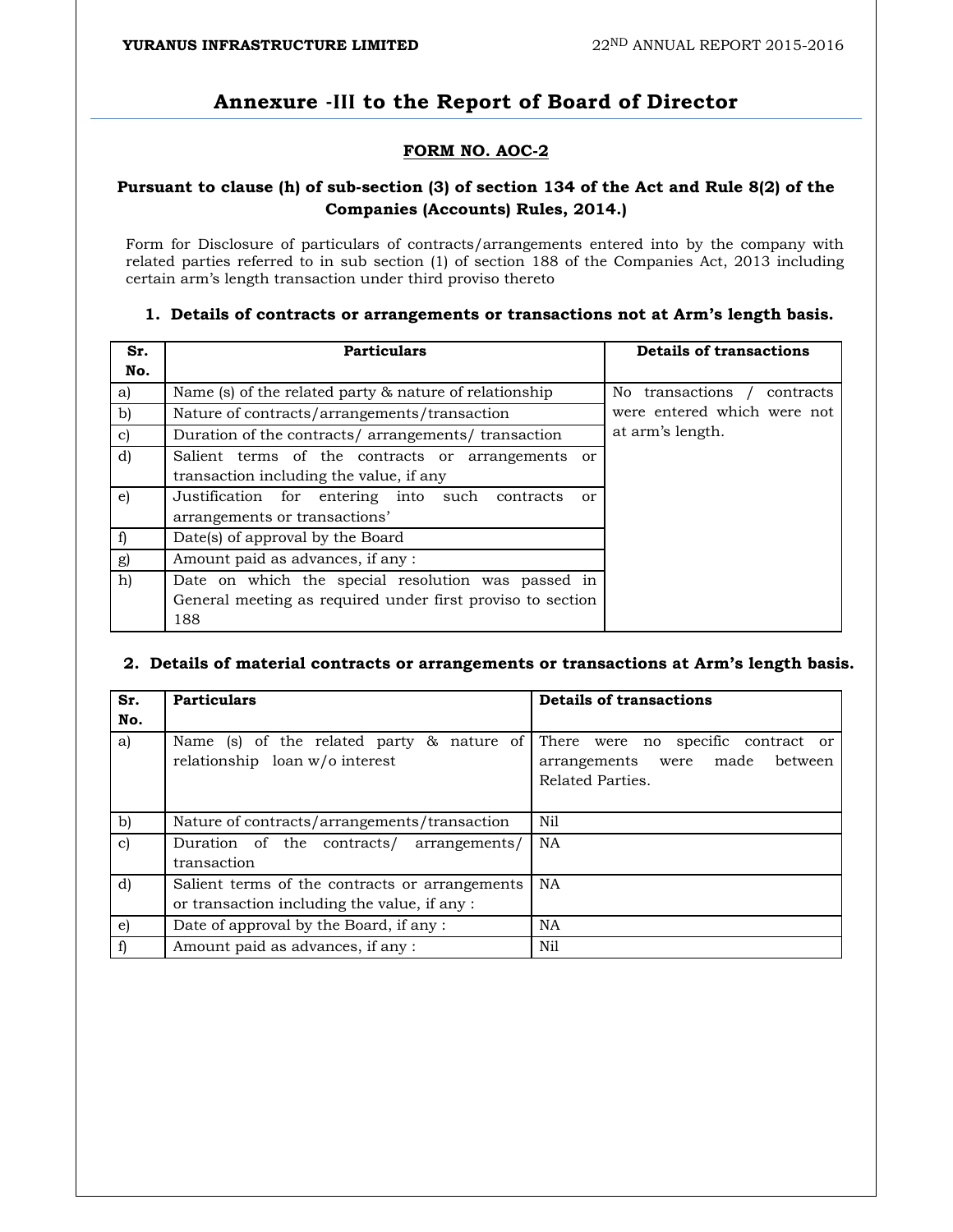## **Annexure ‐IV to the Report of Board of Director**

### **Extract of Annual Return as on the Financial Year ended on 31st March, 2016 [Pursuant to section 92(3) of the Companies Act, 2013 and rule 12(1) of the Companies (Management and Administration) Rules, 2014]**

#### **1. REGISTRATION AND OTHER DETAILS**:

| i.   | <b>CIN</b>                                                                         | L45200GJ1994PLC021352                                                                                                                                                                                                                              |
|------|------------------------------------------------------------------------------------|----------------------------------------------------------------------------------------------------------------------------------------------------------------------------------------------------------------------------------------------------|
| ii.  | Registration Date                                                                  | 22.02.1994                                                                                                                                                                                                                                         |
| iii. | Name of the Company                                                                | Yuranus Infrastructure Limited                                                                                                                                                                                                                     |
| iv.  | Category/Sub-Category<br>of the Company                                            | Company Limited by Shares/Indian Non-<br>Govt. Company                                                                                                                                                                                             |
| v.   | Address of the Registered<br>office and contact details                            | 201,2nd Floor, Maulik Arcade,<br>Above Karnavati Pagarkha Bazar,<br>Mansi Cross Road, Vastrapur,<br>Ahmedabad. – 380015, Gujarat<br>Email: info@yuranusinfra.com<br>Telephone: 079 - 40082820/21<br>Fax No. 079 - 26560115<br>www.yuranusinfra.com |
| vi.  | Whether listed company                                                             | Yes/He                                                                                                                                                                                                                                             |
| vii. | Name, Address and<br>Contact details of<br>Registrar and Transfer<br>Agent, if any | M/s Link Intime India Pvt. Limited,<br>Unit No 303, 3rd Floor Shoppers Plaza V,<br>Opp Municipal Market,<br>Behind Shoppers Plaza II, Off C G Road,<br>Ahmedabad 380009                                                                            |

#### **2. PRINCIPAL BUSINESS ACTIVITIES OF THE COMPANY**

All the business activities contributing 10% or more of the total turnover of the company shall be stated:-

| Sr. No. | <b>Name and Description of main</b> | % to total turnover of the |
|---------|-------------------------------------|----------------------------|
|         | products/ services                  | company                    |
|         |                                     |                            |
|         | Real estate and Infrastructure      | 100                        |

#### **3. PARTICULARS OF HOLDING, SUBSIDIARY AND ASSOCIATE COMPANIES**

| <b>Name And Address Of</b><br>The Company | CIN/GLN | Holding/<br><b>Subsidiary</b><br>/Associate | $%$ of<br>shares<br>held | Applicable<br><b>Section</b> |
|-------------------------------------------|---------|---------------------------------------------|--------------------------|------------------------------|
|                                           |         | <b>NIL</b>                                  |                          |                              |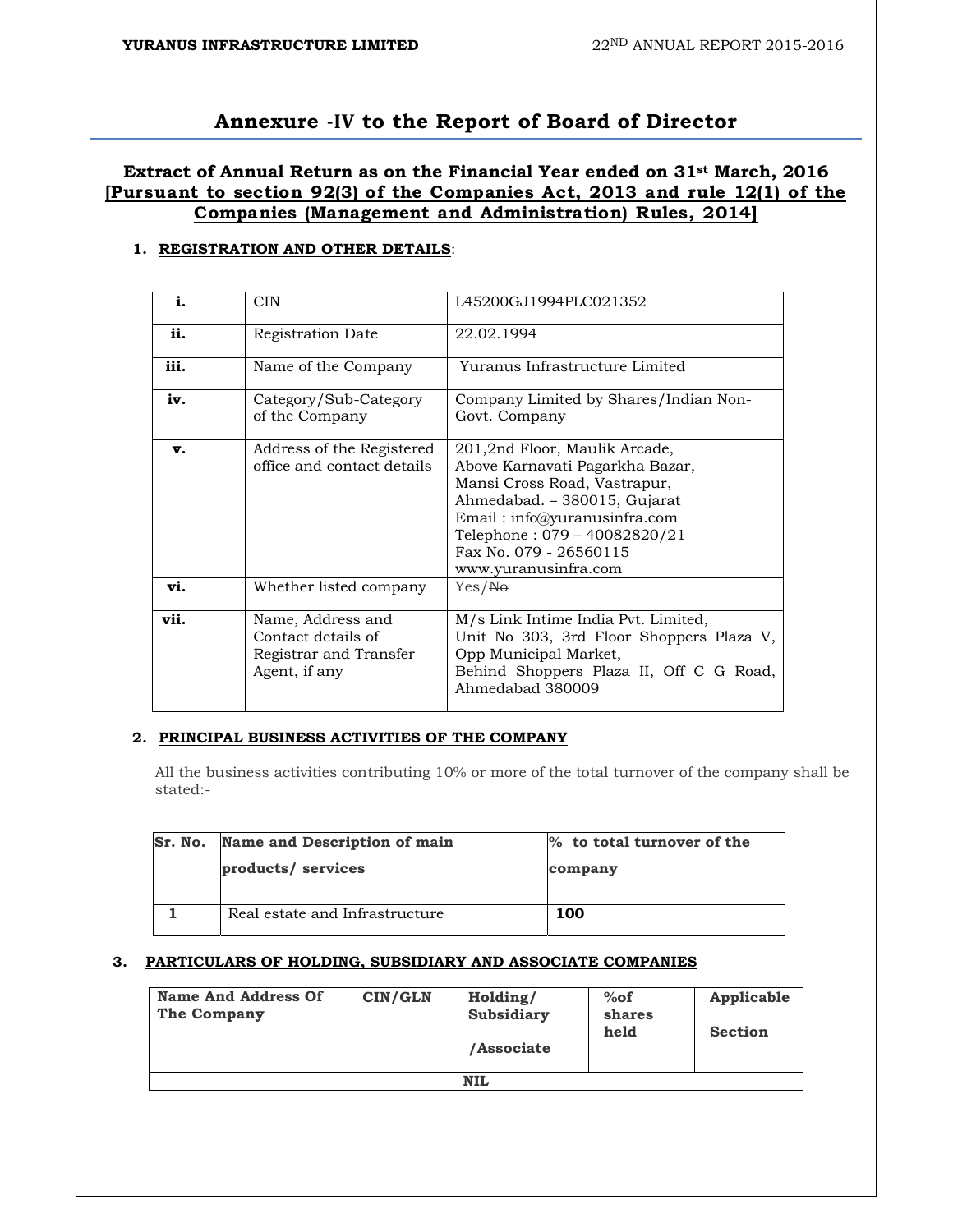### **4. SHARE HOLDING PATTERN (Equity Share Capital Breakup as percentage of Total Equity)**

#### **i) Category-wise Share Holding**

| <b>Category of</b><br><b>Shareholders</b>   |                          |                          | No. of Shares held at the<br>beginning of the year |                                         | No. of Shares held at the end<br>of the year |                          |                          | Change<br>during<br>The year            |                          |
|---------------------------------------------|--------------------------|--------------------------|----------------------------------------------------|-----------------------------------------|----------------------------------------------|--------------------------|--------------------------|-----------------------------------------|--------------------------|
|                                             | D-mat                    | Physi<br>cal             | <b>Total</b>                                       | $%$ of<br><b>Total</b><br><b>Shares</b> | D-mat                                        | Physica<br>1             | <b>Total</b>             | $%$ of<br><b>Total</b><br><b>Shares</b> |                          |
| A. Promoter                                 |                          |                          |                                                    |                                         |                                              |                          |                          |                                         |                          |
| 1) Indian                                   |                          |                          |                                                    |                                         |                                              |                          |                          |                                         |                          |
| a) Individual/<br><b>HUF</b>                | 1529100                  | $\overline{\phantom{a}}$ | 1529100                                            | 43.69                                   | 1556100                                      | $\overline{\phantom{a}}$ | 1556100                  | 44.46                                   | 27000                    |
| b) Central Govt                             | $\bar{\phantom{a}}$      | $\overline{\phantom{a}}$ | $\frac{1}{2}$                                      | $\overline{\phantom{m}}$                | $\bar{ }$                                    | $\overline{\phantom{a}}$ | $\overline{a}$           | $\overline{a}$                          | $\bar{\phantom{a}}$      |
| c) State Govt(s)                            | $\blacksquare$           | $\overline{\phantom{a}}$ | $\overline{\phantom{a}}$                           | $\overline{\phantom{a}}$                | $\overline{\phantom{a}}$                     | $\overline{\phantom{a}}$ | $\overline{\phantom{a}}$ | $\overline{\phantom{a}}$                | $\overline{\phantom{a}}$ |
| d) Bodies Corp                              | $\bar{a}$                | $\bar{\phantom{a}}$      | $\mathcal{L}$                                      | $\bar{a}$                               | $\equiv$                                     | $\overline{\phantom{a}}$ | $\omega$                 | $\omega$                                | $\overline{\phantom{a}}$ |
| e) Banks / FI                               | $\overline{\phantom{a}}$ | $\overline{\phantom{a}}$ | $\bar{\phantom{a}}$                                | $\overline{\phantom{a}}$                | $\overline{\phantom{a}}$                     |                          | $\overline{\phantom{a}}$ | $\overline{\phantom{a}}$                | $\overline{\phantom{a}}$ |
| f) Any Other                                | 30000                    | $\overline{\phantom{a}}$ | 30000                                              | 0.86                                    | $\overline{\phantom{a}}$                     | $\overline{\phantom{a}}$ | $\overline{\phantom{a}}$ | $\overline{\phantom{a}}$                | (30000)                  |
| Sub-<br>$total(A)(1)$ :-                    | 1559100                  | $\blacksquare$           | 1559100                                            | 44.55                                   | 1556100                                      | $\blacksquare$           | 1556100                  | 44.46                                   | (3000)                   |
| 2) Foreign                                  |                          |                          |                                                    |                                         |                                              |                          |                          |                                         |                          |
| g) NRIs-<br>Individuals                     | ÷,                       | L,                       | ÷.                                                 | ä,                                      | ÷,                                           | $\blacksquare$           | ä,                       | ÷.                                      | $\sim$                   |
| h) Other-<br>Individuals                    | $\blacksquare$           | $\Box$                   | $\blacksquare$                                     | $\blacksquare$                          | $\blacksquare$                               | $\blacksquare$           | $\Box$                   | $\omega$                                | $\equiv$                 |
| i) Bodies Corp.                             | $\blacksquare$           | $\blacksquare$           | $\blacksquare$                                     | $\blacksquare$                          | $\blacksquare$                               | $\blacksquare$           | ÷,                       | $\blacksquare$                          | $\overline{\phantom{a}}$ |
| j) Banks / FI                               | $\blacksquare$           | ä,                       | $\mathcal{L}_{\mathcal{A}}$                        | $\sim$                                  | $\sim$                                       | $\blacksquare$           | ä,                       | $\mathbf{r}$                            | $\bar{a}$                |
| k) Any Other                                | $\overline{\phantom{a}}$ | ÷,                       | $\overline{\phantom{a}}$                           | $\overline{\phantom{a}}$                | $\overline{\phantom{a}}$                     | $\blacksquare$           | ÷,                       | $\blacksquare$                          | $\overline{\phantom{a}}$ |
| Sub-<br>$total(A)(2)$ :-                    | $\overline{\phantom{a}}$ | ÷,                       | $\overline{\phantom{a}}$                           | $\overline{\phantom{a}}$                | $\blacksquare$                               | $\blacksquare$           | $\blacksquare$           | $\overline{\phantom{a}}$                | $\overline{\phantom{a}}$ |
| <b>B.</b> Public<br><b>Share</b><br>Holding |                          |                          |                                                    |                                         |                                              |                          |                          |                                         |                          |
| 1. Institutions                             |                          |                          |                                                    |                                         |                                              |                          |                          |                                         |                          |
| a) Mutual<br>Funds                          | $\overline{\phantom{a}}$ | $\blacksquare$           | $\blacksquare$                                     | $\overline{\phantom{a}}$                | $\blacksquare$                               | $\blacksquare$           | $\blacksquare$           | $\blacksquare$                          | $\overline{\phantom{a}}$ |
| $\overline{\text{b}}$ ) Banks / FI          | $\overline{\phantom{a}}$ | $\blacksquare$           | $\mathcal{L}_{\mathcal{A}}$                        | $\blacksquare$                          | $\blacksquare$                               | $\blacksquare$           | $\overline{\phantom{a}}$ | $\mathcal{L}_{\mathcal{A}}$             | $\bar{a}$                |
| c) Central Govt                             | $\overline{\phantom{a}}$ | $\blacksquare$           | $\overline{\phantom{a}}$                           | $\overline{\phantom{a}}$                | $\blacksquare$                               | $\overline{\phantom{a}}$ | $\overline{\phantom{a}}$ | $\overline{\phantom{a}}$                | $\overline{\phantom{a}}$ |
| d) State Govt(s)                            | $\overline{\phantom{a}}$ | $\overline{\phantom{a}}$ | $\blacksquare$                                     | $\blacksquare$                          | $\blacksquare$                               | $\blacksquare$           | $\blacksquare$           | $\blacksquare$                          | $\overline{\phantom{a}}$ |
| e) Venture<br>Capital<br>Funds              | $\overline{\phantom{a}}$ | $\overline{\phantom{a}}$ | $\overline{\phantom{a}}$                           | $\overline{\phantom{a}}$                | $\overline{\phantom{a}}$                     | $\overline{\phantom{a}}$ | $\overline{\phantom{a}}$ | $\overline{\phantom{a}}$                | $\overline{\phantom{a}}$ |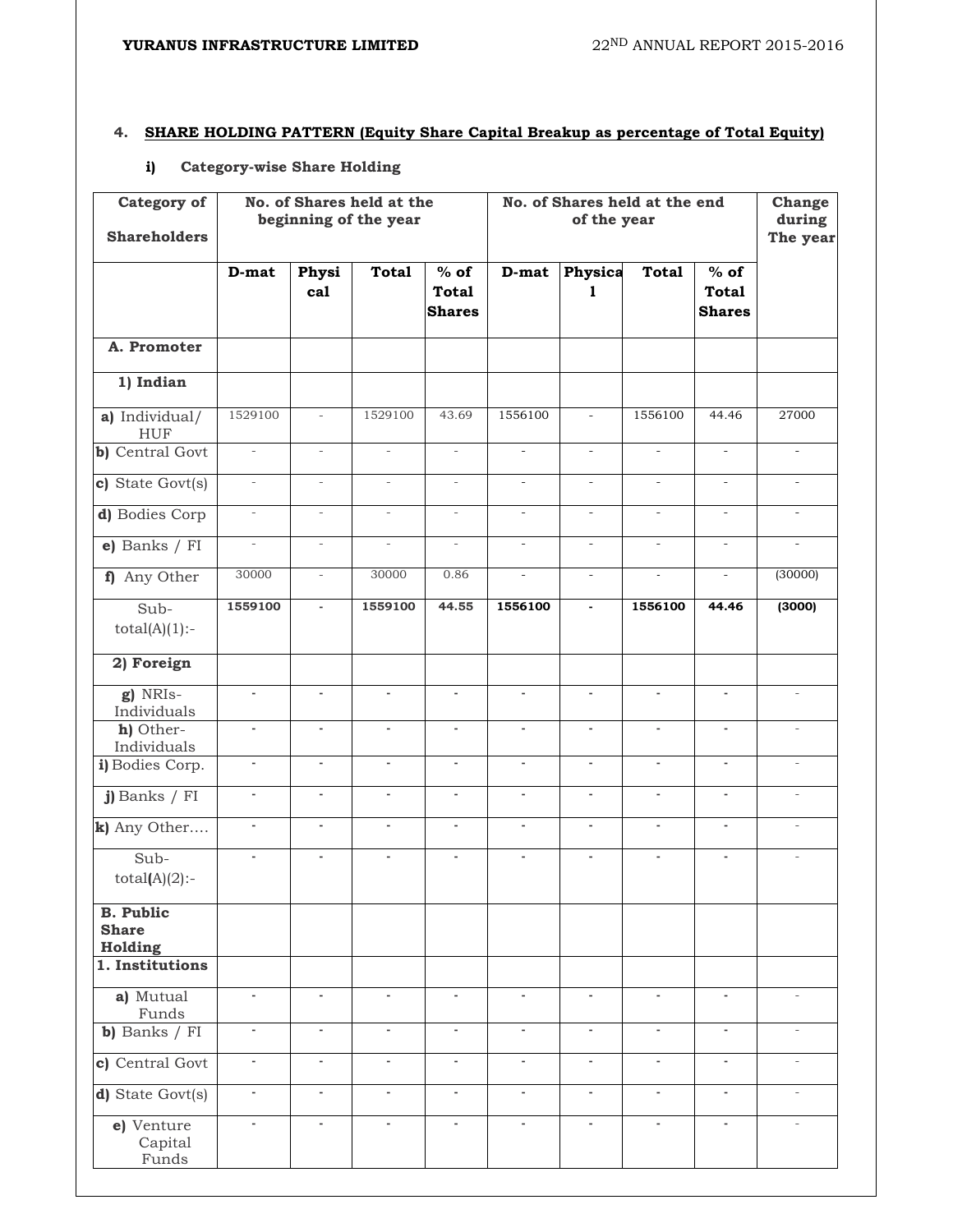| Insurance<br>f)                                                                                                          |                          |                |                |                          |                          |                          |                          |                          |                          |
|--------------------------------------------------------------------------------------------------------------------------|--------------------------|----------------|----------------|--------------------------|--------------------------|--------------------------|--------------------------|--------------------------|--------------------------|
| Companies<br>$g$ ) FIIs                                                                                                  | $\blacksquare$           | $\blacksquare$ | $\blacksquare$ | $\blacksquare$           | $\overline{\phantom{a}}$ | $\overline{\phantom{a}}$ | $\blacksquare$           | $\overline{\phantom{a}}$ |                          |
|                                                                                                                          |                          |                |                |                          |                          |                          |                          |                          |                          |
| h) Foreign<br>Venture                                                                                                    | ÷,                       |                |                | ä,                       |                          |                          | $\overline{\phantom{a}}$ |                          |                          |
| Capital                                                                                                                  |                          |                |                |                          |                          |                          |                          |                          |                          |
| Funds                                                                                                                    |                          |                |                |                          |                          |                          |                          |                          |                          |
| i) Others<br>(specify)                                                                                                   | $\blacksquare$           | $\blacksquare$ | $\blacksquare$ | $\overline{\phantom{a}}$ | $\blacksquare$           | $\blacksquare$           | $\blacksquare$           | $\overline{\phantom{a}}$ | $\bar{a}$                |
| $Sub-total(B)(1)$                                                                                                        | ÷,                       | ä,             | ÷              | ä,                       |                          | $\overline{a}$           | $\sim$                   |                          |                          |
| 2. Non<br><b>Institutions</b>                                                                                            |                          |                |                |                          |                          |                          |                          |                          |                          |
| a) Bodies Corp.<br>(i) Indian<br>(ii) Overseas                                                                           | 69237                    | 251900         | 321137         | 9.18                     | 58435                    | 251900                   | 310335                   | 8.87                     | (10802)                  |
| b) Individuals                                                                                                           |                          |                |                |                          |                          |                          |                          |                          |                          |
| (i) Individual<br>shareholders<br>holding<br>nominal share<br>capital up to $\overline{\tau}$<br>2 lakh                  | 117322                   | 308300         | 425622         | 12.16                    | 182256                   | 336000                   | 518256                   | 14.81                    | 92634                    |
| (ii) Individual<br>shareholders<br>holding<br>nominal share<br>capital in<br>excess of $\overline{\mathbf{z}}$ 2<br>lakh | 862811                   | 295200         | 1158011        | 33.09                    | 807059                   | 265000                   | 1072059                  | 30.63                    | (85952)                  |
| c) Clearing<br>Member                                                                                                    | 230                      | ÷,             | 230            | 0.01                     | $\overline{\phantom{a}}$ |                          | $\overline{\phantom{a}}$ | $\bar{\phantom{a}}$      | (230)                    |
| d) Non<br>Resident<br>Indians                                                                                            | $\overline{\phantom{a}}$ | 35900          | 35900          | 1.03                     | $\overline{\phantom{a}}$ | 35900                    | 35900                    | 1.03                     | $\overline{\phantom{a}}$ |
| e) Any Others                                                                                                            | $\blacksquare$           | $\blacksquare$ | $\blacksquare$ | $\blacksquare$           | 7350                     | $\overline{\phantom{a}}$ | 7350                     | 0.21                     | 7350                     |
| Sub-total                                                                                                                | 1049600                  | 891300         | 1940900        | 55.45                    | 1055100                  | 888800                   | 1943900                  | 55.54                    | $\overline{\phantom{a}}$ |
| (B)(2)                                                                                                                   |                          |                |                |                          |                          |                          |                          |                          |                          |
| <b>Total Public</b><br>Shareholding<br>$(B)= (B)(1) +$<br>(B)(2)                                                         | 1049600                  | 891300         | 1940900        | 55.45                    | 1055100                  | 888800                   | 1943900                  | 55.54                    | 3000                     |
| C. Shares held<br>by Custodian<br>for GDRs<br>&ADRs                                                                      |                          |                |                | $\blacksquare$           |                          |                          |                          |                          |                          |
|                                                                                                                          |                          |                |                |                          |                          |                          |                          |                          |                          |
| <b>Grand Total</b>                                                                                                       | 2608700                  | 891300         | 3500000        | 100                      | 2611200                  | 888800                   | 3500000                  | $\overline{100}$         |                          |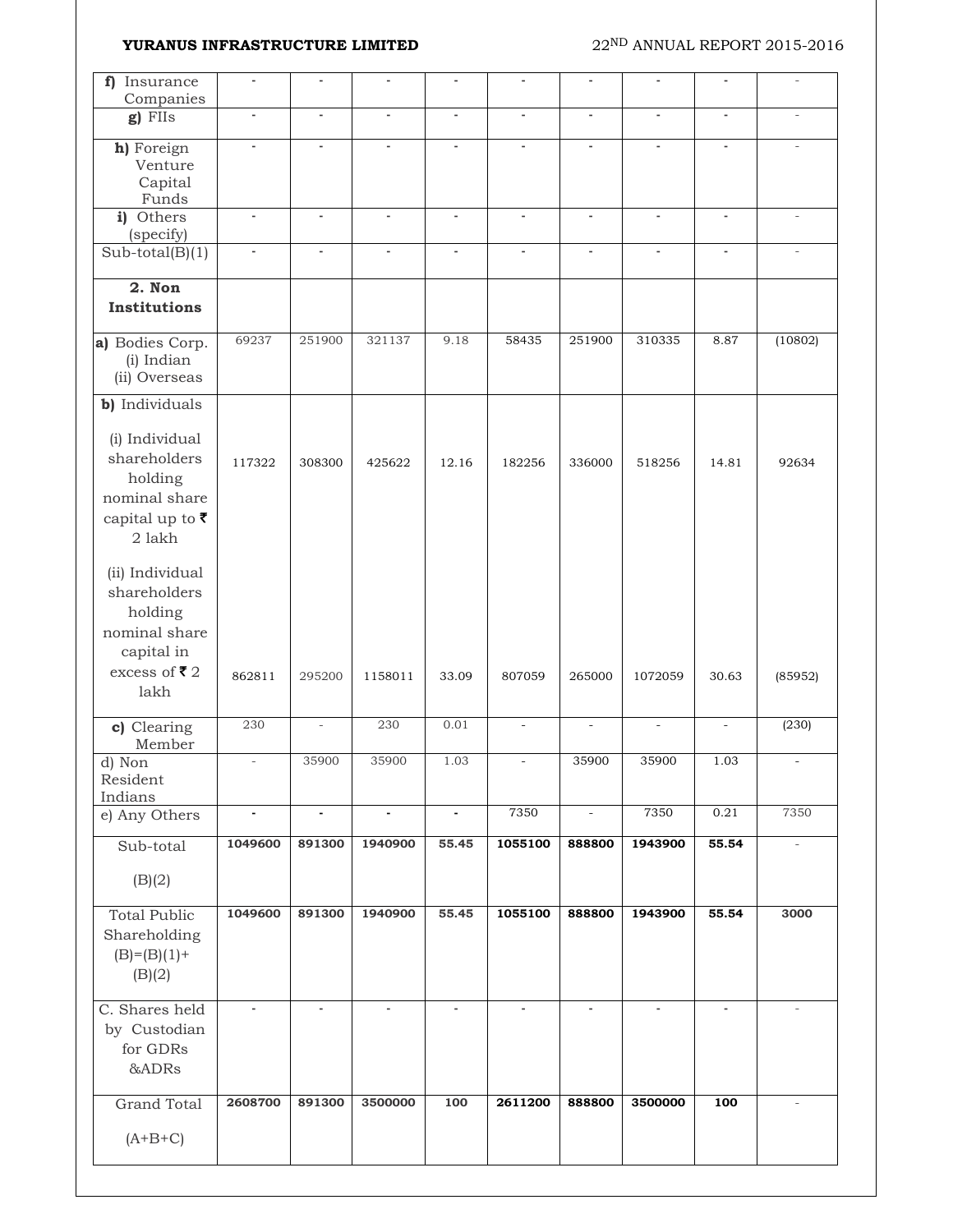### **ii) Shareholding of Promoters and Promoter Group**

| Sr.           | Shareholder's                   |                         | Shareholding at the                                                      |                                                                           | Shareholding at the end of the |                                                              |                                                               |                                                        |
|---------------|---------------------------------|-------------------------|--------------------------------------------------------------------------|---------------------------------------------------------------------------|--------------------------------|--------------------------------------------------------------|---------------------------------------------------------------|--------------------------------------------------------|
| $\mathbf N$ o | <b>Name</b>                     |                         | beginning of the year                                                    |                                                                           |                                | year                                                         |                                                               |                                                        |
|               |                                 | No. of<br><b>Shares</b> | $\frac{1}{\%}$ of<br>total<br>Shares<br>of the<br>compan<br>$\mathbf{y}$ | %of<br><b>Shares</b><br>Pledged<br>encumb<br>er red to<br>total<br>shares | No. of<br>Shares               | $%$ of<br>total<br>Shares<br>of the<br>compan<br>$\mathbf y$ | %of Shares<br>Pledged /<br>encumber<br>red to total<br>shares | change<br>in<br>sharehol<br>ding<br>during<br>the year |
| 1.            | Dinesh<br>Navinchandra<br>Desai | 834900                  | 23.85                                                                    |                                                                           | 833800                         | 23.82                                                        |                                                               | (1100)                                                 |
| 2.            | Leena Dinesh<br>Desai           | 529200                  | 15.12                                                                    | $\overline{\phantom{a}}$                                                  | 529200                         | 15.12                                                        | $\blacksquare$                                                |                                                        |
| 3.            | Mayur<br>Navinchandra<br>Desai  | 150000                  | 4.29                                                                     | $\overline{\phantom{a}}$                                                  | 150000                         | 4.29                                                         | $\blacksquare$                                                | $\overline{\phantom{a}}$                               |
| 4.            | Pankhil<br>Dineshbhai<br>Desai  | 10000                   | 0.29                                                                     | $\blacksquare$                                                            | 9100                           | 0.26                                                         | $\overline{\phantom{a}}$                                      | (900)                                                  |
| 5.            | Kalgi Pankhil<br>Desai          | 10000                   | 0.29                                                                     | $\blacksquare$                                                            | 10000                          | 0.29                                                         |                                                               | $\sim$                                                 |
| 6.            | Mohit Dinesh<br>Desai           | 10000                   | 0.29                                                                     |                                                                           | 9000                           | 0.26                                                         |                                                               | (1000)                                                 |
| 7.            | Nisha Mohit<br>Desai            | 10000                   | 0.29                                                                     | $\overline{\phantom{a}}$                                                  | 10000                          | 0.29                                                         | $\overline{\phantom{a}}$                                      | $\blacksquare$                                         |
| 8.            | Ila Mayur<br>Desai              | 5000                    | 0.14                                                                     | $\overline{\phantom{a}}$                                                  | 5000                           | 0.14                                                         | $\overline{\phantom{a}}$                                      | $\blacksquare$                                         |
|               | <b>Total</b>                    | 1559100                 | 44.55                                                                    | $\blacksquare$                                                            | 1556100                        | 44.46                                                        | $\blacksquare$                                                | (3000)                                                 |

**iii) Change in Promoters' Shareholding(please specify, if there is no change)**

| Sr.<br>no | <b>Particulars</b> | Shareholding at the<br>beginning of the year |                             | <b>Cumulative Shareholding</b><br>during the year |                             |  |
|-----------|--------------------|----------------------------------------------|-----------------------------|---------------------------------------------------|-----------------------------|--|
|           |                    | No. of shares                                | % of total<br>shares of the | No. of shares                                     | % of total<br>shares of the |  |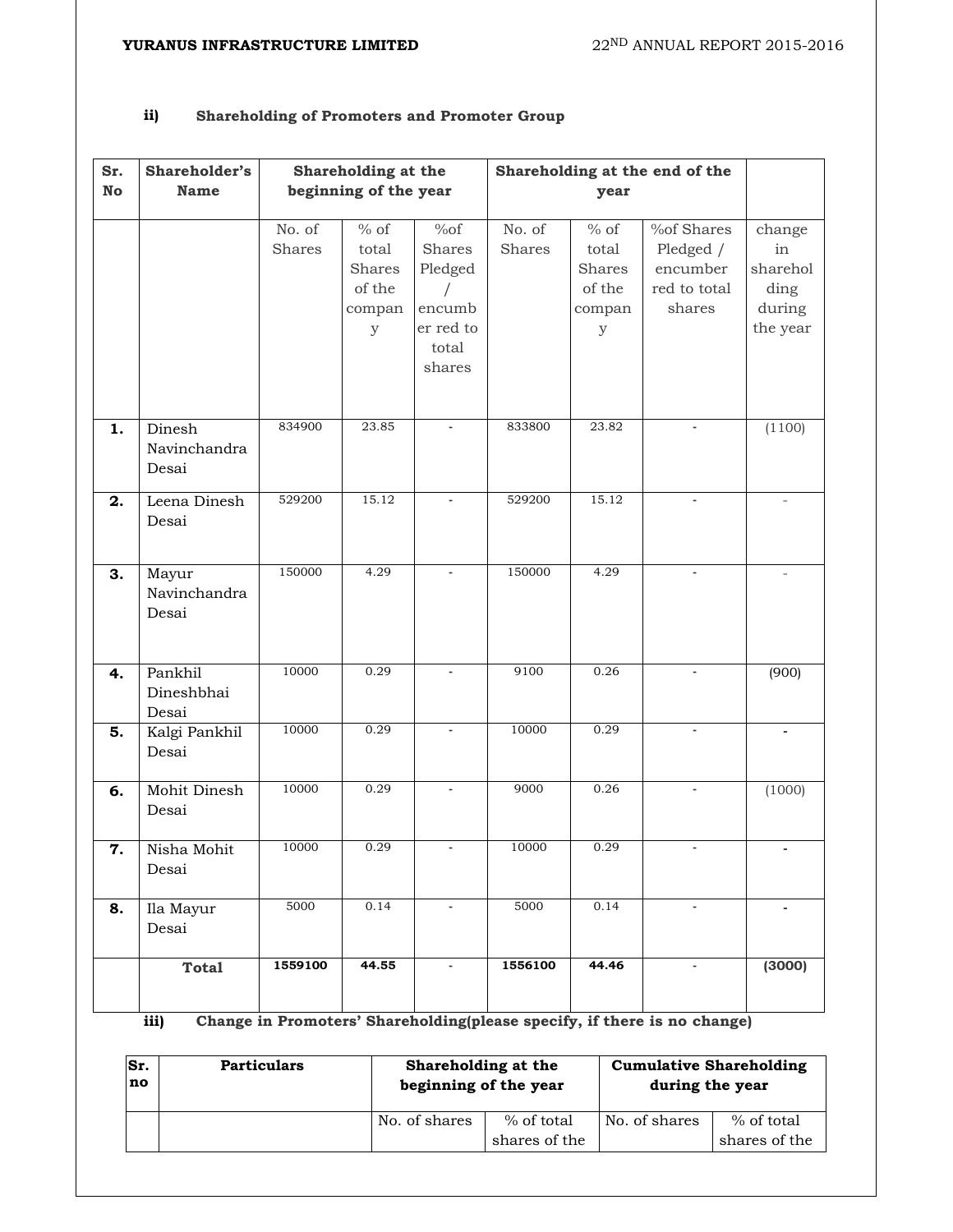|    |                                                                                                                                                                                  |                           | company |        | company |
|----|----------------------------------------------------------------------------------------------------------------------------------------------------------------------------------|---------------------------|---------|--------|---------|
| 1. | Dinesh Navinchandra Desai                                                                                                                                                        |                           |         |        |         |
|    |                                                                                                                                                                                  |                           |         |        |         |
|    | At the beginning of the year                                                                                                                                                     | 834900                    | 23.85   | 834900 | 23.85   |
|    | Increase / Decrease in<br>Promoters Shareholding<br>during the year specifying<br>the reasons for<br>increase/decrease (e.g.                                                     | (1100)<br>Due to transfer | 0.03    | 833800 | 23.82   |
|    | allotment/transfer/<br>bonus/sweat equity etc.):                                                                                                                                 |                           |         |        |         |
|    | At the End of the year                                                                                                                                                           | 833800                    | 23.82   | 833800 | 23.82   |
| 2. | Pankhil Dinesh Desai                                                                                                                                                             |                           |         |        |         |
|    | At the beginning of the year                                                                                                                                                     | 10000                     | 0.29    | 10000  | 0.29    |
|    | Increase / Decrease in<br>Promoters Shareholding<br>during the year specifying<br>the reasons for<br>increase/decrease (e.g.<br>allotment/transfer/<br>bonus/sweat equity etc.): | (900)<br>Due to transfer  | 0.03    | 9100   | 0.26    |
|    | At the End of the year                                                                                                                                                           | 9100                      | 0.26    | 9100   | 0.26    |
| 3. | Mohit Dinesh Desai                                                                                                                                                               |                           |         |        |         |
|    | At the beginning of the year                                                                                                                                                     | 10000                     | 0.29    | 10000  | 0.29    |
|    | Increase / Decrease in<br>Promoters Shareholding<br>during the year specifying<br>the reasons for<br>increase/decrease (e.g.<br>allotment/transfer/<br>bonus/sweat equity etc.): | (1000)<br>Due to transfer | 0.03    | 9000   | 0.26    |
|    | At the End of the year                                                                                                                                                           | 9000                      | 0.26    | 9000   | 0.26    |

### **iv) Shareholding pattern of top ten shareholders**

| S1<br>No. |                                               |                  | Shareholding at the<br>beginning of the year<br>(01.04.2015) | Shareholding at the end<br>of the year (31.03.2016) |                                          |  |
|-----------|-----------------------------------------------|------------------|--------------------------------------------------------------|-----------------------------------------------------|------------------------------------------|--|
|           | For Each of the Top 10<br><b>Shareholders</b> | No. of<br>shares | % of total<br>shares of the<br>company                       | No. of<br>shares                                    | $%$ of total<br>shares of the<br>company |  |
|           | Dinesh Navinchandra<br>Desai                  | 834900           | 23.85                                                        | 833800                                              | 23.82                                    |  |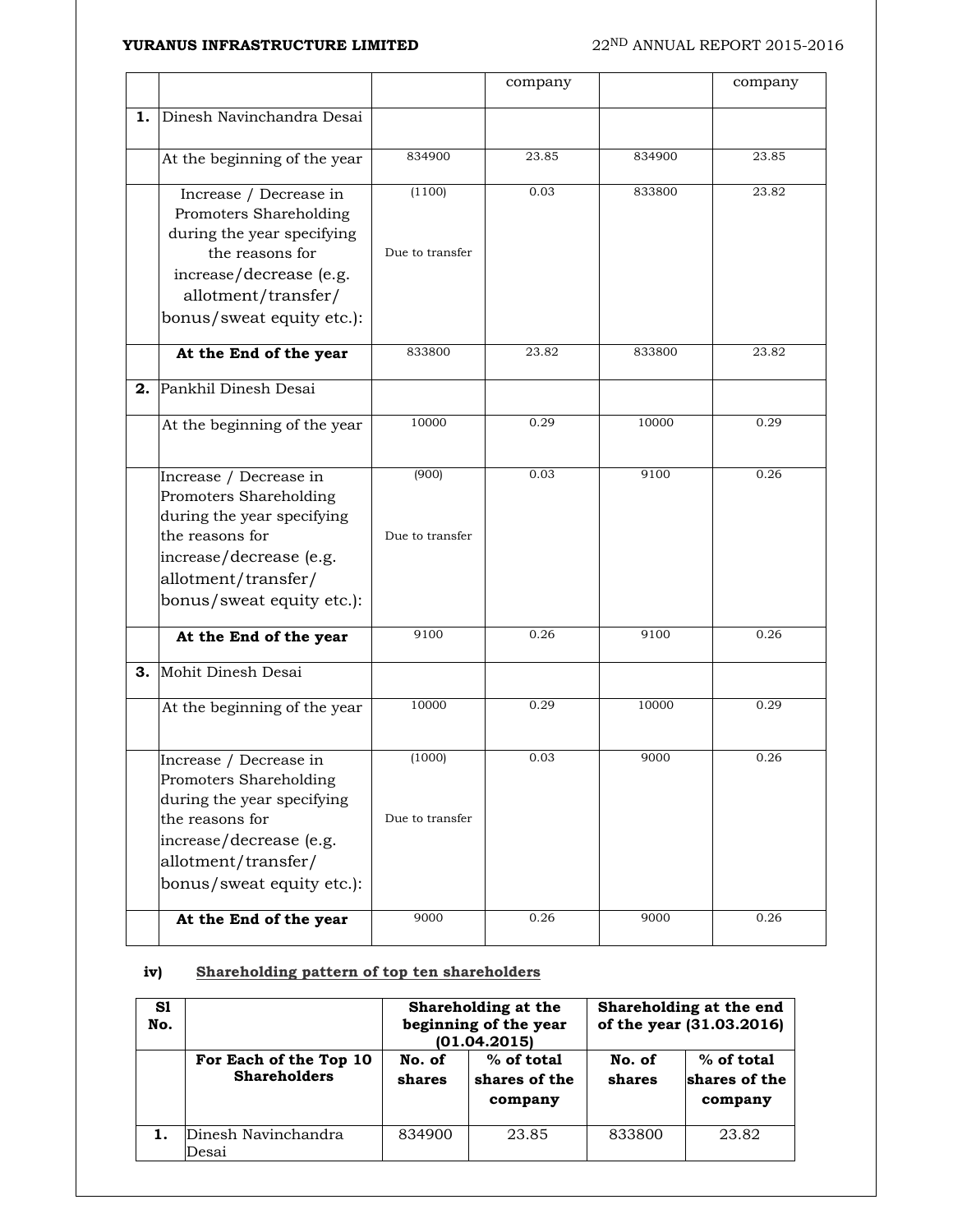| 2.  | Leena Dinesh Desai          | 529200 | 15.12 | 529200 | 15.12 |
|-----|-----------------------------|--------|-------|--------|-------|
| З.  | Aabhar Holdings Pvt Ltd     | 249400 | 7.13  | 249400 | 7.13  |
| 4.  | Satyanarayan J Kabra        | 209600 | 5.99  | 209600 | 5.99  |
| 5.  | Mayur Navinchandra<br>Desai | 150000 | 4.29  | 150000 | 4.29  |
| 6.  | Maulik Arunbhai Shah        | 150000 | 4.29  | 150000 | 4.29  |
| 7.  | Jainam Bharat Shah          | 130000 | 3.71  | 130000 | 3.71  |
| 8.  | Jayshree Bharat Shah        | 115000 | 3.29  | 115000 | 3.29  |
| 9.  | Bharat Chhabildas Shah      | 82500  | 2.36  | 82500  | 2.36  |
| 10. | Abubakar Abdulla<br>Malbari | 79585  | 2.27  | 79621  | 2.27  |

**v)**

### **areholding of Directors and Key Managerial personnel:**

| Sr.<br>No. | For each of the Directors | Shareholding at the<br>beginning of the year |                                          | <b>Cumulative Shareholding</b><br>during the year |                                          |  |
|------------|---------------------------|----------------------------------------------|------------------------------------------|---------------------------------------------------|------------------------------------------|--|
|            | and KMP                   | No. of shares                                | $%$ of total<br>shares of the<br>company | <b>No. of shares</b>                              | $%$ of total<br>shares of the<br>company |  |
|            | Dinesh Navinchandra Desai | 834900                                       | 23.85                                    | 833800                                            | 23.82                                    |  |
| 2.         | Pankhil Dineshbhai Desai  | 10000                                        | 0.29                                     | 9100                                              | 0.26                                     |  |

#### **vi) Indebtedness**

Indebtedness of the Company including interest outstanding/accrued but not due for payment ( $\overline{\tau}$  in Lacs)  $($  $\overline{\mathbf{z}}$  in Lacs)

| <b>Particulars</b>                                        | <b>Secured Loans</b><br>excluding<br>deposits | <b>Unsecured</b><br>Loans | <b>Deposits</b>          | <b>Total</b><br><b>Indebtedness</b> |
|-----------------------------------------------------------|-----------------------------------------------|---------------------------|--------------------------|-------------------------------------|
| Indebtedness at the<br>beginning of the financial<br>year |                                               |                           |                          |                                     |
| i) Principal Amount                                       |                                               | 20.18                     | ٠                        |                                     |
| ii) Interest due but not<br>paid                          |                                               |                           |                          |                                     |
| iii) Interest accrued but<br>not                          |                                               | ٠                         | $\overline{\phantom{0}}$ |                                     |
| Total(i+ii+iii)                                           |                                               |                           |                          |                                     |
| Change in Indebtedness<br>during the financial year       |                                               |                           |                          |                                     |
| - Addition                                                |                                               | 30.00                     |                          |                                     |
| - Reduction                                               |                                               | (50.18)                   |                          |                                     |
| Net Change                                                |                                               | (20.18)                   |                          |                                     |
| Indebtedness at the<br>end of the financial year          |                                               | Ni1                       |                          |                                     |
| i) Principal Amount                                       |                                               |                           |                          |                                     |
| ii) Interest due but not<br>paid                          |                                               |                           |                          |                                     |
| iii) Interest accrued but<br>not due                      |                                               |                           |                          |                                     |
| Total (i+ii+iii)                                          |                                               | Ni1                       |                          |                                     |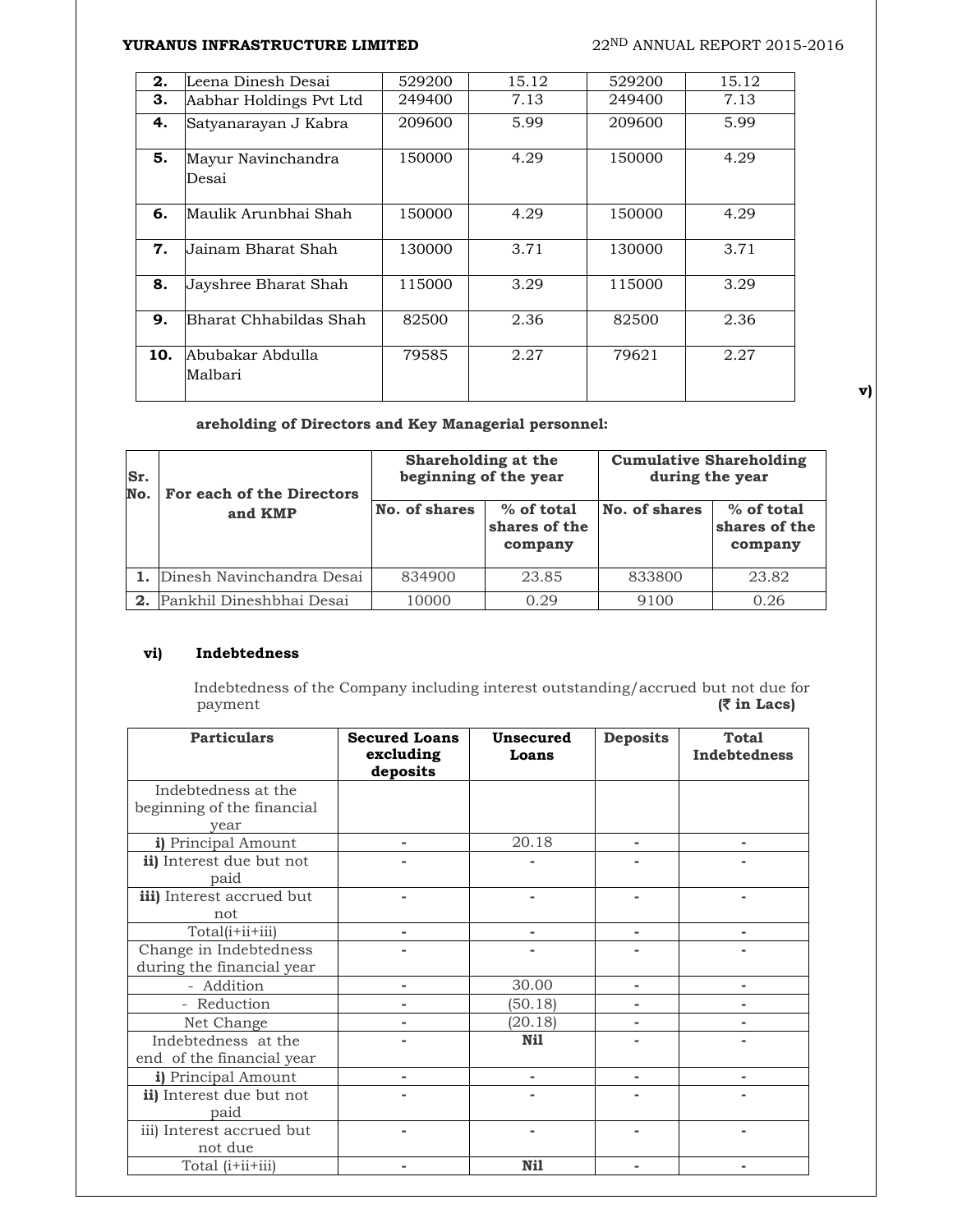#### **vii) Remuneration Of Directors And Keymanagerial Personnel**

#### **A. Remuneration to Managing Director, Whole-time Directors and/or Manager**

The Company had not paid any Remuneration to Managing Director, Whole Time Directors and / or Manager and therefore details of the same are not disclosed herewith

#### *B. Remuneration to other directors*

The Company had not paid any Remuneration to other Directors and therefore details of the same are not disclosed herewith

#### **C. Remuneration to Key Managerial Personnel Other Than MD/Manager/WTD**

|     |                                                                       |            |                                 |            | <u>(र</u> In Lacs) |
|-----|-----------------------------------------------------------------------|------------|---------------------------------|------------|--------------------|
| Sr. | Particulars of                                                        |            | <b>Key Managerial Personnel</b> |            |                    |
| no. | Remuneration                                                          |            |                                 |            |                    |
|     |                                                                       | <b>CEO</b> | Company<br>Secretary            | <b>CFO</b> | Total              |
| 1.  | Gross salary                                                          |            |                                 |            |                    |
| (a) | Salary as per provisions<br>contained in Income-tax<br>Act, 1961      |            |                                 |            |                    |
| (b) | Value of perquisites<br>$u/s17(2)$ Income-<br>taxAct,1961             |            |                                 |            |                    |
| (c) | Profits in lieu of salary under<br>Section17(3)Income-<br>taxAct,1961 |            |                                 |            |                    |
| (d) | Others, please<br>Specify                                             |            |                                 |            |                    |
|     | Total                                                                 |            |                                 |            |                    |

#### **viii) Penalties/Punishment/Compounding of offences**

| <b>Type</b>                  | Section of<br>the<br>companie<br>s Act | <b>Brief</b><br>descript<br>ion | <b>Details of Penalty/</b><br><b>Punishment/Compounding</b><br>fees imposed | <b>Authority[RD</b><br>/NCLT/Court] | <b>Appeal</b><br>made. If<br>any(give<br>details) |
|------------------------------|----------------------------------------|---------------------------------|-----------------------------------------------------------------------------|-------------------------------------|---------------------------------------------------|
| Company<br>А.                |                                        |                                 |                                                                             |                                     |                                                   |
| Penalty                      |                                        |                                 |                                                                             |                                     |                                                   |
| Punishment                   |                                        |                                 |                                                                             |                                     |                                                   |
| Compounding                  |                                        |                                 |                                                                             |                                     |                                                   |
| <b>B.</b> Directors          |                                        |                                 |                                                                             |                                     |                                                   |
| Penalty                      |                                        |                                 | <b>NIL-</b>                                                                 |                                     |                                                   |
| Punishment                   |                                        |                                 |                                                                             |                                     |                                                   |
| Compounding                  |                                        |                                 |                                                                             |                                     |                                                   |
| C. Other Officers In Default |                                        |                                 |                                                                             |                                     |                                                   |
| Penalty                      |                                        |                                 |                                                                             |                                     |                                                   |
| Punishment                   |                                        |                                 |                                                                             |                                     |                                                   |
| Compounding                  |                                        |                                 |                                                                             |                                     |                                                   |

Note :- The Company is listed at BSE Limited. The said stock exchange had imposed penalty of ₹33,205/- with regards to non‐compliance/ delayed compliance for submitting the records to the stock exchange.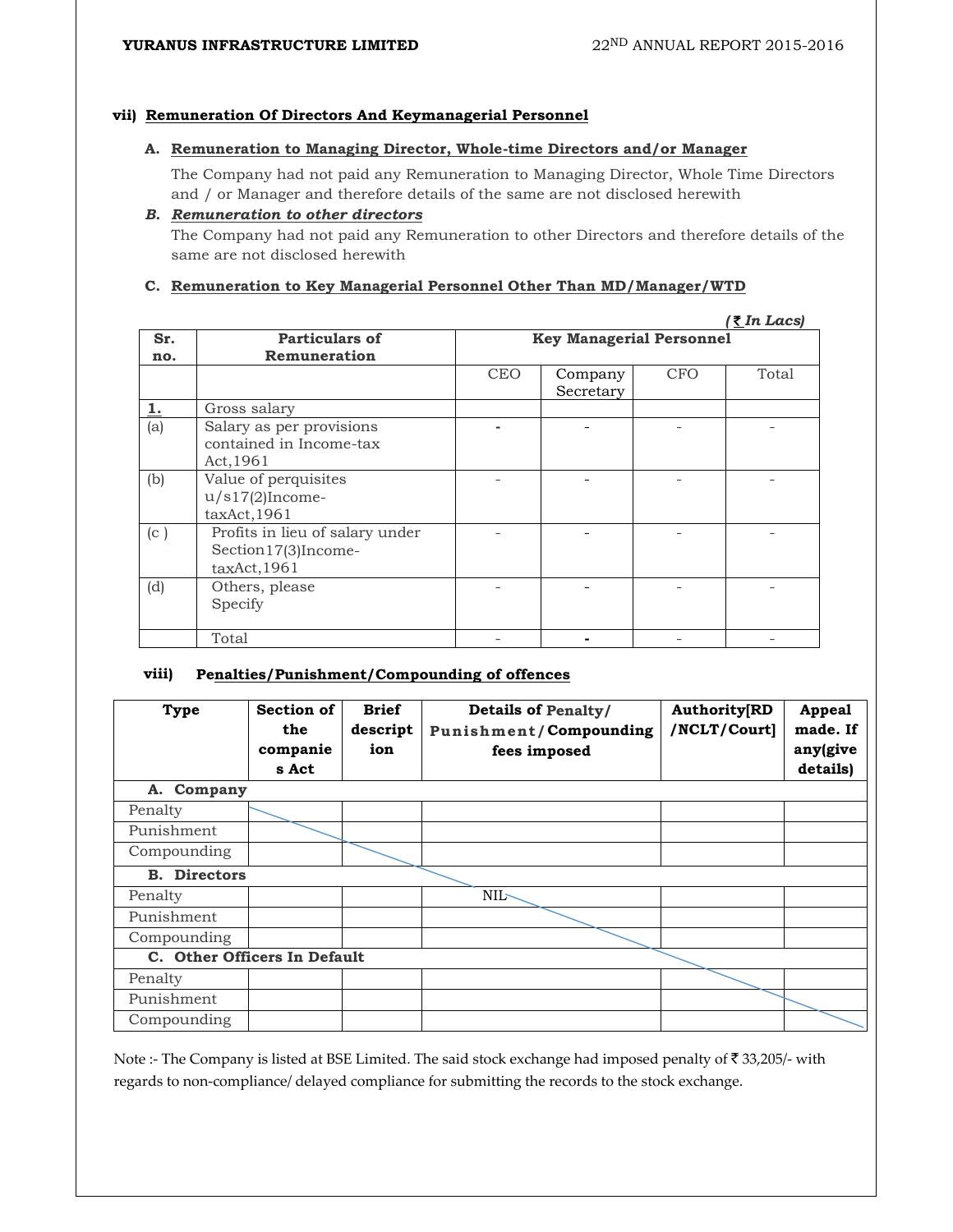## **Annexure - V to the Report of Board of Director**

#### **Form No. MR-3 SECRETARIAL AUDIT REPORT FOR THE FINANCIAL YEAR ENDED 31st March, 2016**

#### **[Pursuant to Section 204(1) of the Companies Act, 2013 and Rule No. 9 of the Companies (Appointment and Remuneration of Managerial Personnel) Rules, 2014]**

To, The Members, Yuranus Infrastructure Limited (CIN: L 45200GJ1994PLC021352) 201, 2nd Floor, Maulik Arcade, Above Karnavati Pagarkha Bazar, Mansi Cross Road, Vastrapur, Ahmedabad - 380015

I have conducted the Secretarial Audit of the compliance of applicable statutory provisions and adherence to good corporate practices by Yuranus Infrastructure Limited **(herein after called "the Company") for the year ended 31st March, 2016.**

Secretarial Audit was conducted in a manner that provided me a reasonable basis for evaluating the corporate conducts/statutory compliances and expressing my opinion thereon.

Based on my verification of the Company's books, papers, minute books, forms and returns filed and other records maintained by the Company and also the information provided by the Company, its officers, agents and authorized representatives during the conduct of Secretarial Audit, I hereby report that in my opinion, the Company has, during the audit period covering the financial year ended on  $31<sup>st</sup>$  March, 2016 complied with the statutory provisions listed hereunder and also that the Company has proper Board-processes and compliance-mechanism in place to the extent, in the manner and subject to the reporting made hereinafter:

- **1.** I have examined the books, papers, minute books, forms and returns filed and other records maintained by the Company for the financial year ended on 31st March, 2016 according to the provisions of:
	- **(i)** The Companies Act, 2013 (the Act) and the Rules made there under;
	- **(ii)** The Securities Contracts (Regulation) Act, 1956 ('SCRA') and the Rules made there under;
	- **(iii)** The Depositories Act, 1996 and the Regulations and Bye-laws framed there under;
	- **(iv)** Foreign Exchange Management Act, 1999 and the Rules and Regulations made there under to the extent of Foreign Direct Investment, Overseas Direct Investment and External Commercial Borrowings – Provisions of Foreign Direct Investment, Overseas Direct Investment and External Commercial Borrowings are not applicable to the Company;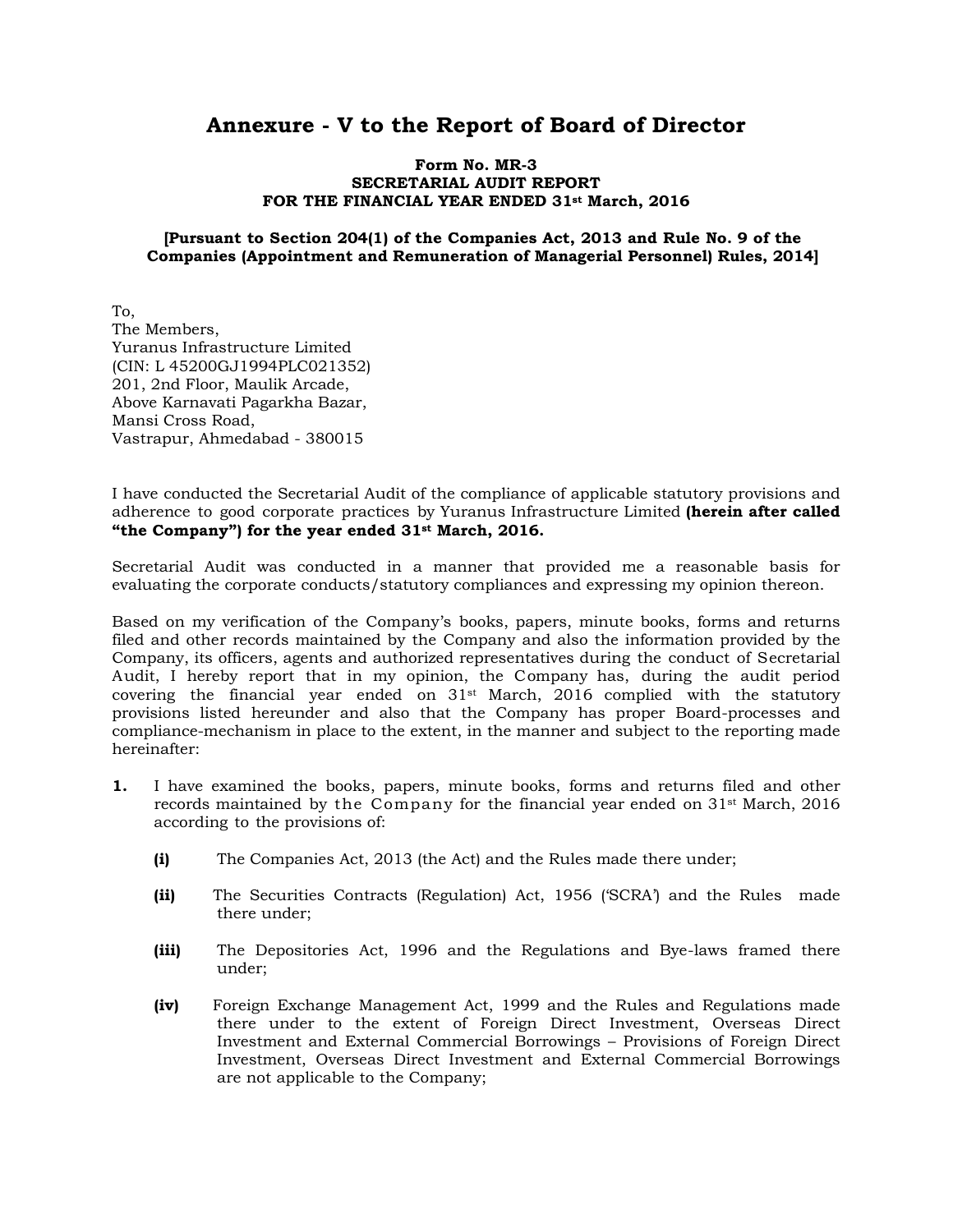- **(v)** The following Regulations and Guidelines prescribed under the Securities and Exchange Board of India Act, 1992 ('SEBI Act'):-
	- (a) The Securities and Exchange Board of India (Substantial Acquisition of Shares and Takeovers) Regulations, 2011;
	- (b)The Securities and Exchange Board of India (Prohibition of Insider Trading) Regulations, 1992 (upto 14th May, 2015) and Securities and Exchange Board of India (Prohibition of Insider Trading) Regulations, 2015 (effective from  $15<sup>th</sup>$  May, 2015);

 Provisions of the following Regulations and Guidelines prescribed under the Securities and Exchange Board of India Act, 1992 (SEBI Act) were not applicable to the Company during the financial year under report, due to the reasons mentioned against each Regulations:

- **(i)** The Securities and Exchange Board of India (Issue of Capital and Disclosure Requirements) Regulations, 2009 - Not applicable, as the Company has not issued any shares during the year under review;
- **(ii)** The Securities and Exchange Board of India (Employee Stock Option Scheme and Employee Stock Purchase Scheme) Guidelines, 1999 / Securities and Exchange Board of India (Share Based Employee Benefits) Regulations, 2014 (effective 28th October 2014) - Not applicable, as the Company has not issued any shares/ options to directors/ employees under the said guidelines / regulations during the year under review;
- **(iii)** The Securities and Exchange Board of India (Issue and Listing of Debt Securities) Regulations, 2008 - Not applicable, as the Company has not issued any debt securities which were listed during the year under review;
- **(iv)** The Securities and Exchange Board of India (Registrars to an Issue and Share Transfer Agents) Regulations, 1993 regarding the Companies Act and dealing with client - Not applicable as the Company is not registered as Registrar to Issue and Share Transfer Agent during the year under review;
- **(v)** The Securities and Exchange Board of India (Delisting of Equity Shares) Regulations, 2009 – Not applicable as the Company has not delisted / propose to delist its equity shares from any Stock Exchange during the year under review; and
- **(vi)** The Securities and Exchange Board of India (Buyback of Securities) Regulations, 1998 Not applicable as the Company has not bought back or propose to buy-back any of its securities during the year under review.
- **2.** We have relied on the representation made by the Company and its Officers for systems and mechanism formed by the Company for compliances under other Acts, Laws and Regulations as applicable specifically to the company. The list of major head/groups of Acts, Laws and Regulations as applicable specifically to the Company is:

1. Transfer of Property Act, 1882

- **3.** I have also examined compliance with the applicable clauses of the following:
	- **I.** Secretarial Standards with respect to Meetings of Board of Directors and Committees (SS-1) and General Meetings (SS-2) issued by The Institute of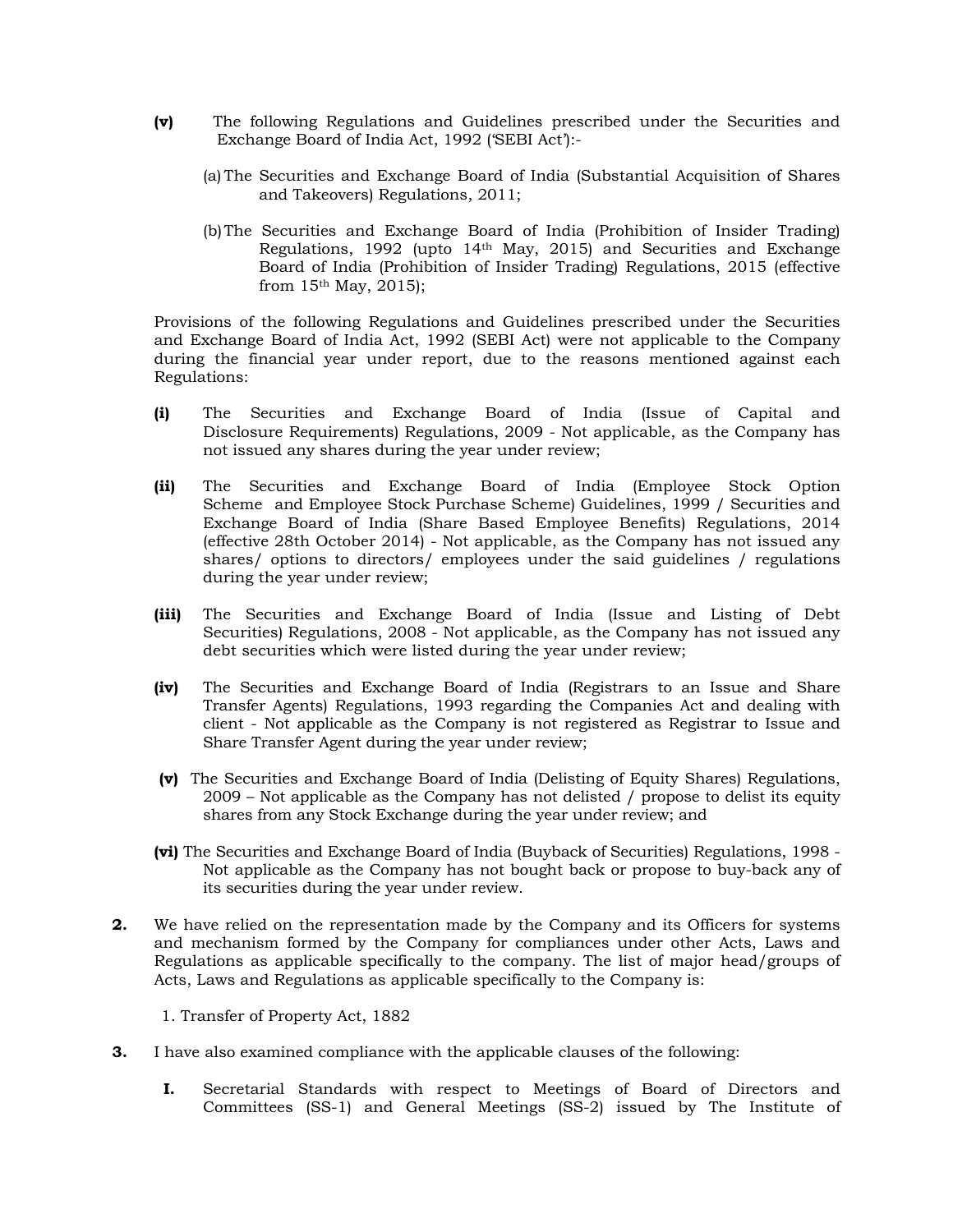Company Secretaries of India and made effective 1st July, 2015).

- **II.** The Listing Agreement entered into by the Company with BSE Limited, and SEBI (Listing Obligations & Disclosures Requirements) Regulations, 2015 (effective 1st December, 2015).
- **4**. During the period under review the Company has complied with the provisions of the Act, Rules, Regulations, Guidelines, Standards, etc. mentioned above alongwith the following observations:

#### **OBSERVATIONS :**

- **(i)** As per the information and explanations provided by the Company, its officers, agents and authorized representatives during the conduct of secretarial audit, we report that the provisions of the Foreign Exchange Management Act, 1999 and the Rules and Regulations made thereunder to the extent of :
- (a) External Commercial Borrowings were not attracted to the Company under the financial year under report;
- (b) Foreign Direct Investment (FDI) were not attracted to the company under the financial year under report;
- (c) Overseas Direct Investment by Residents in Joint Venture / Wholly Owned Subsidiary abroad were not attracted to the company under the financial year under report.
- (d) As per the information and explanations provided by the company, its officers, agents and authorised representatives during the conduct of Secretarial Audit, we report that the Company has not made any GDRs/ADRs or any Commercial Instrument under the financial year under report.
- **(ii)** I further report that Company Secretary has resigned as on 22/04/2015 after which no appointment of Company Secretary is being done by company till date.
- **(iii)** I further report Chief Financial Officer of the company is not appointed by the company during the year.
- **(iv)** The trading in the securities of the company was suspended w.e.f August 27, 2015 for some period on the BSE Trading Platform. The same was due to interim, preventive and remedial measure undertaken by BSE. The suspension was revoked with effect from January, 28 2016 and the security was placed under 2% price band.
- **(v)** I further report that Compliance of the Secretarial Standards on Meetings of the Board of Directors and Committees (SS-1) and General Meetings (SS-2), as approved by the Central Government, have been issued by the Institute of Company Secretaries of India (ICSI) which come into force w.e.f. 1st July 2015 was not found up to the mark.
- **(vi)** During the period under review the Company has generally complied with the provisions of the Act, Rules, Regulations, Guidelines, mentioned here in above and there is adequate compliance management system for the purpose of other laws.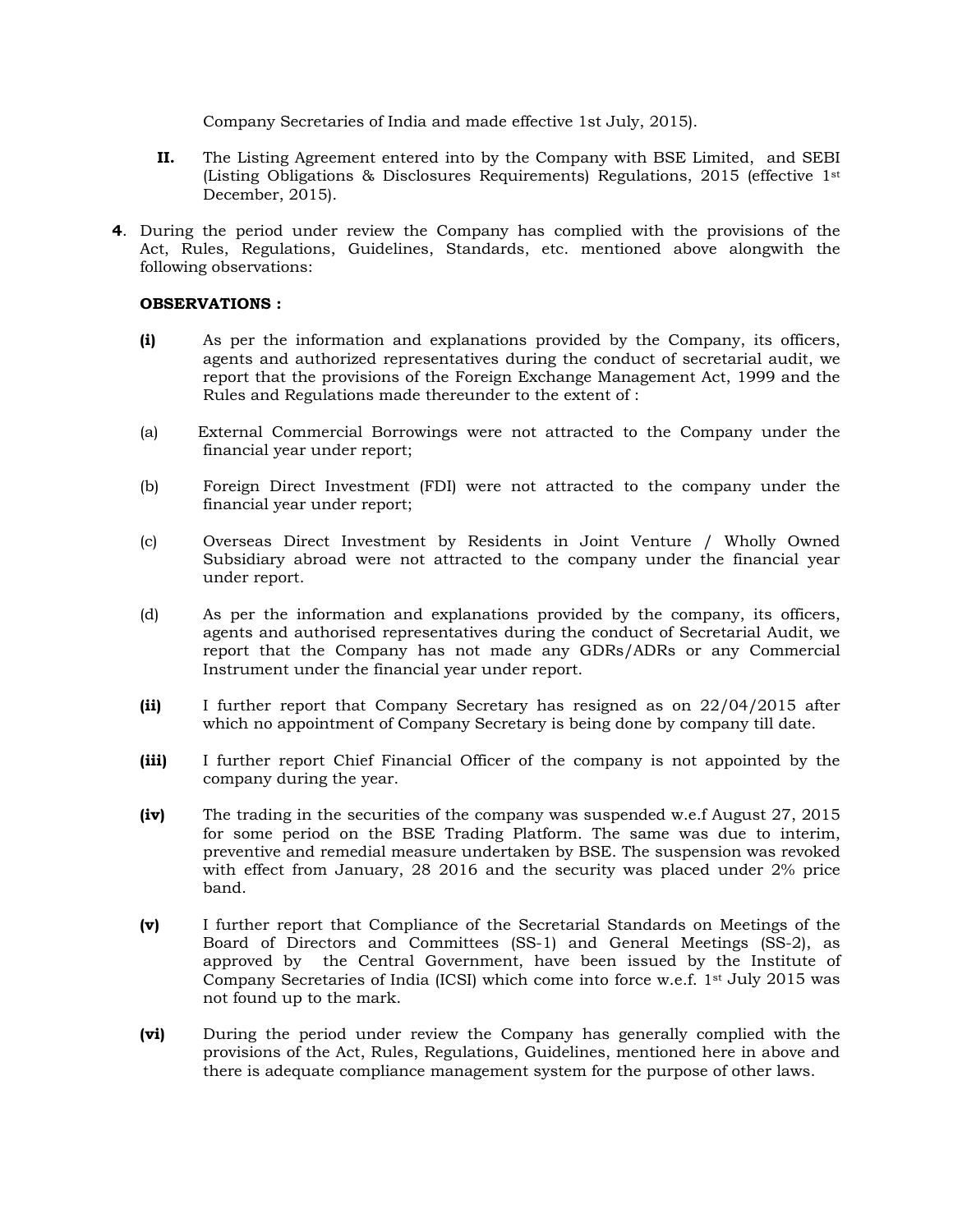- **5**. We further report that :
	- **(i)** The Board of Directors of the Company is duly constituted with proper balance of Executive Directors, Non-Executive Directors and Independent Directors and a Woman Director. The changes in the composition of the Board of Directors that took place during the period under review were carried out in compliance with the provisions of the Act.
	- **(ii)** Adequate notice is given to all directors to schedule the Board Meetings, agenda and detailed notes on agenda were sent at least seven days in advance, and a system exists for seeking and obtaining further information and clarifications on the agenda items before the meeting and for meaningful participation at the meeting.
	- **(iii)** Majority decision is carried through, while the dissenting members' views are captured and recorded as part of the minutes.
- **6**. We have relied on the information and representation made by the Company and its Officers for systems and mechanism formed by the Company for compliances under other applicable Acts, Laws, and Regulations to the Company.
- **7**. We further report that there are adequate systems and processes in the Company with the size and operation of the Company to monitor and ensure compliance with applicable laws, rules, regulations and guidelines, standards etc.
- **8.** We further report that during the audit period there was no specific events actions having major bearing on the company's affairs.

 **Signature : Sd/- Punit Santosh Lath Practicing Company Secretary ACS No. 26238, COP No. 11139** 

**Date : 30/07/2016 Place : Ahmedabad** 

**Please note that the Secretarial Audit report is to be read with our letter of even date attached as Annexure A to the report and letter also forms the integral part of report.**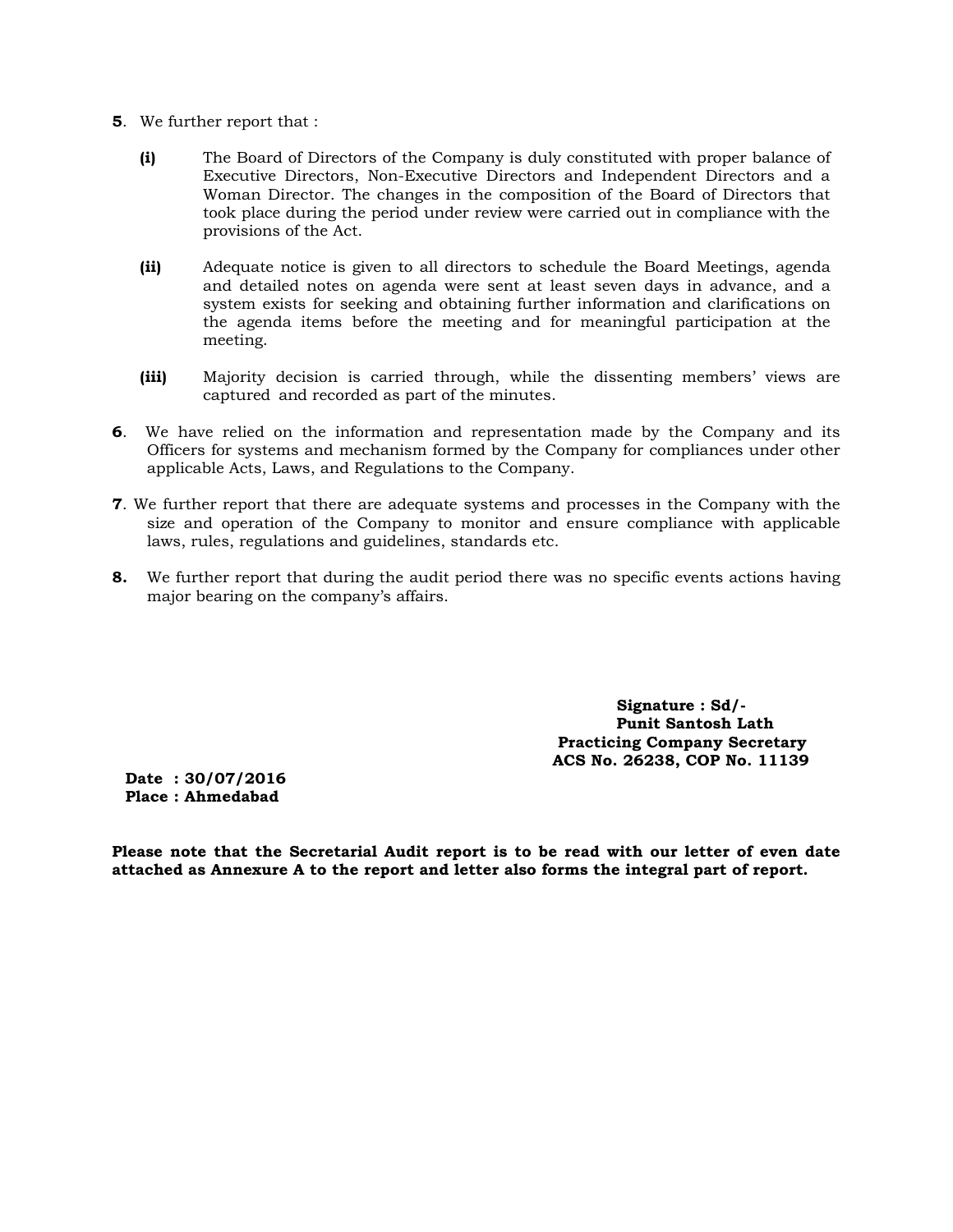### **"ANNEXURE A" to the Secretarial Audit Report**

To, The Members, Yuranus Infrastructure Limited (CIN: L 45200GJ1994PLC021352) 201, 2nd Floor, Maulik Arcade, Above Karnavati Pagarkha Bazar, Mansi Cross Road, Vastrapur, Ahmedabad - 380015

Dear Sir,

Our Secretarial Audit Report of even date for the Financial Year ended on 31st March, 2016 is to be read along with this letter.

- 1. Maintenance of secretarial record is the responsibility of the management of the company. My responsibility is to express an opinion on these secretarial records based on our audit.
- 2. We have followed the audit practices and processes as were appropriate to obtain reasonable assurance about the correctness of the contents of the Secretarial records. The verification was done on test basis to ensure that correct facts are reflected in secretarial records. We believe that the processes and practices, we followed provide a reasonable basis for our opinion.
- 3. We have relied on the representations made by the Company and its officers for systems and mechanisms formed by the Company for compliances under other laws and regulations applicable to the Company and verification of documents and records procedures on test check basis.
- 4. Wherever required, we have obtained the Management representation about the compliance of laws, rules and regulations and happening of events etc.
- 5. The compliance of the provisions of Corporate and other applicable laws, rules, regulations, standards is the responsibility of management.
- 6. The Secretarial Audit report is neither an assurance as to the future viability of the company nor of the efficacy or effectiveness with which the management has conducted the affairs of the company.

 **Signature : Sd/- Punit Santosh Lath Practicing Company Secretary ACS No. 26238, COP No. 11139** 

**Date : 30/07/2016 Place : Ahmedabad**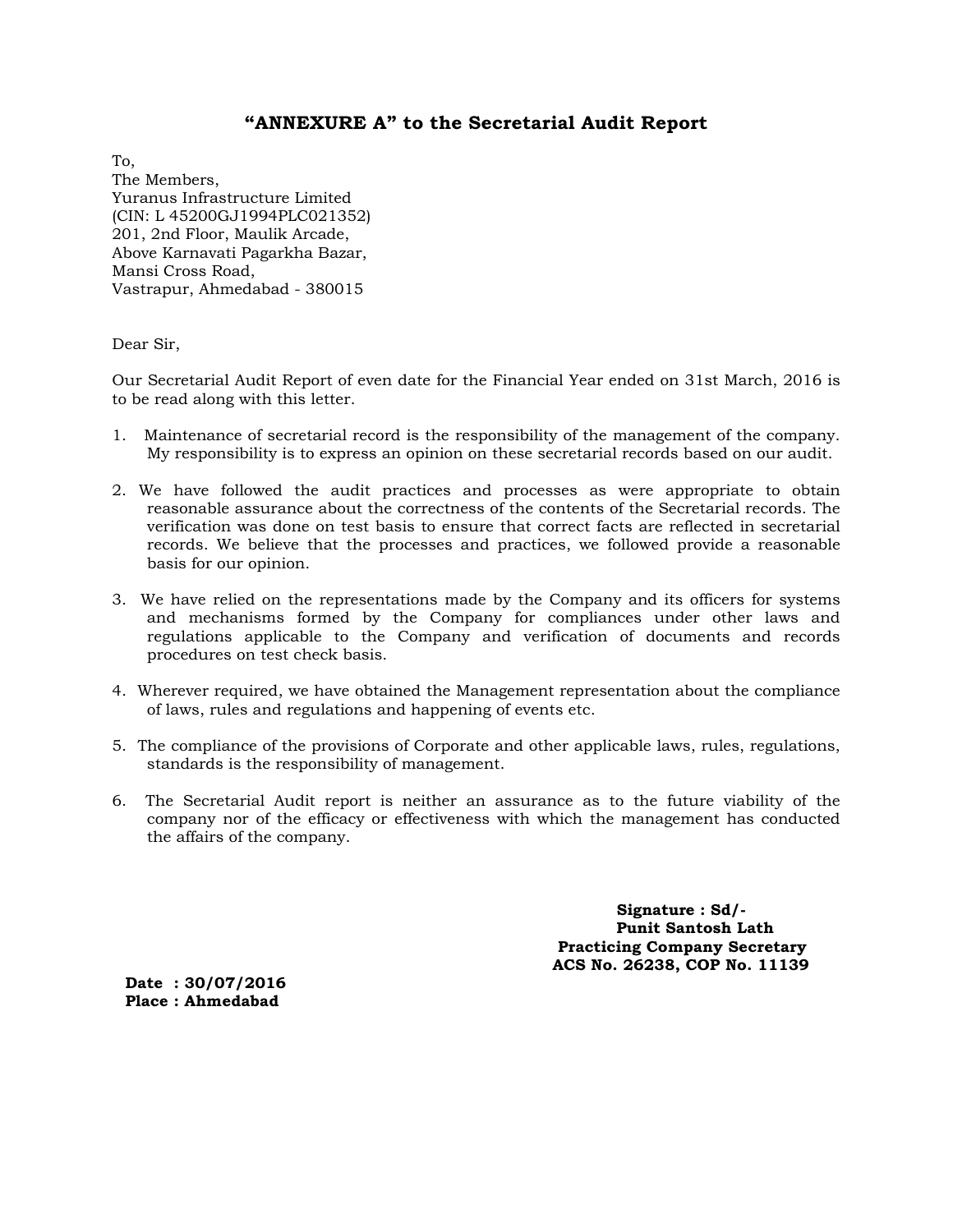#### **INDEPENDENT AUDITORS' REPORT**

To, The Members of Yuranus Infrastructure Limited Ahmedabad

#### **Report on the Financial Statements**:

We have audited the accompanying standalone financial statements of Shri Jagdamba Polymers Limited ("the Company"), which comprise the Balance Sheet as at March 31, 2016, the Statement of Profit and Loss and Cash Flow Statement for the year then ended, and a summary of the significant accounting policies and other explanatory information.

#### **Management's Responsibility for the Financial Statements:**

The Company's Board of Directors is responsible for the matters stated in Section 134(5) of the Companies Act, 2013 ("the Act") with respect to the preparation of these standalone financial statements that give a true and fair view of the financial position and financial performance of the Company in accordance with the accounting principles generally accepted in India, including the Accounting Standards specified under Section 133 of the Act, read with Rule 7 of the Companies (Accounts) Rules, 2014. This responsibility also includes maintenance of adequate accounting records in accordance with the provisions of the Act for safeguarding of the assets of the Company and for preventing and detecting frauds and other irregularities; selection and application of appropriate accounting policies; making judgments and estimates that are reasonable and prudent; and design, implementation and maintenance of adequate internal financial controls, that were operating effectively for ensuring the accuracy and completeness of the accounting records, relevant to the preparation and presentation of the financial statements that give a true and fair view and are free from material misstatement, whether due to fraud or error.

#### **Auditors' Responsibility:**

Our responsibility is to express an opinion on standalone financial statements based on our audit. We have taken into account the provisions of the Act, the accounting and auditing standards and matters which are required to be included in the audit report under the provisions of the Act and the Rules made there under. We conducted our audit in accordance with the Standards on Auditing issued by the Institute of Chartered Accountants of India specified under Section 143(10) of the Act. Those Standards require that we comply with ethical requirements and plan and perform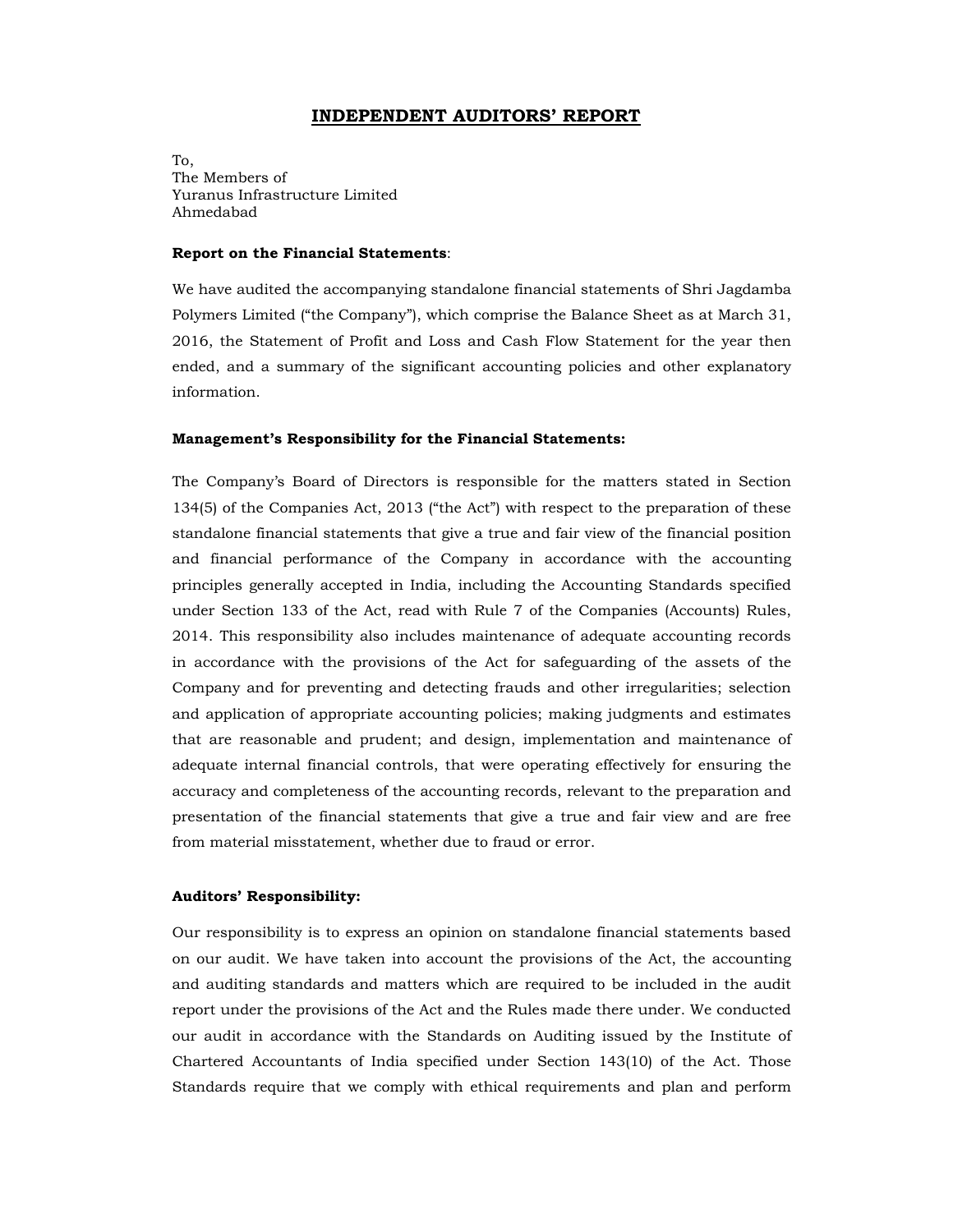the audit to obtain reasonable assurance about whether the financial statements are free from material misstatements.

An audit involves performing procedures to obtain audit evidence about the amounts and disclosures in the financial statements. The procedures selected depend on the auditor's judgment, including the assessment of the risks of material misstatement of the financial statements, whether due to fraud or error. In making those risk assessments, the auditor considers internal control relevant to the Company's preparation of the financial statements that give true and fair view in order to design audit procedures that are appropriate in the circumstances. An audit also includes evaluating the appropriateness of accounting policies used and the reasonableness of the accounting estimates made by the management, as well as evaluating the overall presentation of the financial statements.

We believe that the audit evidence we have obtained is sufficient and appropriate to provide a basis for our audit opinion.

#### **Opinion:**

In our opinion and to the best of our information and according to the explanations given to us, the aforesaid financial statements give the information required by the Act in the manner so required and give a true and fair view in conformity with the accounting principles generally accepted in India:

- (i) In the case of the Balance Sheet, of the state of affairs of the Company as at March 31, 2016;
- (ii) In the case of the Statement of Profit and Loss, of the profit of the Company for the year ended on that date; and
- (iii) In the case of the Cash Flow Statement, of the cash flows of the Company for the year ended on that date.

#### **Report on Other Legal and Regulatory Requirements:**

- 1. As required by the Companies (Auditor's Report) Order, 2016 ("the Order") issued by the Central Government of India in terms of Section 143(11) of the Act, we give in the Annexure "A" a statement on the matters specified in paragraphs 3 and 4 of the Order, to the extent possible.
- 2. As required by Section 143(3) of the Act, we report that:
	- a. We have obtained all the information and explanations which to the best of our knowledge and belief were necessary for the purpose of our audit;
	- b. In our opinion, proper books of account as required by law have been kept by the Company so far as it appears from our examination of those books.
	- c. The Balance Sheet, the Statement of Profit and Loss, and the Cash Flow Statement dealt with by this Report are in agreement with the books of account.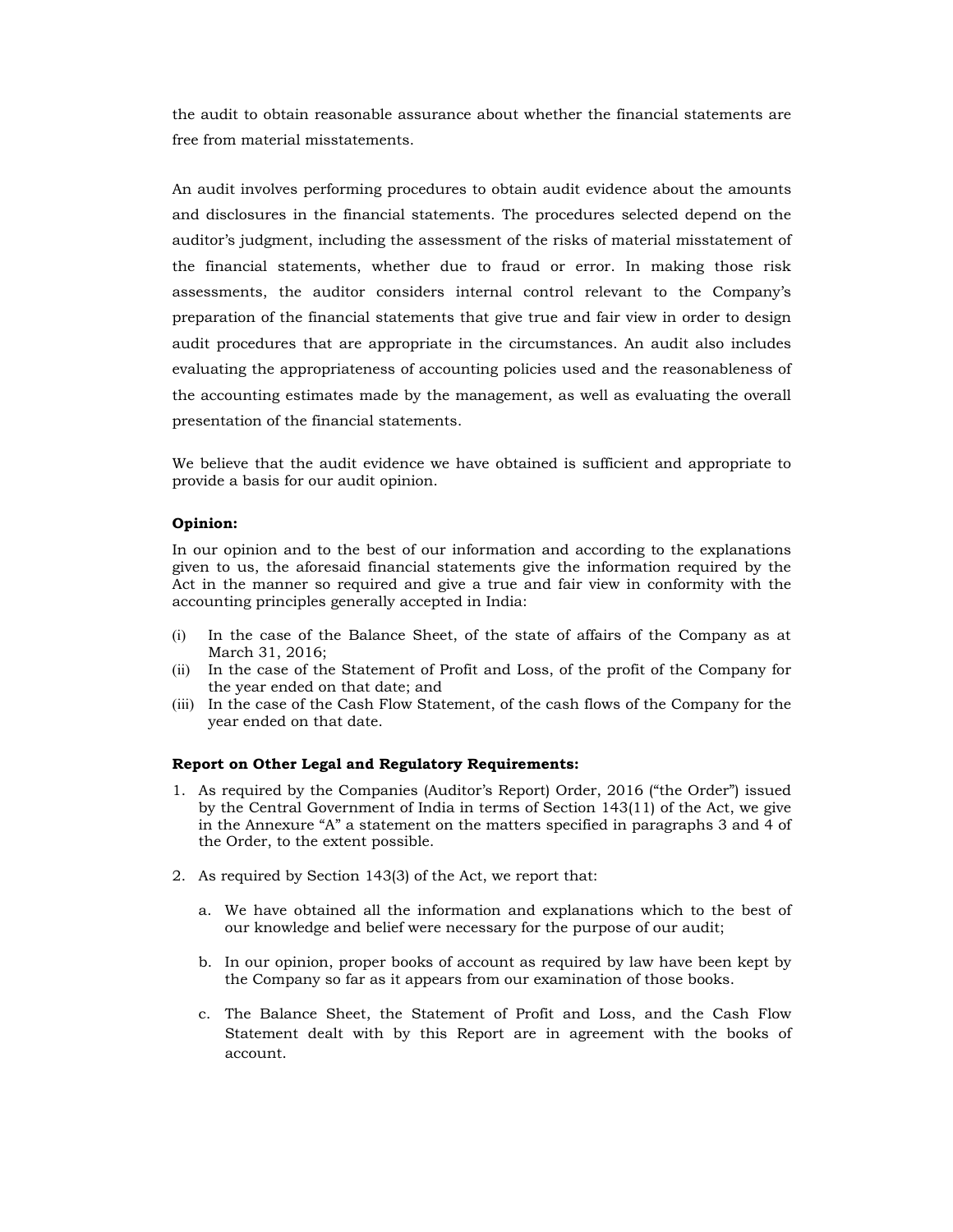- d. In our opinion, the Standalone Financial Statements comply with the Accounting Standards specified under Section 133 of the Act, read with Rule 7 of the Companies (Accounts) Rules,2014.
- e. On the basis of the written representations received from the Directors as on March 31, 2016, taken on record by the Board of Directors, none of the Directors is disqualified as on March 31, 2016, from being appointed as a Director in terms of Section 164(2) of the Act.
- f. With respect to the adequacy of internal financial controls over financial reporting of the Company and operating effectiveness of such controls, our separate report in Annexure "B" may be referred;
- g. With respect to the other matters to be included in the Auditors Report in accordance with Rule 11 of the Companies (Audit and Auditors) Rules, 2014, in our opinion and to the best of our information and according to the explanation given to us:

i. The Company does not have any pending litigations which would impact its financial position;

ii. The Company did not have any long-term contracts including derivatives contracts for which there were any material foreseeable losses;

iii. There has been no delay in transferring the amounts required to be transferred to the Investor Education and Protection Fund by the Company.

> **For Loonia& Associates. Chartered Accountants (F.R.No.130883W)**

**Place: Ahmedabad Hitesh Loonia Date: May 30, 2016 (Proprietor)** 

**M.NO.-135424**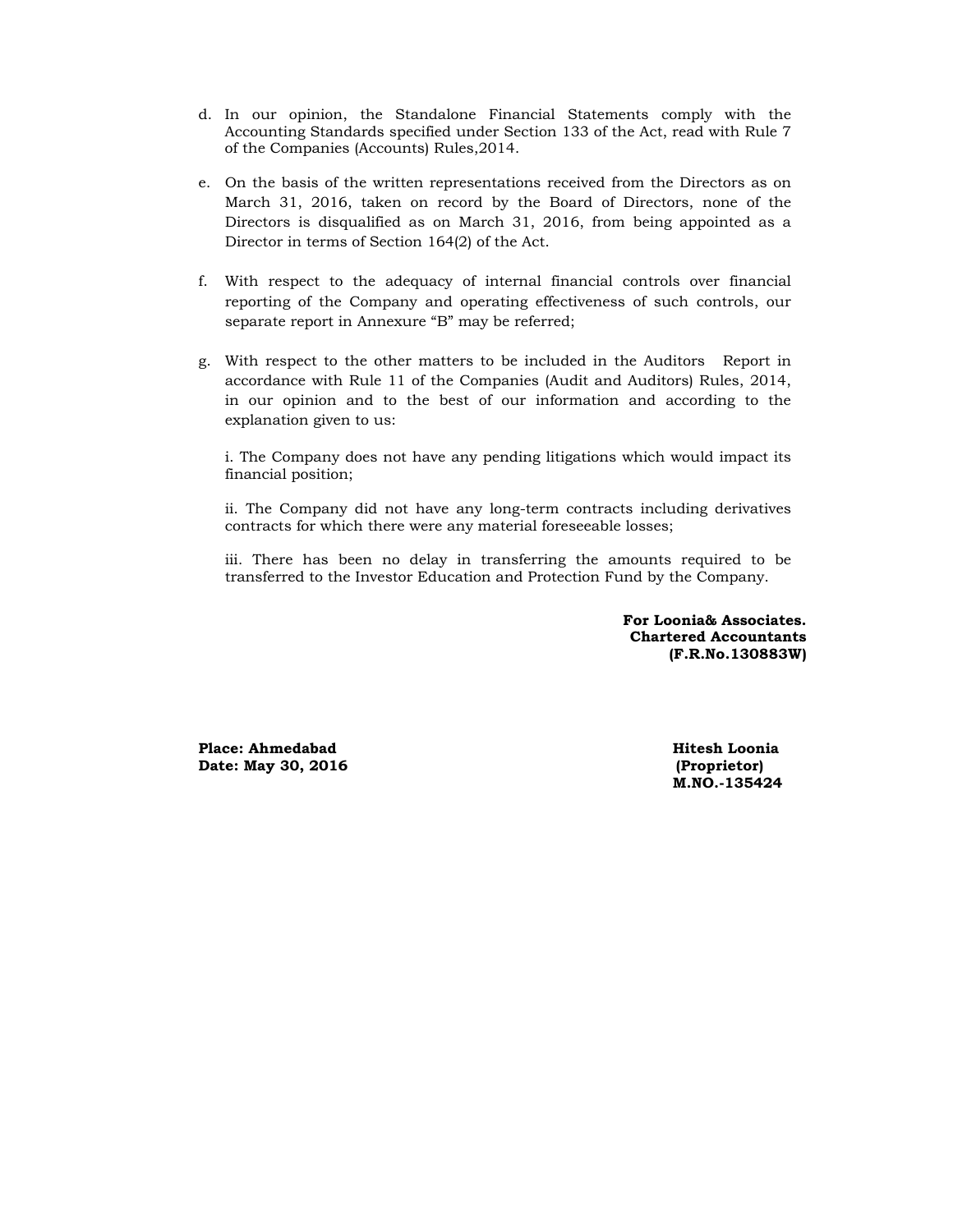#### **Annexure A to Independent Auditors' Report**

Referred to in Paragraph 1 under the heading of "Report on other legal and regulatory requirements" of our report of even date

- 1. In respect of the Company's fixed assets:
	- a) The Company has maintained proper records showing full particulars including quantitative details and situation of fixed assets.
	- b) The fixed assets were physically verified by the management at reasonable intervals during the year in a phased periodical manner in accordance with a programmed of physical verification. No material discrepancies were noticed on such physical verification.
	- c) All the title deed of Immovable Properties are held in the name of the company except permission granted by the company.
- 2. In respect of the Company's inventories: As per information, explanation and records produced and given to us, there were no inventories during the year and hence no physical verification and maintenance of records is required.
- 3. In respect of the loans, secured or unsecured, granted or taken by the Company to / from Companies, firms or other parties covered in the register maintained under Section 189 of the Companies Act, 2013: According to the information & explanations given to us, the Company has not granted any loan to companies, firms or other parties covered in the register maintained u/s. 189 of the Companies Act, 2013. The Company has not granted loans, secured or unsecured to Companies, Firms, LLP's or other parties covered in the register maintained U/s. 189 of the Companies Act, 2013.
- 4. In our opinion and according to the information and explanations given to us, the Company has complied with the provisions of Sections 185 and 186 of the Companies Act, 2013 in respect of grant of loans, making investments and providing guarantees and securities, as applicable.
- 5. According to the information and explanations givento us, the Company has not accepted any deposit covered under Section 73 to 76 of the Companies Act, 2013 during the year.
- 6. According to the information and explanations provided by the Company, the Central Government has not prescribed to Maintenance of cost records under Section 148(1) of the Companies Act, 2013 in respect of product of the Company.
- 7. According to the information and explanations givento us, in respect of statutory dues: a) According to the records of the Company, undisputed statutory dues including provident fund, employee state insurance, sales tax, wealth tax, service tax, income tax, custom duty, excise duty, value added tax, cess and other material statutory dues have been generally regularly deposited with appropriate authorities, wherever applicable to it.

b) According to information and explanation given to us, there are no undisputed amounts payable in respect of Income Tax, Sales Tax, Service Tax, or duty of custom or duty of excise or value added tax or cess and other statutory bodies which have remained outstanding as on 31st March, 2016 for a period of more than six months from the date they become payable. Further, as per information and explanations, there are no such statutory dues which have not been deposited on account of any dispute.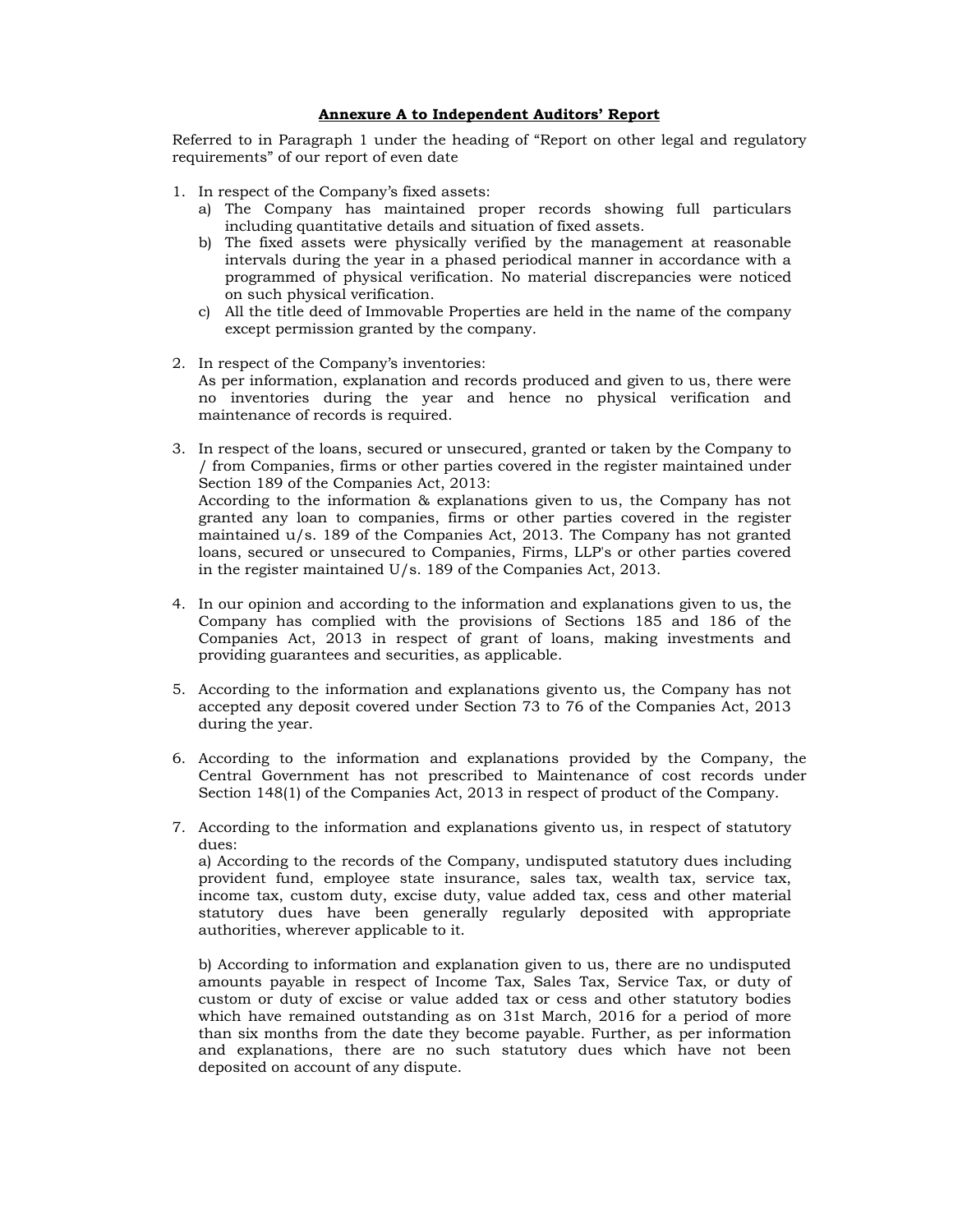- 8. The Company does not have any loans or borrowings from any bank or financial institution or debenture holders during the year. Accordingly, paragraph 3(viii) of the Order is not applicable.
- 9. In our opinion and according to the information and explanations given to us, the Company had not raised any term loans during the year. The Company has not raised moneys by way of initial public offer or further public offer. Accordingly, paragraph 3(ix) of the Order is not applicable.
- 10. To the best of our knowledge and according tothe information and explanations given to us, no fraud by the Company and no fraud on the Company by its officers or employees has beennoticed or reported during the year.
- 11. In our opinion and according to the informationand explanations given to us, the Company is not paying any managerial remuneration in terms of Section 197 of the Act read with Schedule V to the Act. Accordingly, paragraph 3(xi) of the Order is not applicable.
- 12. The Company is not a Nidhi Company and hence reporting under clause (xii) of the CARO 2016Order is not applicable.
- 13. In our opinion and according to the informationand explanations given to us the Company is in compliance with Section 188 and 177 of theCompanies Act, 2013, where applicable, for all transactions with the related parties and the details of related party transactions have been disclosed in the financial statements etc. as required by the applicable accounting standards.
- 14. According to information and explanations given to us and based on our examination of the records of the Company, the Company has not made any preferential allotment or private placement of shares or fully or partly convertible debentures during the year in terms of section 42 of the Act. Accordingly, paragraph 3(xiv) of the Order is not applicable.
- 15. In our opinion and according to the informationand explanations given to us, during the year the Company has not entered into any non cash transactions with its directors or persons connected with him and hence provisions of Section 192 of the Companies Act, 2013 are not applicable.
- 16. The Company is not required to be registered under section 45-I of the Reserve Bank of India Act, 1934.

**For Loonia& Associates. Chartered Accountants (F.R.No.130883W)** 

**Place: Ahmedabad and Hitesh Loonia and Hitesh Loonia and Hitesh Loonia and Hitesh Loonia and Hitesh Loonia Date: May 30, 2016 (Proprietor)** 

 **M.NO.-135424**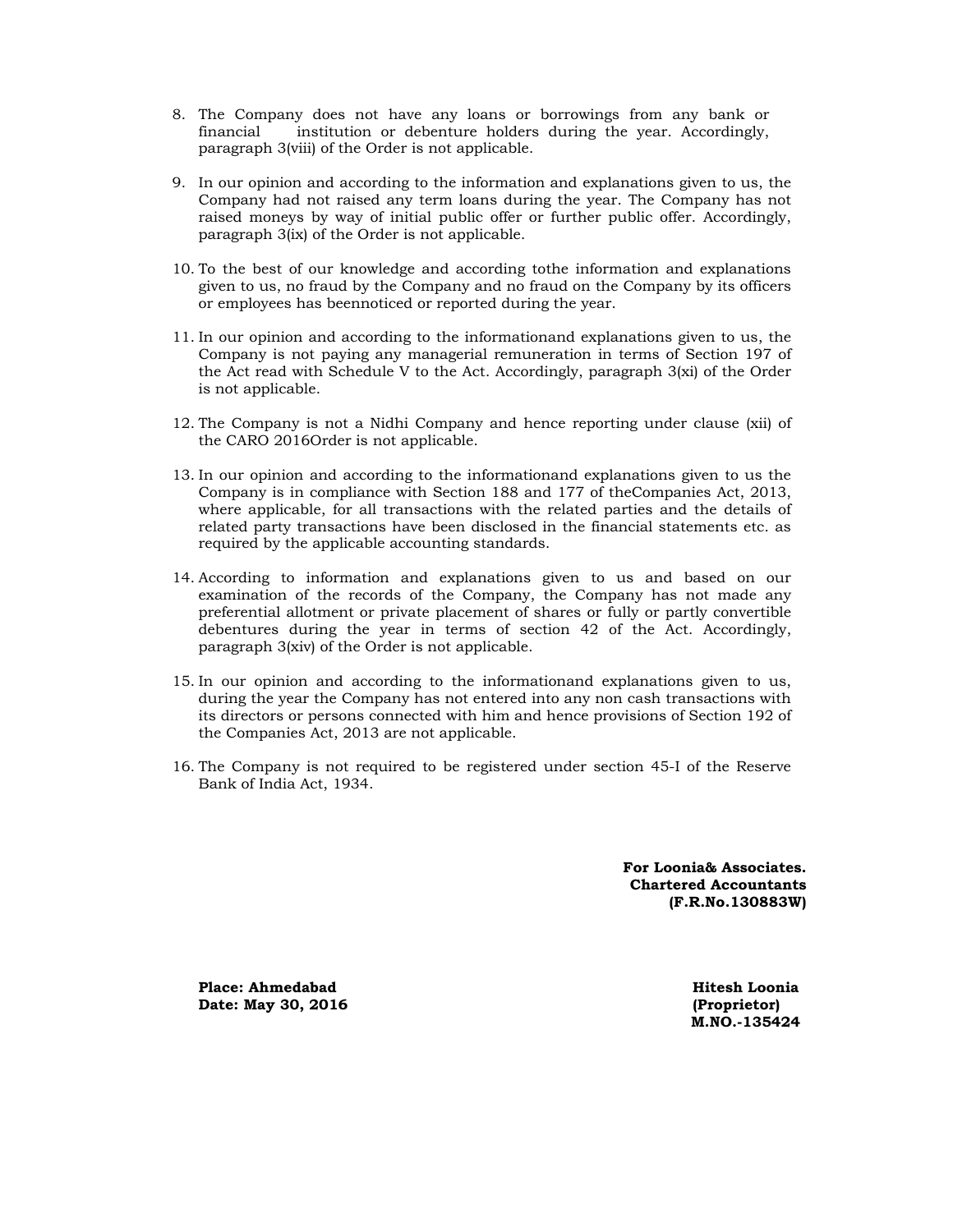#### **Annexure B to Independent Auditors' Report**

(Referred to in paragraph 2 (f) under "Report on Other Legal and Regulatory Requirements" section of our report of even date)

Report on the Internal Financial Controls Over Financial Reporting under Clause (i) of Sub-section 3 of Section 143 of theCompanies Act, 2013 ("the Act")

#### **Management's Responsibility for Internal Financial Controls**

The Company's management is responsible for establishing and maintaining Internal Financial Controls based on the internal control over financial reporting criteria established by the Company considering the essential components of internal control stated in the Guidance Note on Audit of Internal Financial Controls over Financial Reporting issued by the Institute of Chartered Accountants of India. These responsibilities include the design, implementation and maintenance of adequate Internal Financial Controls that were operating effectively for ensuring the orderly and efficient conduct of its business, including adherence to company's policies, the safeguarding of its assets, the prevention and detection of frauds and errors, the accuracy and completeness of the accounting records, and the timely preparation of reliable financial information, as required under the Companies Act, 2013.

#### **Auditors' Responsibility**

Our responsibility is to express an opinion on the Company's internal financial controls over financial reporting based on our audit. We conducted our audit in accordance with the Guidance Note on Audit of Internal Financial Controls over Financial Reporting (the "Guidance Note") and the Standards on Auditing, issued by ICAI and deemed to be prescribed under section 143(10) of the Companies Act, 2013, to the extent applicable to an audit of internal financial controls, both applicable to an audit of Internal Financial Controls and, both issued by the Institute of Chartered Accountants of India. Those Standards and the Guidance Note require that we comply with ethical requirements and plan and perform the audit to obtain reasonable assurance about whether adequate internal financial controls over financial reporting was established and maintained and if such controls operated effectively in all material respects.

Our audit involves performing procedures to obtain audit evidence about the adequacy of the internal financial controls system over financial reporting and their operating effectiveness. Our audit of internal financial controls over financial reporting included obtaining an understanding of internal financial controls over financial reporting, assessing the risk that a material weakness exists, and testing and evaluating the design and operating effectiveness of internal control based on the assessed risk. The procedures selected depend on the auditors" judgement, including the assessment of the risks of material misstatement of the financial statements, whether due to fraud or error.

We believe that the audit evidence we have obtained is sufficient and appropriate to provide a basis for our audit opinion on the Company's internal financial controls system over financial reporting.

#### **Meaning of Internal Financial Controls over Financial Reporting**

A company's internal financial control over financial reporting is a process designed to provide reasonable assurance regarding the reliability of financial reporting and the preparation of financial statements for external purposes in accordance with generally accepted accounting principles. A company's internal financial control over financial reporting includes those policies and procedures that –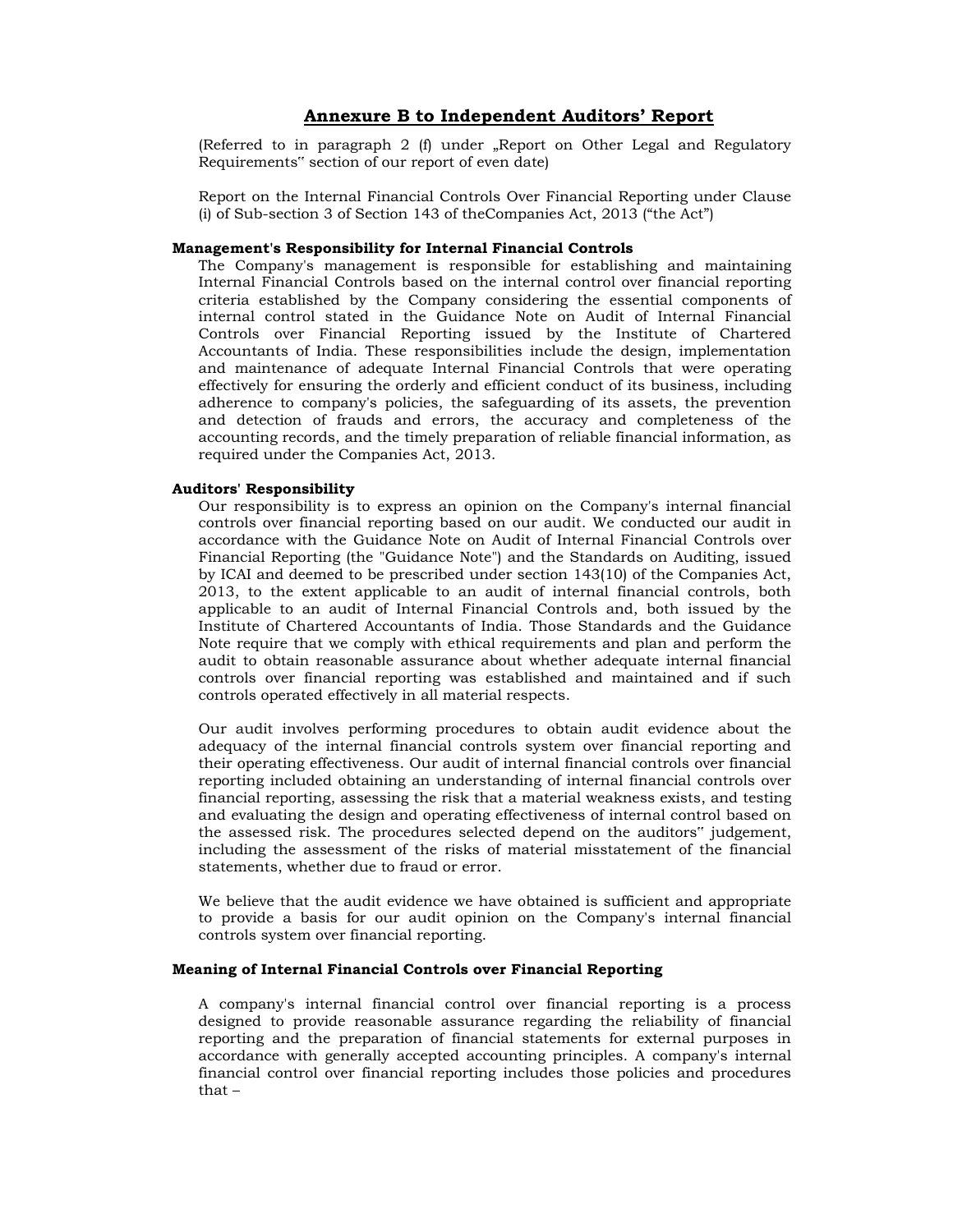(1) Pertain to the maintenance of records that, in reasonable detail, accurately and fairly reflect the transactions and dispositions of the assets of the company;

(2) Provide reasonable assurance that transactions are recorded as necessary to permit preparation of financial statements in accordance with generally accepted accounting principles, and that receipts and expenditures of the Company are being made only in accordance with authorizations of management and directors of the company; and

(3) Provide reasonable assurance regarding prevention or timely detection of unauthorized acquisition, use, or disposition of the company's assets that could have a material effect on the financial statements.

#### **Inherent Limitations of Internal Financial Controls Over Financial Reporting**

Because of the inherent limitations of internal financial controls over financial reporting, including the possibility of collusion or improper management override of controls, material misstatements due to error or fraud may occur and not be detected. Also, projections of any evaluation of the internal financial controls over financial reporting to future periods are subject to the risk that the internal financial control over financial reporting may become inadequate because of changes in conditions, or that the degree of compliance with the policies or procedures may deteriorate.

#### **Opinion**

In our opinion, the Company has, in all material respects, an adequate internal financial controls system over financial reporting and such internal financial controls over financial reporting were operating effectively as at March 31, 2016, based on the internal control over financial reporting criteria established by the Company considering the essential components of internal control stated in the Guidance Note on Audit of Internal Financial Controls Over Financial Reporting issued by the Institute of Chartered Accountants of India.

> **For Loonia& Associates. Chartered Accountants (F.R.No.130883W)**

**Place: Ahmedabad Hitesh Loonia Date: May 30, 2016 (Proprietor)** 

 **M.NO.-135424**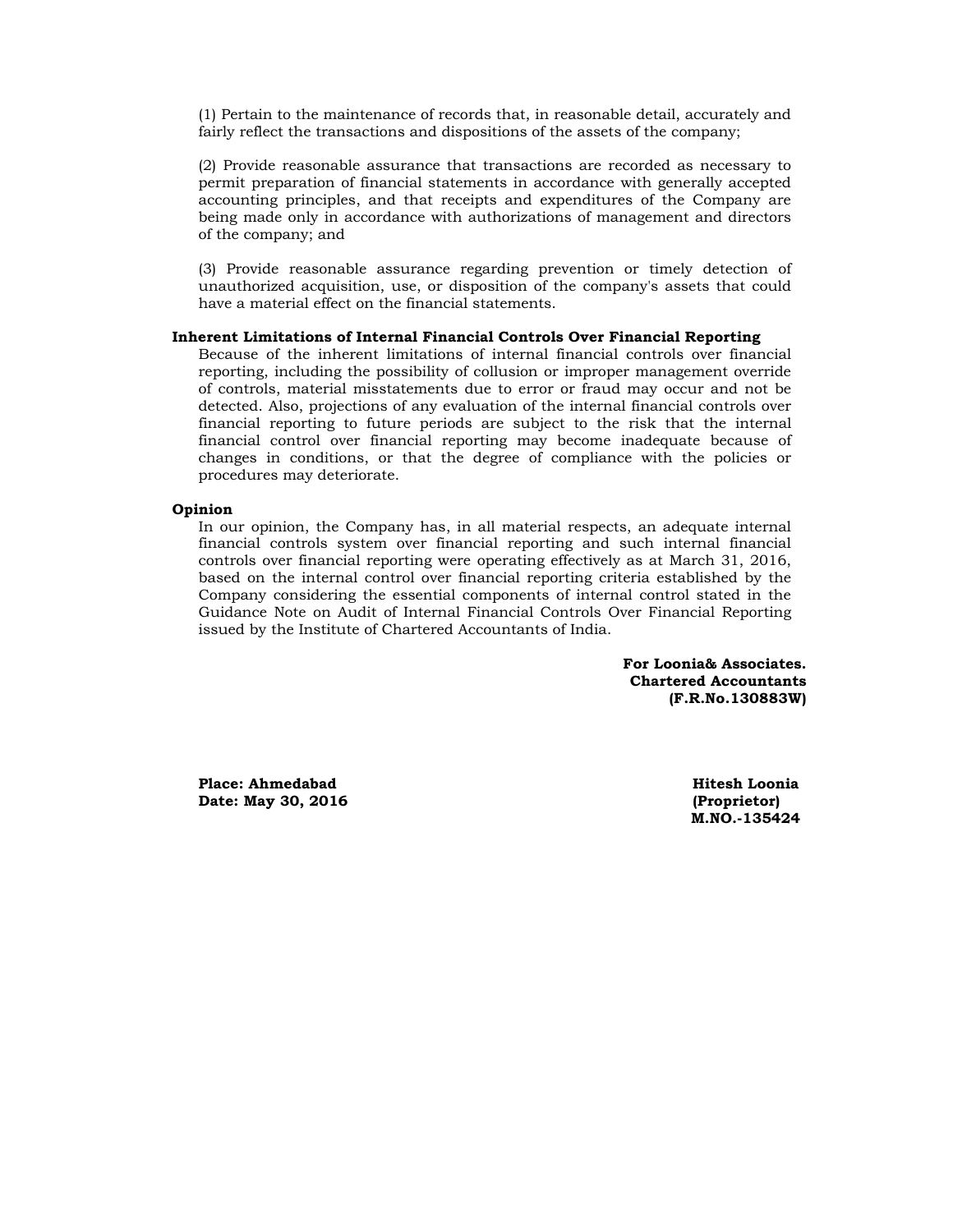| YURANUS INFRASTRUCTURE LIMITED<br><b>BALANCE SHEET AS ON MARCH 31st, 2016</b> |                |                  |            |                                |            |  |
|-------------------------------------------------------------------------------|----------------|------------------|------------|--------------------------------|------------|--|
|                                                                               | <b>Note</b>    | As at 31.03.2016 |            | As at 31.03.2015               |            |  |
| <b>PARTICULARS</b>                                                            | No.            | ₹                | ₹          | ₹                              | ₹          |  |
| I. EQUITY AND LIABILITIES                                                     |                |                  |            |                                |            |  |
| 1. Shareholders' funds                                                        |                |                  |            |                                |            |  |
| (a) Share Capital                                                             | $\overline{2}$ | 35,000,000       |            | 35,000,000                     |            |  |
| (b) Reserves and Surplus                                                      | 3              | (16, 134, 892)   |            | (16, 348, 399)                 |            |  |
|                                                                               |                |                  | 18,865,108 |                                | 18,651,601 |  |
| 2. Non- current liabilities                                                   |                |                  |            |                                |            |  |
| (a) Long-term borrowings                                                      | $\overline{4}$ |                  |            | 2,017,500                      |            |  |
|                                                                               |                |                  |            |                                | 2,017,500  |  |
| 3. Current Liabilities                                                        |                |                  |            |                                |            |  |
| (a) Trade payables                                                            | 5<br>6         | 702,072          |            | 742,072                        |            |  |
| (b) Short term provisions                                                     |                | 131,000          | 833,072    | 137,500                        | 879,572    |  |
| <b>TOTAL</b>                                                                  |                |                  | 19,698,180 |                                | 21,548,673 |  |
|                                                                               |                |                  |            |                                |            |  |
| II ASSETS                                                                     |                |                  |            |                                |            |  |
| 1. Non-current assets                                                         |                |                  |            |                                |            |  |
| (a) Fixed assets                                                              |                |                  |            |                                |            |  |
| (i) Tangible assets                                                           | $\overline{7}$ | 97,956           |            | 102,962                        |            |  |
| (b) Long-term loans and advances                                              | 8              | 17,758,024       |            | 20,613,855                     |            |  |
|                                                                               |                |                  | 17,855,980 |                                | 20,716,817 |  |
| 2. Current assets                                                             |                |                  |            |                                |            |  |
| (a) Trade receivables                                                         | 9              | 1,228,979        |            | 796,417                        |            |  |
| (b) Cash and Cash Equivalents                                                 | 10             | 587,957          |            | 35,439                         |            |  |
| (c) Short Term loans & Advances                                               | 11             | 25,264           |            |                                |            |  |
|                                                                               |                |                  | 1,842,200  |                                | 831,856    |  |
| <b>TOTAL</b>                                                                  |                |                  | 19,698,180 |                                | 21,548,673 |  |
|                                                                               |                |                  |            |                                |            |  |
| Significant accounting policies and notes to                                  |                |                  |            |                                |            |  |
| accounts                                                                      |                |                  |            |                                |            |  |
| For and on behalf of the Board                                                |                |                  |            | As per our report of even date |            |  |
| For Yuranus Infrastructure Ltd<br>Loonia & Associates                         |                |                  |            |                                |            |  |
|                                                                               |                |                  |            | <b>Chartered Accountants</b>   |            |  |
|                                                                               |                |                  |            | (FRN:130883W)                  |            |  |
| <b>Dinesh Desai</b><br><b>Pankhil Desai</b>                                   |                |                  |            |                                |            |  |
| Director<br><b>Director</b>                                                   |                |                  |            | <b>Hitesh Loonia</b>           |            |  |
| Place: Ahmedabad                                                              |                |                  |            | Proprietor                     |            |  |
| Date: 30.05.2016                                                              |                |                  |            | M.No. 135424                   |            |  |
|                                                                               |                |                  |            |                                |            |  |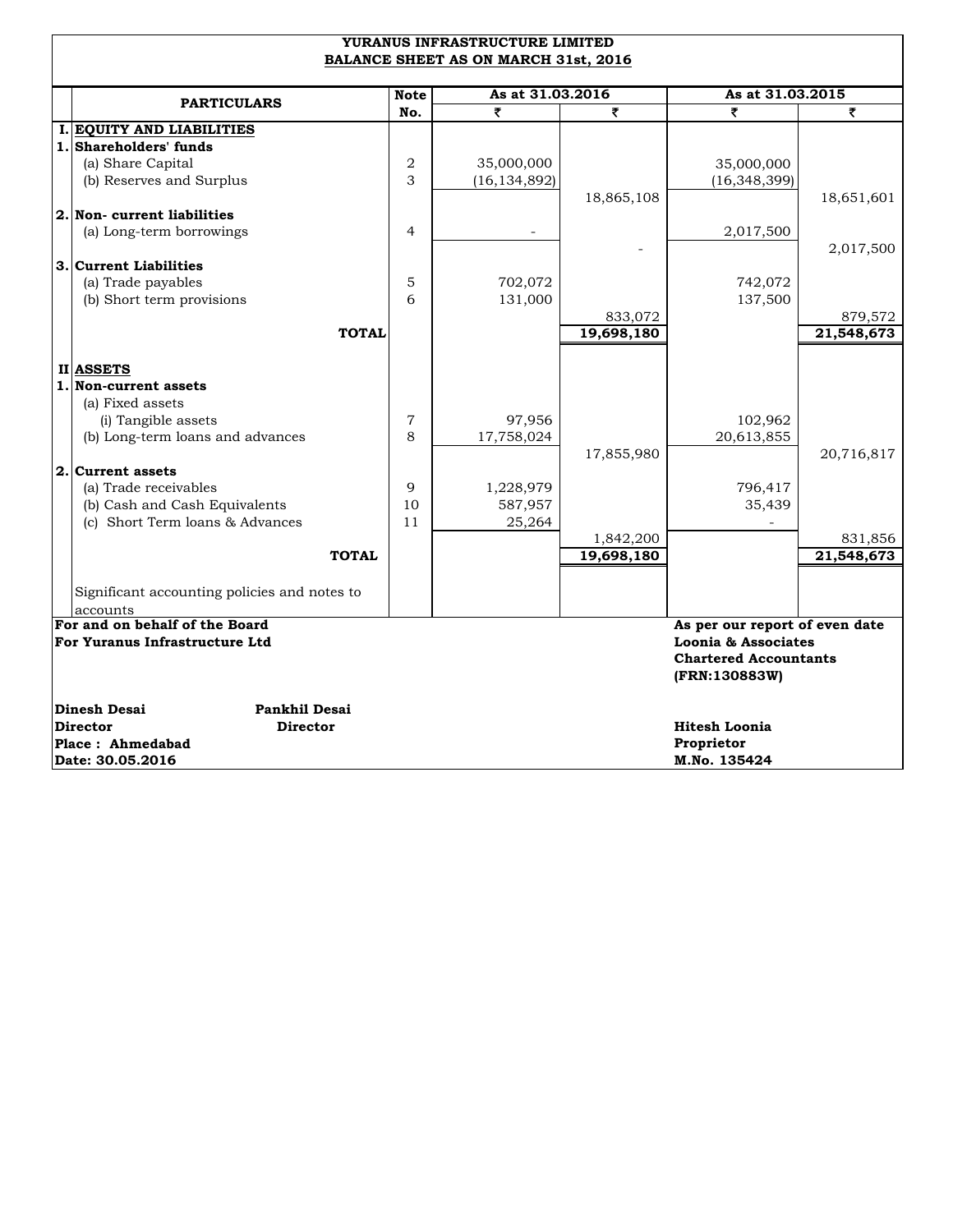#### **YURANUS INFRASTRUCTURE LIMITED PROFIT AND LOSS STATEMENT FOR THE PERIOD ENDED ON MARCH 31st, 2016**

|              | <b>Note</b>                                                   |                |         | As at 31.03.2016 | As at 31.03.2015                              |                                |  |
|--------------|---------------------------------------------------------------|----------------|---------|------------------|-----------------------------------------------|--------------------------------|--|
|              | <b>PARTICULARS</b>                                            | No.            | ₹       |                  |                                               |                                |  |
|              |                                                               |                |         |                  |                                               |                                |  |
| $\mathbf{I}$ | <b>Revenue from Services</b>                                  | 12             | 918,432 |                  | 796,417                                       |                                |  |
|              | <b>Other Income</b>                                           | 13             | 311,713 |                  | 45,000                                        |                                |  |
|              | <b>Total Revenue</b>                                          |                |         | 1,230,145        |                                               | 841,417                        |  |
|              | II Expenses                                                   |                |         |                  |                                               |                                |  |
|              | Employee benefits expense                                     | 14             | 180,000 |                  | 240,000                                       |                                |  |
|              | <b>Finance Costs</b>                                          | 15             | 6,917   |                  | 622                                           |                                |  |
|              | Depreciation and amortization expense                         | $\overline{7}$ | 5,006   |                  | 7,470                                         |                                |  |
|              | Other expense                                                 | 16             | 752,715 |                  | 300,692                                       |                                |  |
|              | <b>Total Expense</b>                                          |                |         | 944,638          |                                               | 548,784                        |  |
|              | Profit before exceptional and extraordinary                   |                |         |                  |                                               |                                |  |
| III          | items and tax (I - II)                                        |                |         | 285,507          |                                               | 292,633                        |  |
|              | <b>IV Exceptional Items</b>                                   |                |         |                  |                                               |                                |  |
|              | $V$ Profit before extraordinary items and tax (III)<br>- IV ) |                |         | 285,507          |                                               | 292,633                        |  |
|              | VI Extraordinary items                                        |                |         |                  |                                               |                                |  |
|              | $VII$ Profit before tax (V - VI)                              |                |         | 285,507          |                                               | 292,633                        |  |
|              | VIII Tax expense:                                             |                |         |                  |                                               |                                |  |
|              | $(1)$ Current tax                                             |                | 72,000  |                  | 88,000                                        |                                |  |
|              | $(2)$ Deferred tax                                            |                |         |                  |                                               |                                |  |
|              | (3) Short/Excess Provision of Earlier years                   |                |         | 72,000           |                                               | 88,000                         |  |
|              | $_{\rm IX}$ Profit/(Loss) for the period (VII - VIII)         |                |         | 213,507          |                                               | 204,633                        |  |
|              | XVI Earnings per equity share:                                | 17             |         |                  |                                               |                                |  |
|              | $(1)$ Basic                                                   |                |         | 0.06             |                                               | 0.06                           |  |
|              | (2) Diluted                                                   |                |         | 0.06             |                                               | 0.06                           |  |
|              | See accompanying notes to the financial                       |                |         |                  |                                               |                                |  |
|              | For and on behalf of the Board                                |                |         |                  |                                               | As per our report of even date |  |
|              | For Yuranus Infrastructure Ltd                                |                |         |                  | Loonia & Associates                           |                                |  |
|              |                                                               |                |         |                  | <b>Chartered Accountants</b><br>(FRN:130883W) |                                |  |
|              | <b>Dinesh Desai</b><br>Pankhil Desai                          |                |         |                  |                                               |                                |  |
|              | <b>Director</b><br><b>Director</b>                            |                |         |                  | <b>Hitesh Loonia</b>                          |                                |  |
|              | Place: Ahmedabad                                              |                |         |                  | Proprietor                                    |                                |  |
|              | Date: 30.05.2016                                              |                |         |                  | M.No. 135424                                  |                                |  |
|              |                                                               |                |         |                  |                                               |                                |  |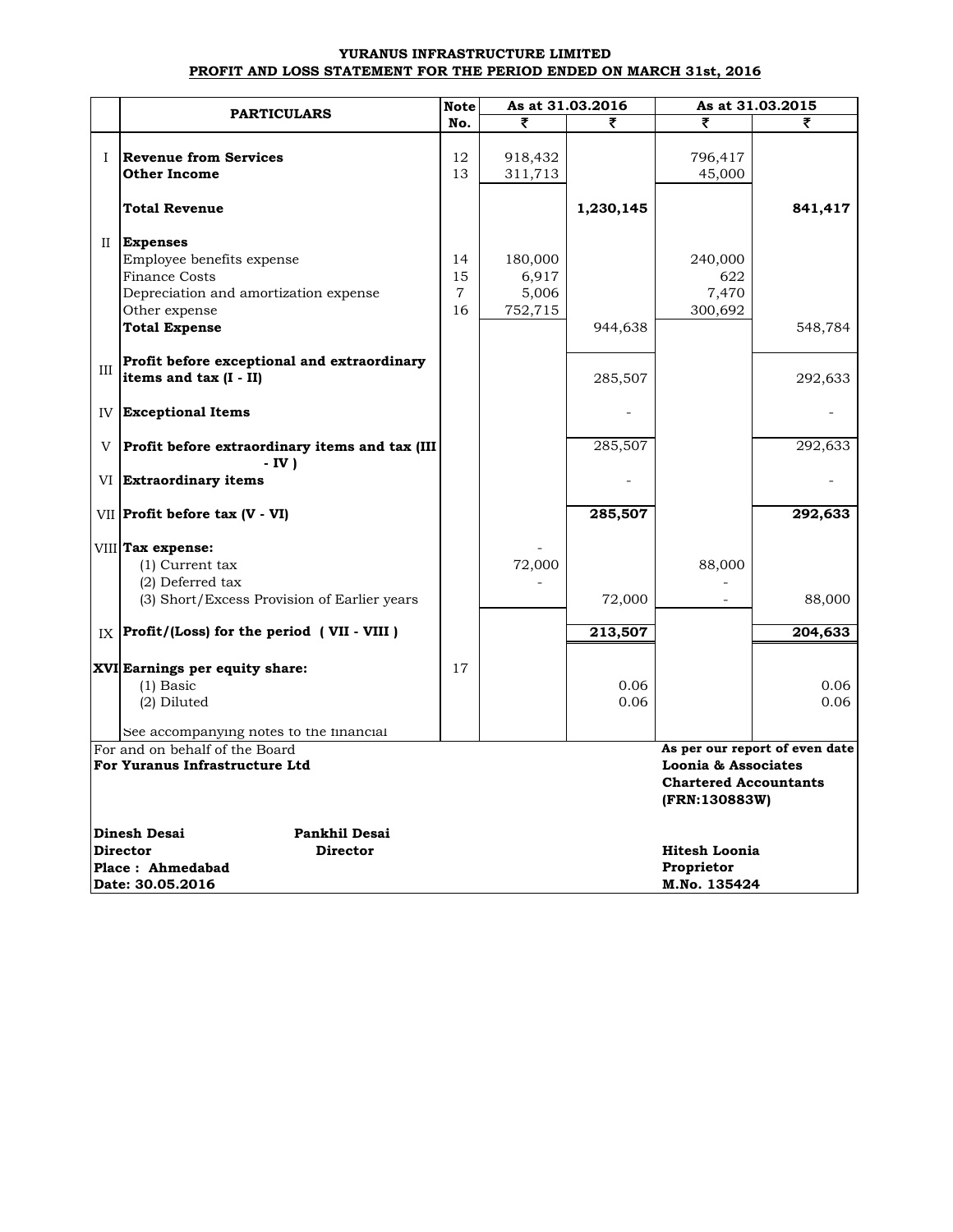#### **YURANUS INFRASTRUCTURE LIMITED CASH FLOW STATEMENT FOR THE YEAR ENDED 31ST MARCH, 2016**

|              |                                                                                     | AS AT 31/03/2016 |                              |                                | AS AT 31/03/2015 |  |
|--------------|-------------------------------------------------------------------------------------|------------------|------------------------------|--------------------------------|------------------|--|
|              | <b>Particulars</b>                                                                  | ₹                | ₹                            | ₹                              | ₹                |  |
| A.           | <b>Cash Flow from Operating Activities</b>                                          |                  |                              |                                |                  |  |
|              | Net Profit before tax and Extraordinary Items                                       |                  | 285,507                      |                                | 292,633          |  |
|              | Adjusted for                                                                        |                  |                              |                                |                  |  |
|              | Depreciation and amortization expense                                               | 5,006            |                              | 7,470                          |                  |  |
|              |                                                                                     |                  | 5,006                        |                                |                  |  |
|              |                                                                                     |                  | 290,513                      |                                | 300, 103         |  |
|              |                                                                                     |                  |                              |                                |                  |  |
|              | <b>Operating Profit before Working Capital Changes</b>                              |                  |                              |                                |                  |  |
|              | Adjusted for                                                                        |                  |                              |                                |                  |  |
|              | Trade Receivable                                                                    | (432, 562)       |                              | (725, 317)                     |                  |  |
|              | Short term Loans & Advances                                                         | (25, 264)        |                              |                                |                  |  |
|              | Trade Payable, Other Current Liabilites                                             | (40,000)         |                              | 59,372                         |                  |  |
|              | Short term Provisions                                                               | (6,500)          | (504, 326)                   | 62,500                         | (603, 445)       |  |
|              |                                                                                     |                  |                              |                                |                  |  |
|              | <b>Cash generated from Operating Activities</b>                                     |                  | (213, 813)                   |                                | (303, 342)       |  |
|              | Adjustment related to previous year                                                 |                  |                              |                                |                  |  |
|              | Less: Direct Tax Paid                                                               |                  | (72,000)                     |                                | (88,000)         |  |
|              |                                                                                     |                  |                              |                                |                  |  |
|              | <b>Net Cash flow Operating Activities</b>                                           |                  | (285, 813)                   |                                | (391, 342)       |  |
| B.           |                                                                                     |                  |                              |                                |                  |  |
|              | <b>Cash Flow from Investing Activities</b><br>Net Cash used in Investing Activities |                  | ٠                            |                                | $\blacksquare$   |  |
|              |                                                                                     |                  |                              |                                |                  |  |
| C.           | <b>Cash Flow from Financing Activities</b>                                          |                  |                              |                                |                  |  |
|              | (Increase) / Decrease in Long Term Loan & Advances                                  | 2,855,831        |                              | (2,030,616)                    |                  |  |
|              | Increase / (Decrease) in Long Term Borrowings                                       | (2,017,500)      | 838,331                      | 2,000,000                      | (30, 616)        |  |
|              | Net Cash used in Financing Activities                                               |                  | 838,331                      |                                | (30, 616)        |  |
|              |                                                                                     |                  |                              |                                |                  |  |
|              | Net increase in Cash and Cash Equivalents ( $A + B + C$ )                           |                  | 552,518                      |                                | (421, 958)       |  |
|              | Opening Balance of Cash and Cash Equivalents                                        |                  | 35,439                       |                                | 457,397          |  |
|              | Closing Balance of Cash and Cash Equivalents                                        |                  | 587,957                      |                                | 35,439           |  |
|              |                                                                                     |                  |                              |                                |                  |  |
|              | For and On Behalf of the Board                                                      |                  |                              | As per Our Report of Even Date |                  |  |
|              | For Yuranus Infrastructure Limited                                                  |                  | Loonia & Associates          |                                |                  |  |
|              |                                                                                     |                  | <b>Chartered Accountants</b> |                                |                  |  |
|              |                                                                                     |                  | (FRN:130883W)                |                                |                  |  |
|              |                                                                                     |                  |                              |                                |                  |  |
|              |                                                                                     |                  |                              |                                |                  |  |
|              |                                                                                     |                  |                              |                                |                  |  |
| Dinesh Desai | <b>Pankhil Desai</b>                                                                |                  | <b>Hitesh Loonia</b>         |                                |                  |  |

**Director Director** 

**Proprietor M.No. 135424**

**Place : Ahmedabad Date: 30.05.2016**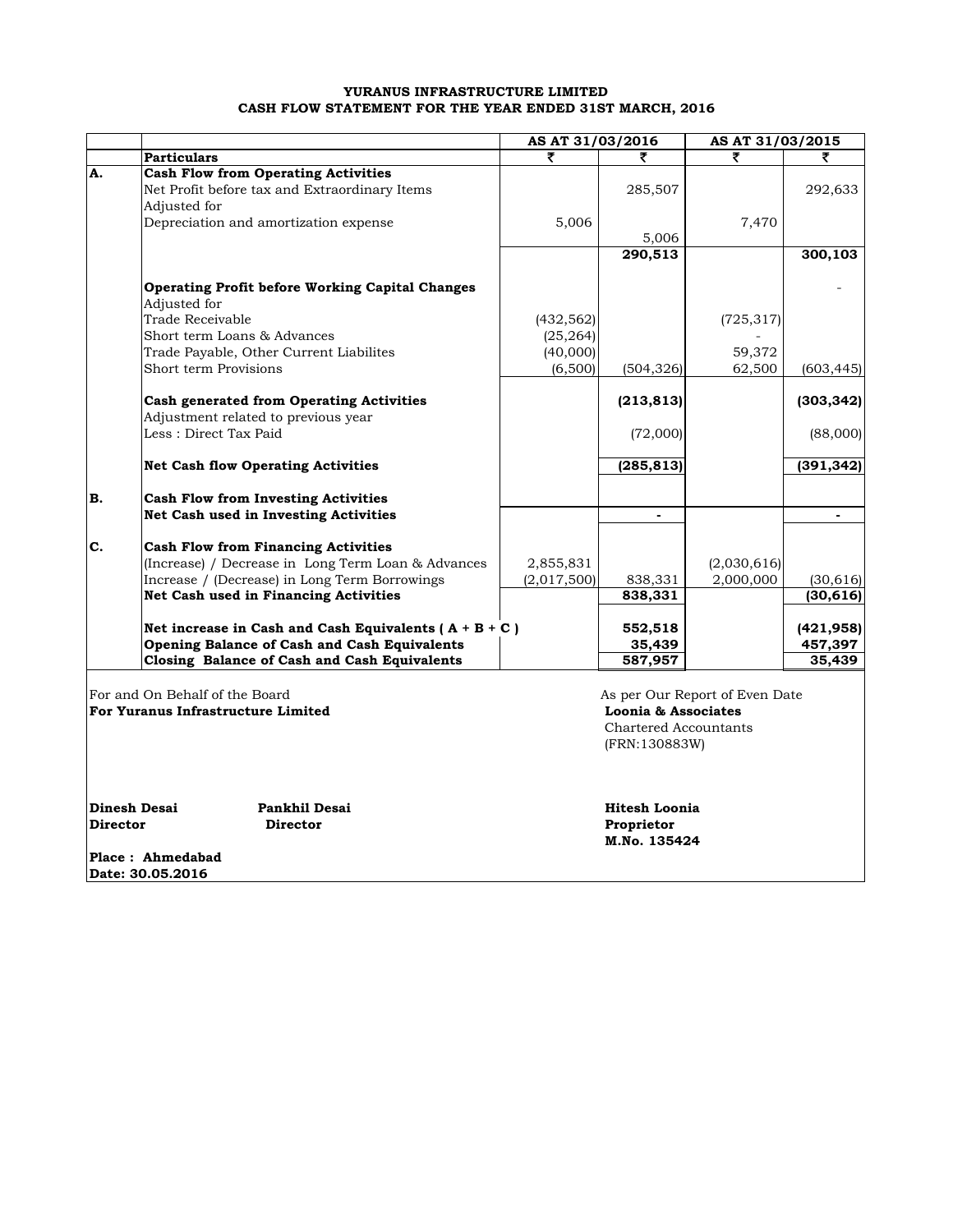### **NOTE 1:- SIGNIFICANT ACCOUNTING POLICIES**

#### **1. Basis of Accounting**

The financial statements have been prepared in accordance with the recognition and measurement principles laid down in the Accounting Standards specified under Section 133 of the Companies Act, 2013 read with Rule 7 of the Companies (Accounts) Rules, 2014 and other accounting principles generally accepted in India.

### **2. Use of Estimates:-**

The preparation of the financial statements in conformity with GAAP requires the Management to make estimates and assumptions that affect the reported balances of assets and liabilities and disclosures relating to contingent liabilities as at the date of the financial statements and reported amounts of income and expenses during the period. Examples of such estimates include computations of percentage of completion which requires the Company to estimate the efforts or costs expended to date as a proportion of total efforts or costs to be expended, provisions for doubtful debts, future obligations under employee retirement benefit plans, income taxes, post-sales customer support and the useful lives of fixed tangible assets and intangible assets.

Accounting estimates could change from period to period. Actual results could differ from these estimates. Appropriate changes in estimates are made as the Management becomes aware of changes in circumstances surrounding the estimates. Changes in estimates are reflected in the financial statements in the period in which changes are made and, if material, their effects are disclosed in the notes to the financial statements.

#### **3. Revenue Recognition :-**

Income/Expenses are accounted for on accrual basis and provisions are made for all known expenditure.

#### **4. Fixed Assets:-**

Fixed assets are stated at their cost on acquisition less accumulated depreciation. Cost of acquisition is inclusive of freight, duties and other directly attributable cost incurred to bring the assets to their working condition for use.

#### **5. Depreciation:-**

Depreciation is calculated on Straight Line Method at the rates and in the manner prescribed in Schedule II of the Companies Act, 2013

#### **6. Inventories:-**

NIL- However the closing stock is valued at Cost or Market Value whichever is lower on FIFO basis

#### **7. Taxes on Income:-**

Provision for Current Tax is made on the basis of estimated taxable income for the current accounting period and in accordance with the provisions as per the Income Tax Act, 1961**.**

Deferred Tax resulting from "Timing Difference" between book and taxable profit for the year is accounted for using the tax rates and laws that have been enacted or substantially enacted as on the balance sheet date**.** The deferred tax asset is recognized and carried forward only to the extent that there is a reasonable certainty/virtual certainty that the assets will be adjusted in future**.**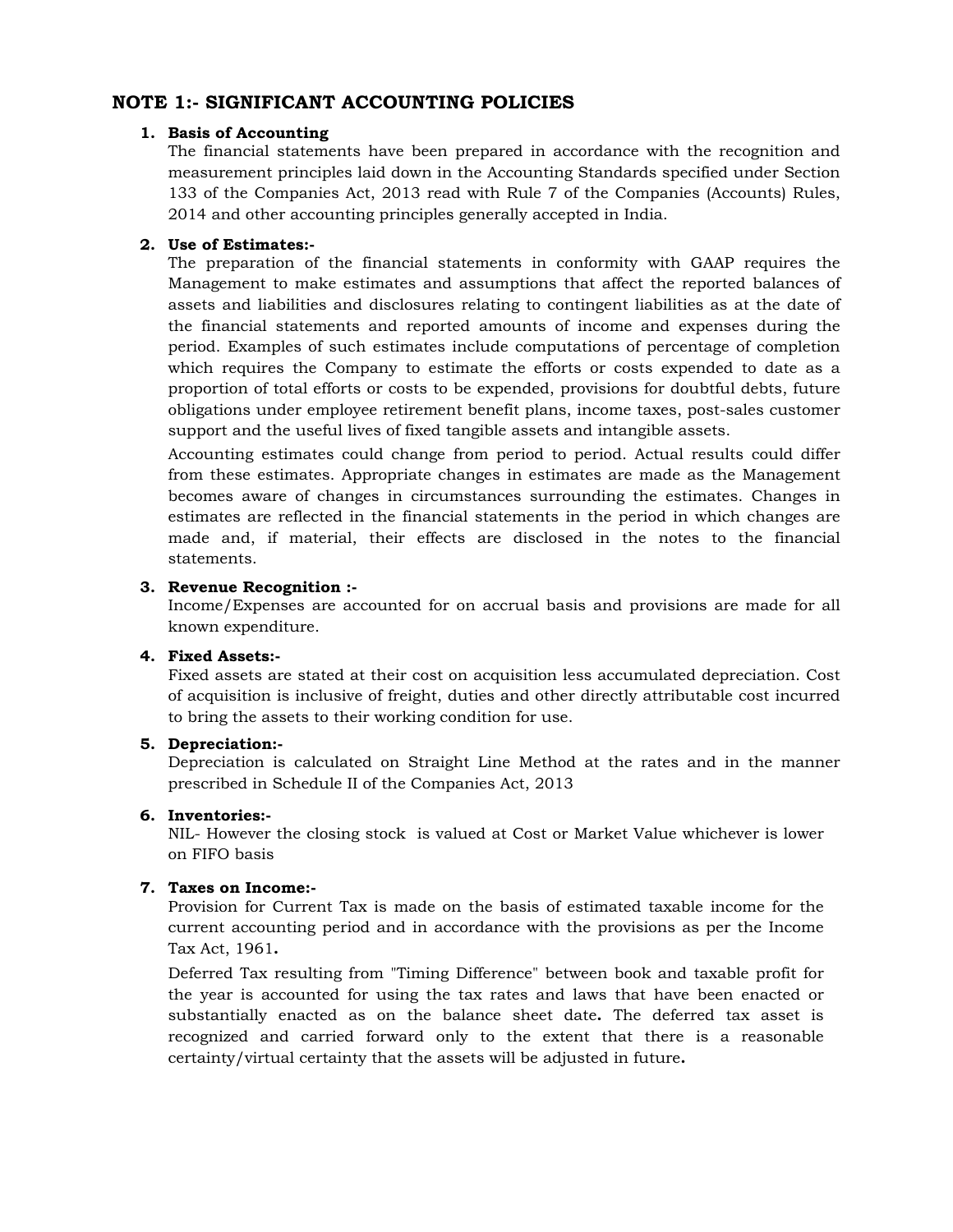### **8. Micro, Small and Medium Enterprises Development Act, 2006**

- 1. Based on the information available with the Company in respect of MSME (as defined in the Micro Small & Medium Enterprise Development Act, 2006) there are no delays in payment of dues to such enterprises during the year.
- 2. Companies has send letter to suppliers to confirm whether they are covered under Micro, Small and Medium Enterprises Act, 2006. As on date, the Company has not received confirmation from any suppliers who have registered under the "Micro, Small and Medium Enterprise Development Act, 2006" and hence no disclosure has been made under the said Act. And on the basis of information available with the Company there are no such parties in respect of MSME. This has been relied upon by the auditors.

### **9. Provisions, Contingent Liabilities and Contingent Assets**

Provisions are recognized only when there is a present obligation, as a result of past events, and when a reliable estimate of the amount of obligation can be made. Contingent liability is disclosed for:

- i) Possible obligations which will be confirmed only by future events not within the control of the Company or,
- ii) Present obligations arising from past events where it is not probable that an outflow of resources will be required to settle the obligation or a reliable estimate of the amount of the obligation cannot be made.

Contingent Assets are not recognized in the financial statements since this may result in the recognition of income that may never be realized.

#### **10.Cash Flow Statement**

Cash flows are reported using the indirect method, whereby profit before tax is adjusted for the effects of transaction of a non-cash nature, any deferral or accruals of past or future operating cash receipts or payment and item of income or expenses associated with investing or financing cash flows. The cash flows from operating, investing and financing activities of the Company are segregated.

#### **11.Earning Per Share**

The Company reports basic and diluted earnings per share in accordance with Accounting Standard issued by the Institute of Chartered Accountant of India. Basic earnings per share are computed by dividing the net profit for the year by the Weighted Average Number of equity shares outstanding during the year. Diluted earnings per share is computed by dividing the net profit for the year by weighted average number of equity shares outstanding during the year as adjusted for the effects of all dilutive potential equity shares except where results are anti-dilutive.

#### **12.Segment Information**

The Company deals in only one reportable segment i.e Infrastructure and hence requirement of Accounting Standard 17 "Segment Reporting" issued by ICAI is not applicable.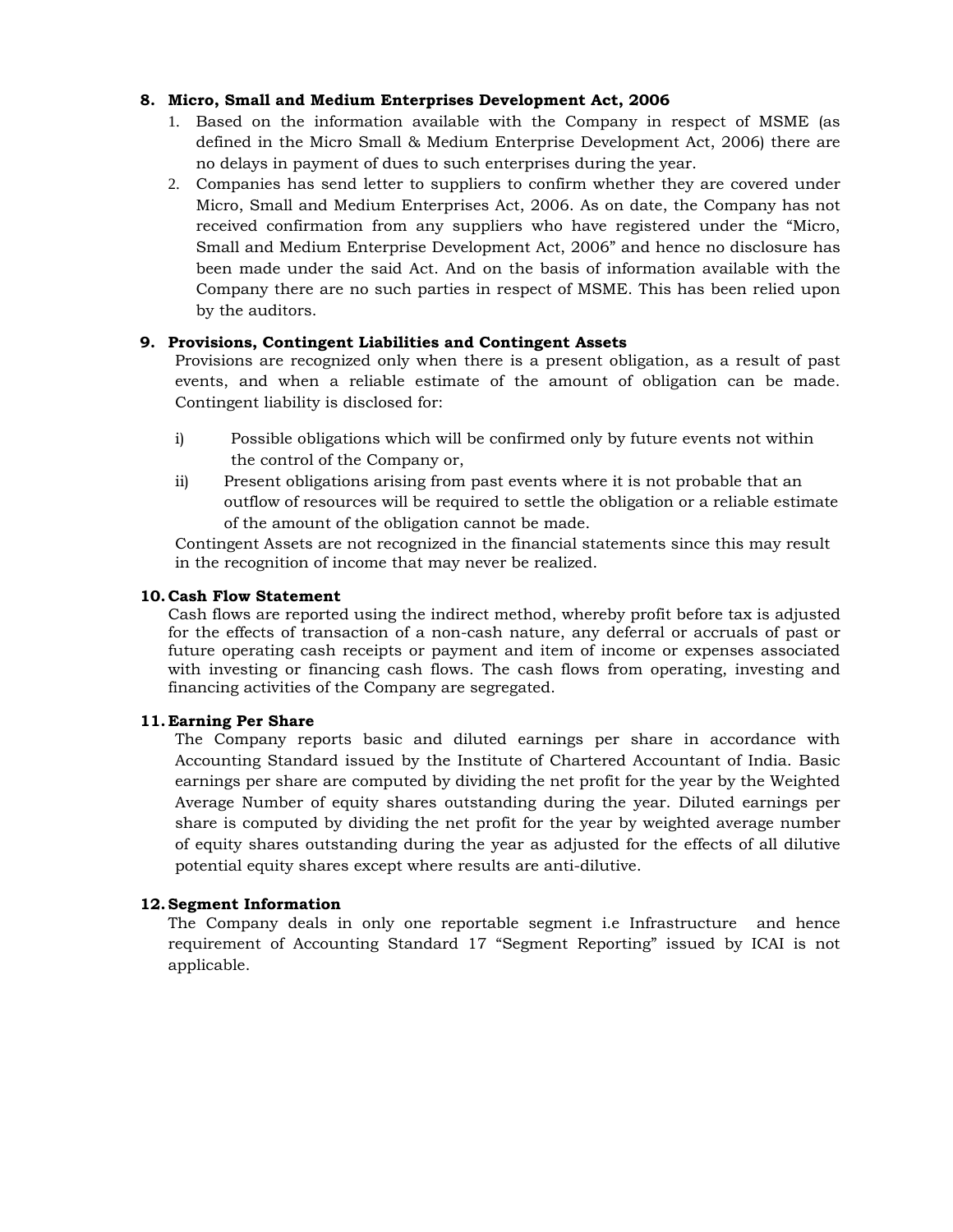### **NOTES FORMING PART OF ACCOUNTS**

| <b>Particulars</b>                                                                                                                    | On 31/03/2016 |                   | On 31/03/2015 |                   |
|---------------------------------------------------------------------------------------------------------------------------------------|---------------|-------------------|---------------|-------------------|
|                                                                                                                                       |               |                   |               |                   |
| NOTE '2'                                                                                                                              |               |                   |               |                   |
| <b>SHARE CAPITAL</b>                                                                                                                  |               |                   |               |                   |
| -Authorised<br>40,00,000 (40,00,000) Equity Shares of Rs. 10/-<br>each                                                                |               | 40,000,000        |               | 40,000,000        |
| -Issued, Subscribed and Paid up<br>35,00,000 Equity Share Of Rs 10/- Each<br>[Previous Year: 3500000 Equity Shares of Rs.10/-<br>each |               | 35,000,000        |               | 35,000,000        |
| <b>TOTAL</b>                                                                                                                          |               | 35,000,000        |               | 35,000,000        |
| - Reconciliation of Shares:                                                                                                           | <b>Nos</b>    | Amt( $\dot{\ }$ ) | <b>Nos</b>    | Amt( $\dot{\ }$ ) |
| Opening Share Capital                                                                                                                 | 3,500,000     | 35,000,000        | 3,500,000     | 35,000,000        |
| Add: Shares issuued During the year                                                                                                   |               |                   |               |                   |
| Add: Rights/Bonus Shares Issued                                                                                                       |               |                   |               |                   |
| <b>TOTAL</b>                                                                                                                          | 3,500,000     | 35,000,000        | 3,500,000     | 35,000,000        |
| Less: Buy back of Shares                                                                                                              |               |                   |               |                   |
| Less Reduction in Capital                                                                                                             |               |                   |               |                   |
| Closing Share Capital                                                                                                                 | 3,500,000     | 35,000,000        | 3,500,000     | 35,000,000        |
| List of Share holders having 5% or more Shares (In Nos)                                                                               |               |                   |               |                   |
| <b>Name Of Shareholders</b>                                                                                                           | In Nos        | In $%$            | In Nos        | In $%$            |
| Dinesh N Desai                                                                                                                        | 833,800       | 23.82             | 834,600       | 23.85             |
| Leena D Desai                                                                                                                         | 529,200       | 15.12             | 529,100       | 15.12             |
| Aabhar Hodling Pvt. Ltd                                                                                                               | 249,400       | 7.13              | 249,400       | 7.13              |
| Satyanarayan J Kabra                                                                                                                  | 209,600       | 5.99              | 209,600       | 5.99              |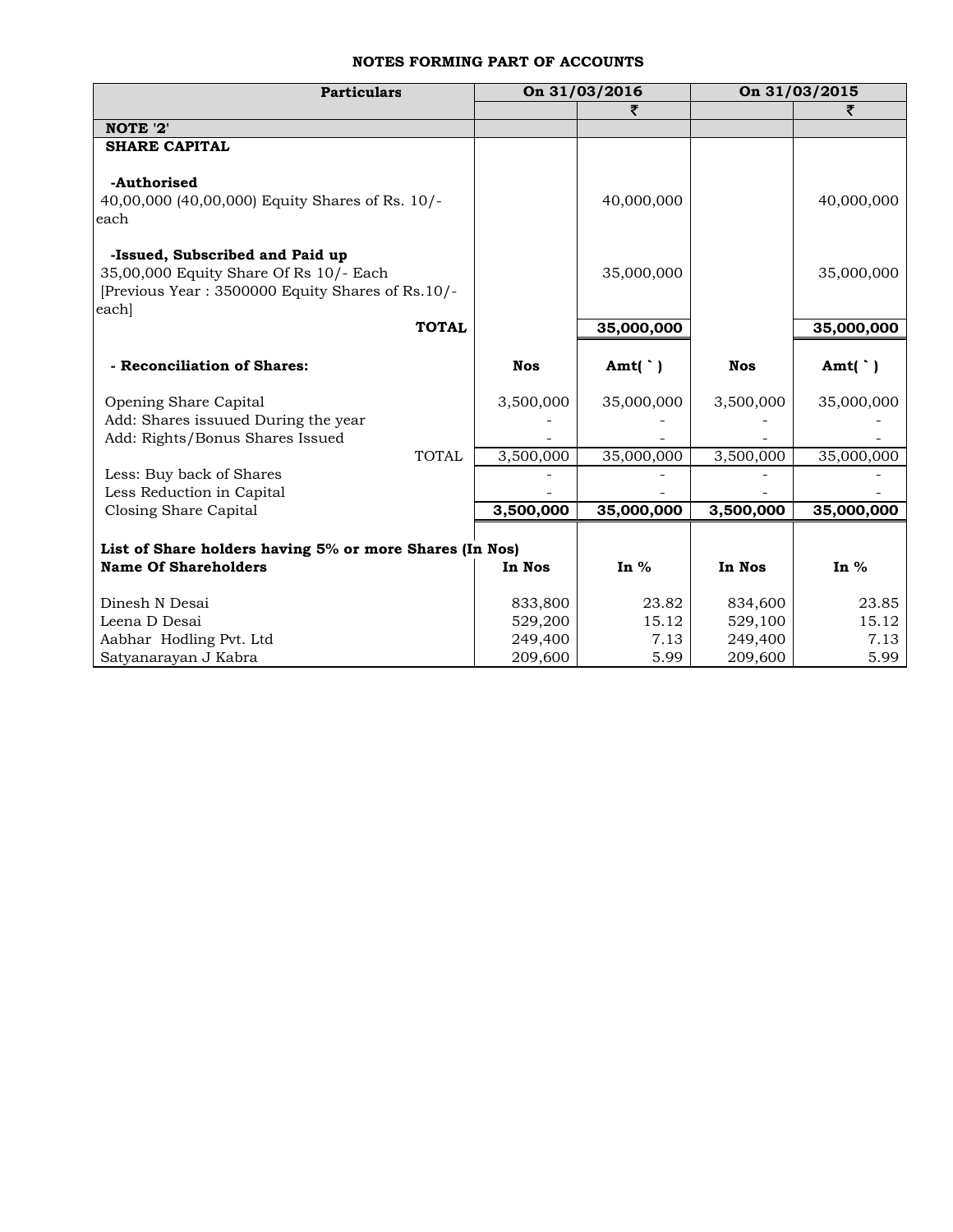| <b>Particulars</b>                                 | 31.03.2016        | 31.03.2015     |
|----------------------------------------------------|-------------------|----------------|
| NOTE '3'                                           | ₹                 | ₹              |
| <b>RESERVES AND SURPLUS</b>                        |                   |                |
| <b>General Reserve</b>                             |                   |                |
| <b>Profit and Loss Account</b>                     |                   |                |
| Opening Balance                                    | (16, 348, 399)    | (16, 553, 032) |
| Add: Profit During The Year                        | 213,507           | 204,633        |
| Less: Proposed Dividend (Incl. Tax)                |                   |                |
| Transfer to Reserves                               |                   |                |
| <b>Bonus Shares</b>                                |                   |                |
| <b>Closing Balance</b>                             | (16, 134, 892)    | (16, 348, 399) |
| <b>TOTAL</b>                                       | (16, 134, 892)    | (16, 348, 399) |
|                                                    |                   |                |
| NOTE '4'                                           | ₹                 | ₹              |
| <b>Unsecured Loan</b><br>Loans Repayable on Demand |                   |                |
| a) From Bodies Corporates                          |                   |                |
| b) From Directors                                  |                   | 2,017,500      |
| <b>TOTAL</b>                                       |                   | 2,017,500      |
| NOTE '5'                                           | ₹                 |                |
| <b>TRADE PAYABLES</b>                              |                   |                |
| <b>Trade Payables</b>                              |                   |                |
| For Expenses                                       | 702,072           | 742,072        |
| <b>TOTAL</b>                                       | 702,072           | 742,072        |
|                                                    |                   |                |
| NOTE '6'                                           | ₹                 | ₹              |
| <b>SHORT TERM PROVISIONS</b>                       |                   |                |
| Audit Fee Payable                                  | 59,000            | 29,500         |
|                                                    |                   |                |
| Provision for Taxation<br><b>TOTAL</b>             | 72,000<br>131,000 | 108,000        |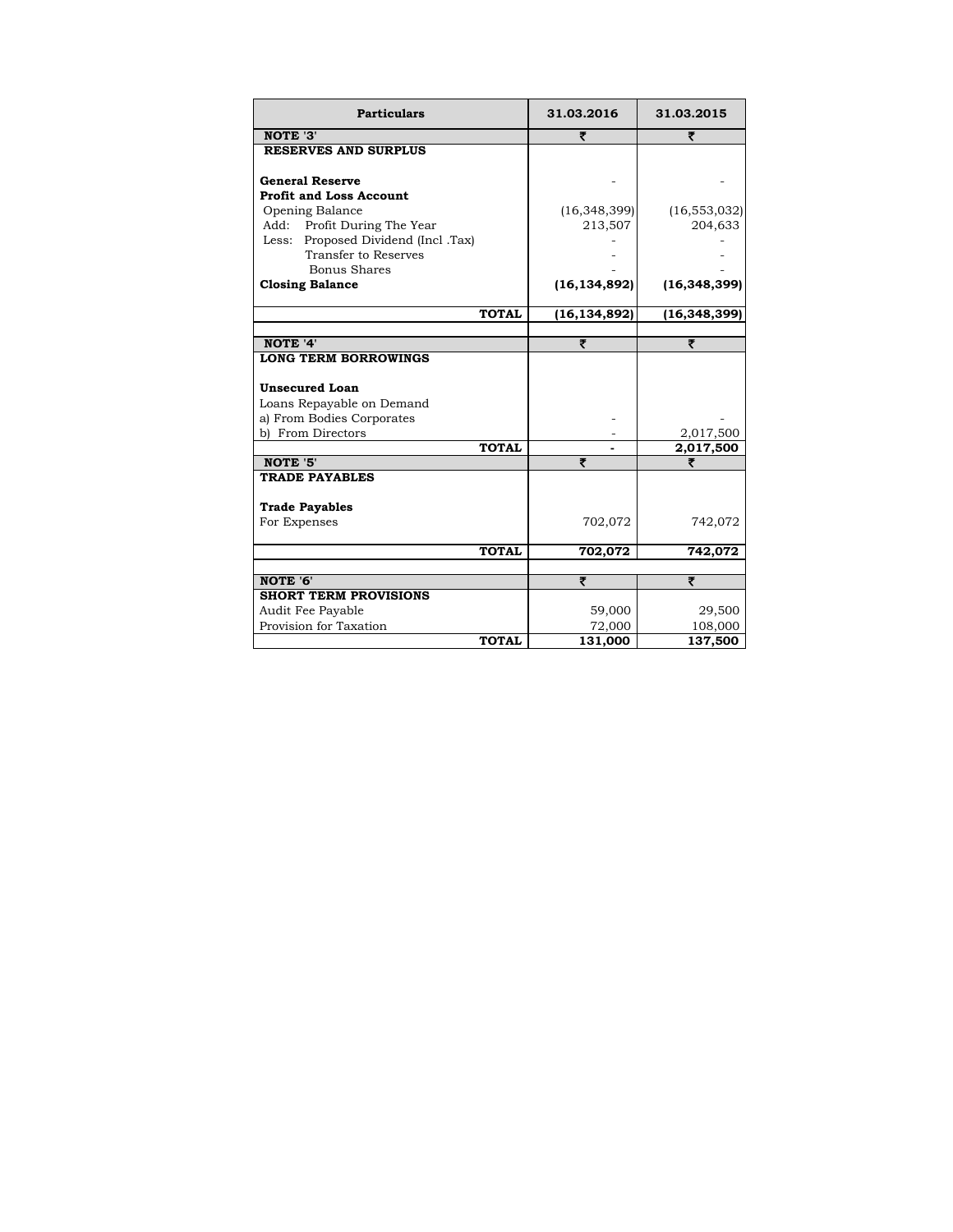#### **AS AT 31/03/2016 Yuranus Infrastructure Ltd**

**Notes : 7**

| <b>FIXED ASSETS</b>  |                |                          |                          |                |                |          |                          |         |         | Amount in $\bar{z}$ ) |
|----------------------|----------------|--------------------------|--------------------------|----------------|----------------|----------|--------------------------|---------|---------|-----------------------|
| <b>PARTICULARS</b>   |                | <b>GROSS BLOCK</b>       | DEPRECIATION BLOCK       |                |                |          | <b>NET BLOCK</b>         |         |         |                       |
|                      | <b>OPENING</b> | <b>ADDITION</b>          | <b>DEDUCTION</b>         | CLOSING        | <b>OPENING</b> | ADDITION | DED.                     | CLOSING | Current | Previous              |
|                      | <b>BALANCE</b> |                          |                          | <b>BALANCE</b> | <b>BALANCE</b> |          |                          | BALANCE | Year    | Year                  |
| Office Building      | 225,000        |                          |                          | 225,000        | 145,037        | 3,998    | $\overline{a}$           | 149,035 | 75,965  | 79,963                |
| Furniture & Fixtures | 55,888         |                          | $\overline{\phantom{0}}$ | 55,888         | 53,854         |          |                          | 53,854  | 2,034   | 2,034                 |
| Office Equipment     | 372,896        |                          | $\overline{\phantom{0}}$ | 372,896        | 353,329        | 1,008    | $\overline{\phantom{a}}$ | 354,337 | 18,559  | 19,567                |
| Vehicles             | 224,393        |                          | $\overline{\phantom{0}}$ | 224,393        | 223,031        |          | $\overline{\phantom{a}}$ | 223.031 | 1,362   | 1,362                 |
| Computer             | 152,500        |                          |                          | 152,500        | 152,464        |          |                          | 152,464 | 36      | 36                    |
| <b>TOTAL</b>         | 1,030,677      | -                        |                          | 1,030,677      | 927,715        | 5,006    | $\overline{\phantom{a}}$ | 932,721 | 97,956  | 102,962               |
| <b>PREVIOUS YEAR</b> | 1,030,677      | $\overline{\phantom{a}}$ | $\overline{\phantom{0}}$ | 1,030,677      | 920,245        | 7,470    |                          | 927,715 | 102,962 | 110,432               |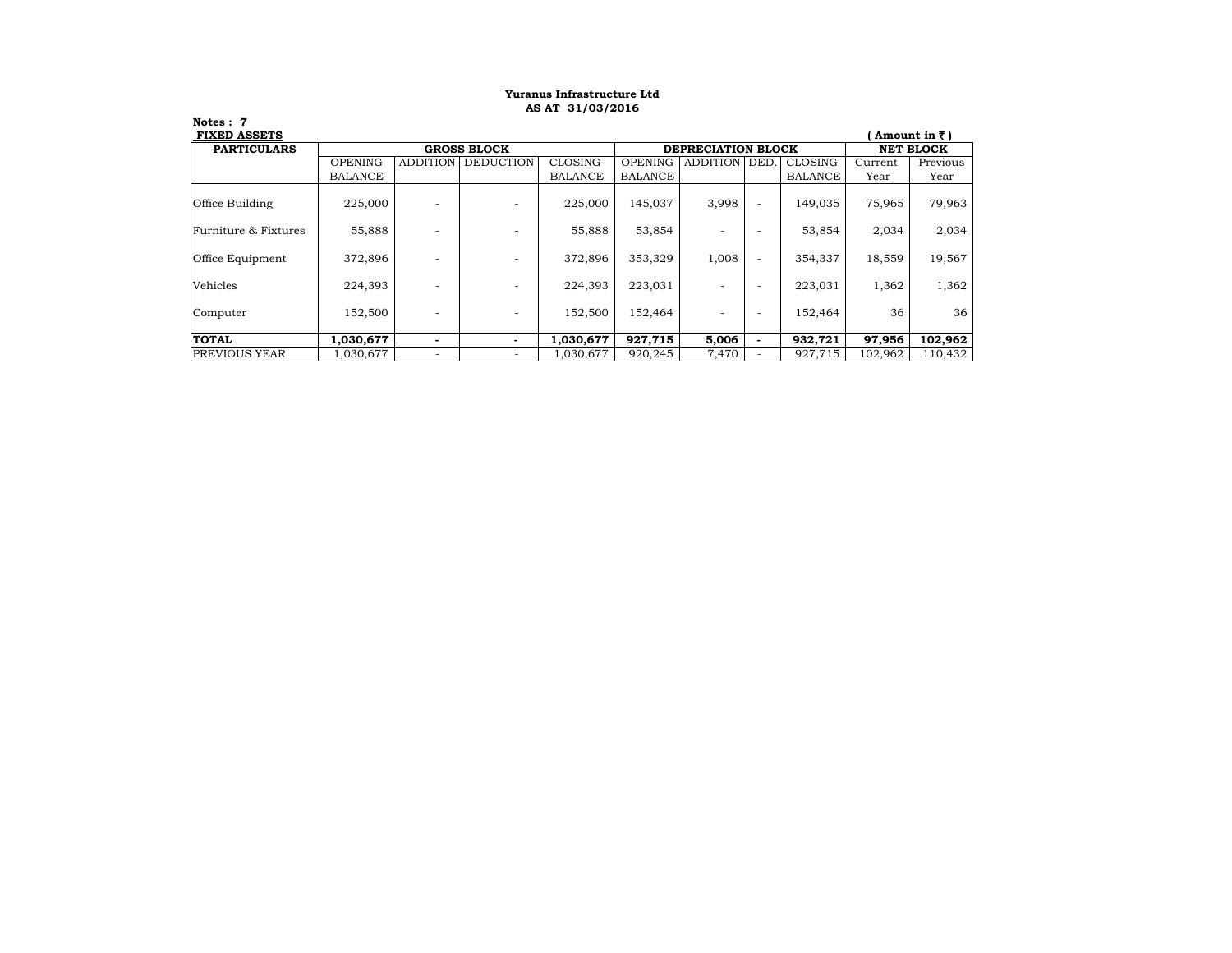| <b>Particulars</b>                                         | 31.03.2016 | 31.03.2015         |
|------------------------------------------------------------|------------|--------------------|
| NOTE '8'                                                   | ₹          | ₹                  |
| LONG TERM LOANS AND ADVANCES                               |            |                    |
|                                                            |            |                    |
| a) Security Deposits (Unsecured, Considered<br>Good)       | 6,000      | 6,000              |
|                                                            |            |                    |
| b) Advance Income Tax / TDS - Unsecured, Co                | 129,952    | 134,452            |
| c) Others (Advances recoverable in cash or in<br>kind)     |            |                    |
| Unsecured, Considered good                                 | 17,604,823 | 20,459,491         |
| d) Balance with Statutory Authorities                      | 17,249     | 13,912             |
| <b>TOTAL</b>                                               | 17,758,024 | 20,613,855         |
|                                                            |            |                    |
| NOTE '9'                                                   | ₹          | ₹                  |
| <b>TRADE RECEIVABLES</b>                                   |            |                    |
| Over Six Months<br>Below Six Months                        | 1,228,979  | 364,702<br>431,715 |
|                                                            |            |                    |
| (Debts Due by Directors and Other Related                  |            |                    |
| Parties)                                                   |            |                    |
| <b>TOTAL</b>                                               | 1,228,979  | 796,417            |
|                                                            | ₹          |                    |
| <b>NOTE '10'</b><br><b>CASH AND BANK BALANCES</b>          |            | ₹                  |
| -Cash and Cash Equivalents                                 |            |                    |
| Cash on Hand                                               | 396,815    | 5,717              |
| <b>Balance with Banks</b>                                  |            |                    |
| a) In Current Account                                      | 191,142    | 29,722             |
| <b>TOTAL</b>                                               | 587,957    | 35,439             |
|                                                            |            |                    |
| <b>NOTE '11'</b><br><b>SHORT TERM LOANS &amp; ADVANCES</b> | ₹          | ₹                  |
|                                                            |            |                    |
| TDS receivable                                             | 18,264     |                    |
| Advance recoverable in cash or in kind                     | 7,000      |                    |
|                                                            |            |                    |
| <b>TOTAL</b>                                               | 25,264     |                    |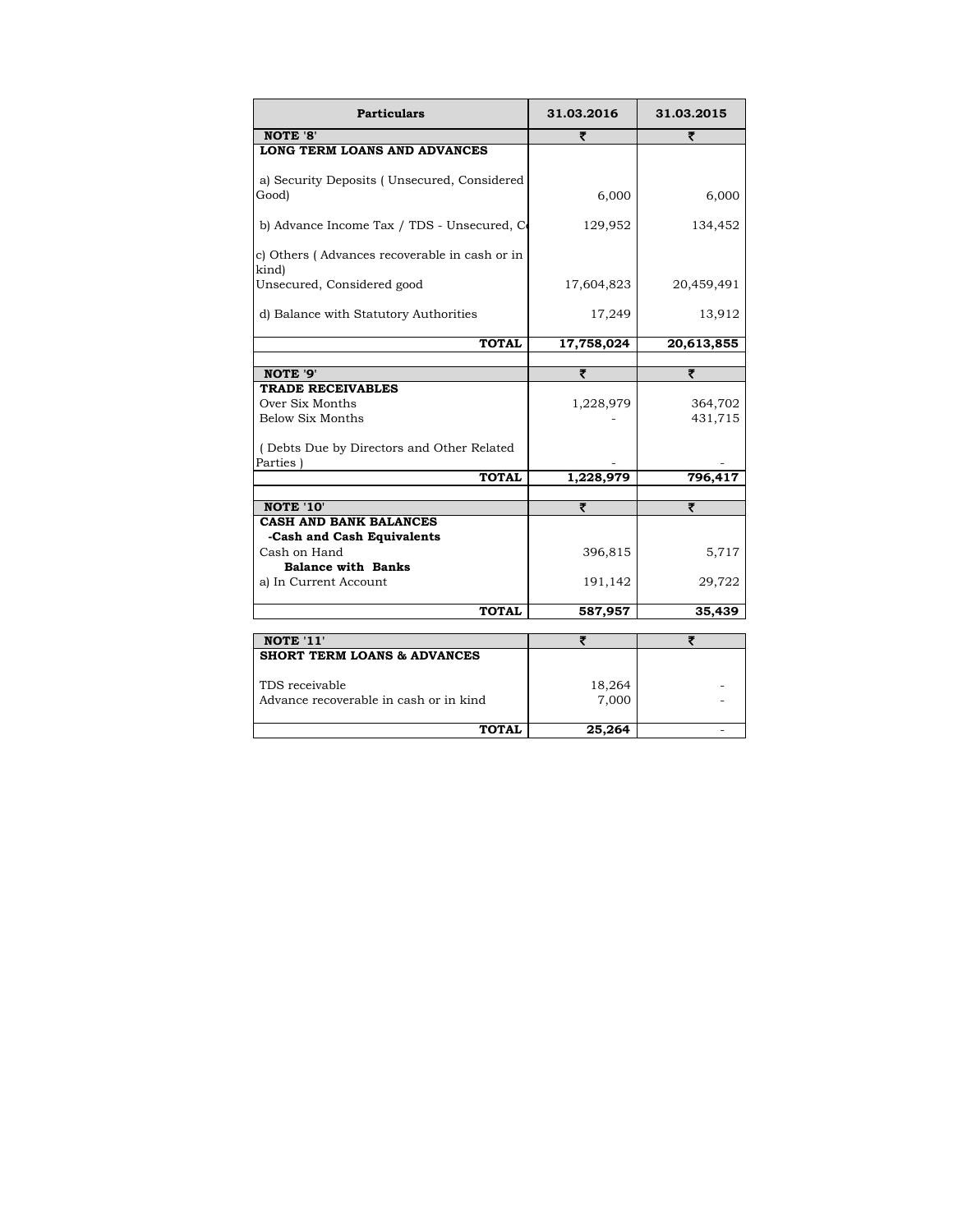| <b>Particulars</b>                               |              | 31.03.2016         | 31.03.2015        |
|--------------------------------------------------|--------------|--------------------|-------------------|
| <b>NOTE '12'</b>                                 |              | ₹                  | ₹                 |
| <b>REVENUE FROM SERVICES</b>                     |              |                    |                   |
| Infrastructure Receipts                          |              | 918,432            | 796,417           |
|                                                  |              |                    |                   |
|                                                  | <b>TOTAL</b> | 918,432            | 796,417           |
| <b>NOTE '13'</b>                                 |              | ₹                  | ₹                 |
| <b>OTHER INCOME</b>                              |              |                    |                   |
| Interest Income                                  |              | 257,716            | 45,000            |
| Short / Excess Provision                         |              | 53,997             |                   |
|                                                  | <b>TOTAL</b> | 311,713            | 45,000            |
|                                                  |              |                    |                   |
| NOTE '14'                                        |              | ₹                  | ₹                 |
| <b>EMPLOYEE BENEFITS EXPENSE</b>                 |              |                    |                   |
| Salaries, Wages, Bonus etc.                      |              | 180,000            | 240,000           |
|                                                  |              |                    |                   |
| <b>NOTE '15'</b>                                 | <b>TOTAL</b> | 180,000<br>₹       | 240,000           |
| <b>FINANCE COSTS</b>                             |              |                    |                   |
| <b>Interest Expense</b>                          |              | 5,155              |                   |
| <b>Bank Charges</b>                              |              | 1,762              | 622               |
|                                                  |              |                    |                   |
|                                                  | <b>TOTAL</b> | 6,917              | 622               |
|                                                  |              |                    |                   |
| <b>NOTE '16'</b>                                 |              | ₹                  | ₹                 |
| <b>OTHER EXPENSES</b>                            |              |                    |                   |
| <b>Advertisement Exp</b>                         |              | 110,655            | 36,700            |
| Auditors' Remuneration - Audit Fee               |              | 29,500             | 29,500            |
| ROC Filling Fees                                 |              | 14,168             | 12,700            |
| <b>Listing Fees</b><br>Legal & Professional Fees |              | 224,720<br>205,870 | 112,360<br>53,289 |
| Office Expenses                                  |              | 69,676             | 54,453            |
| Demat Charges                                    |              | 521                | 1,690             |
| Delay Payment Charges                            |              | 33,205             |                   |
| Website Development Charges                      |              | 64,400             |                   |
|                                                  |              |                    |                   |
|                                                  | <b>TOTAL</b> | 752,715            | 300,692           |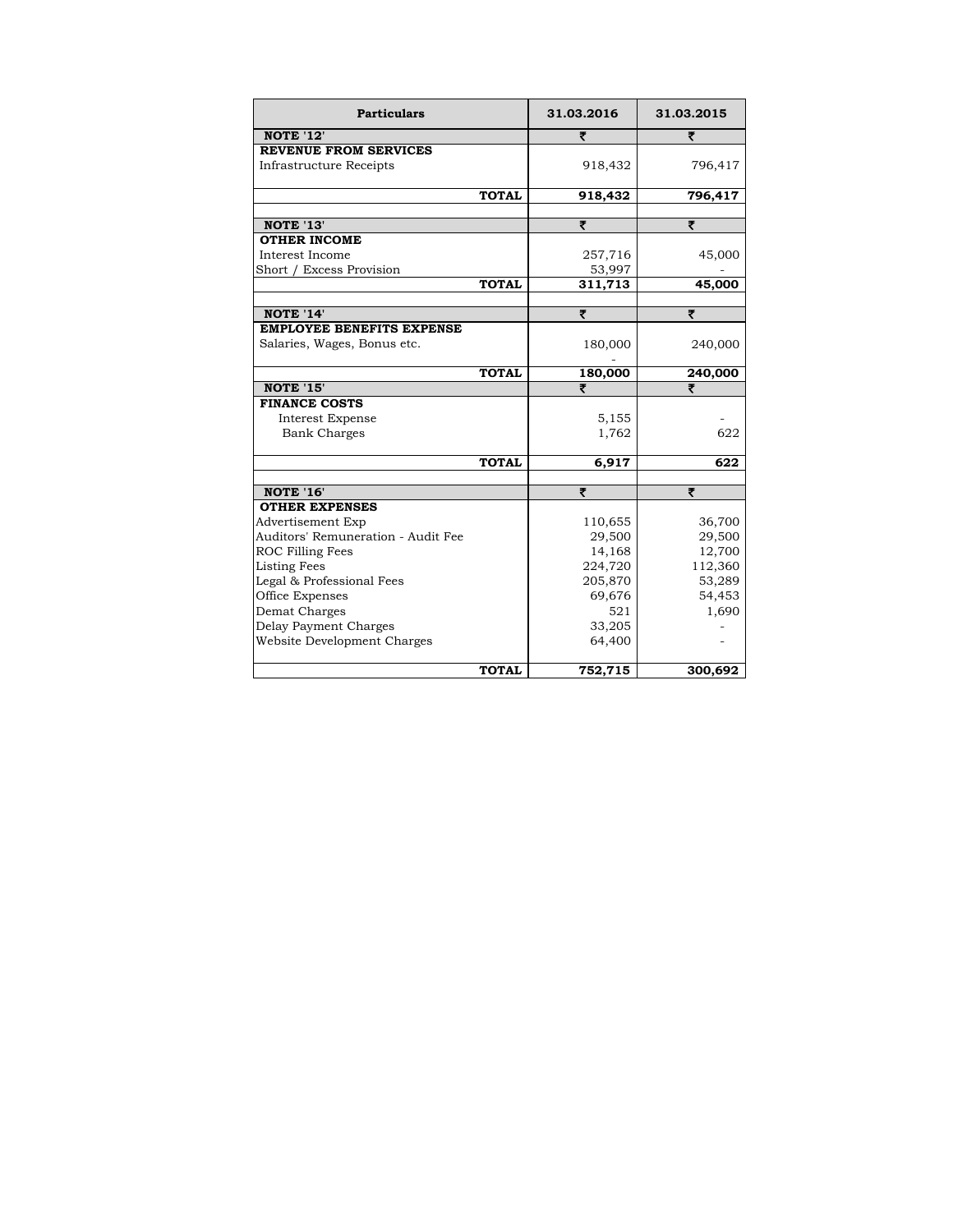#### **Notes Forming Part of Balance Sheet & Profit and Loss Account**

### **17. Earnings per Share:-**

| <b>Particulars</b>                           | 31st<br>As<br>at   | 31st<br>As<br>at   |
|----------------------------------------------|--------------------|--------------------|
|                                              | <b>March, 2016</b> | <b>March, 2015</b> |
| Net Profit as per Profit & Loss Account      | Rs. 2,13,507.00    | Rs. 2,04,633.00    |
| Number of Shares Outstanding during the year | 35,00,000          | 35,00,000          |
| Weighted Average Number of Equity Shares     | 35,00,000          | 35,00,000          |
| Outstanding during the year                  |                    |                    |
| Basic/Diluted Earnings Per Share             | 0.06               | 0.06               |

#### **18.Deferred Taxation:**

a) In conformity with Accounting Standard No**.** 22 issued by The Institute of Chartered Accountants of India on "Accounting for Taxes on Income", the Company has provided for net deferred tax liability during the year amounting to Rs. Nil.

#### **19. Related Party Disclosures:-**

List of Related Parties and Relationships:

- **1.** Relative Parties where significant interest exists :
	- (i) Yuranus Education & Immigration ( Prop. Of Directors Relative)
- **2.** Key Management Personnel & Relatives:
	-
	- (ii) Shri Pankhil Desai Director
	- (iii) Smt. Leena Desai Relative of Director

(i) Shri Dinesh Desai Chairman Cum Managing Director

**3.** Transactions during the year:

(Amount In ₹)

| <b>Particulars</b>    | <b>Associates</b> | <b>Key Management</b><br><b>Personnel (KMP)</b> | <b>Relatives</b><br>of KMP | <b>Total</b>  |
|-----------------------|-------------------|-------------------------------------------------|----------------------------|---------------|
| (i) Services Rendered | Ni1               | Nil                                             | Nil                        | Nil           |
|                       | Nil               | (Nil)                                           | (Nil)                      | (Nil)         |
| (ii) Outstanding      | Nil               | Nil                                             | Nil                        | Nil           |
| Balances - Cr.        | (Nil)             | (20, 17, 500)                                   | (Nil)                      | (20, 17, 500) |
| (iii) Advance given   | Nil               | Nil                                             | Nil                        | Nil           |
|                       | (7, 34, 499)      | (Nil)                                           | (Nil)                      | (7, 34, 499)  |

**20.**In the opinion of the Board; Current Assets, Loans and Advances are approximately of the value stated if realized in the ordinary course of business**.** The provisions for depreciation and all known liabilities are adequate and not in excess of the amount considered reasonably necessary**.**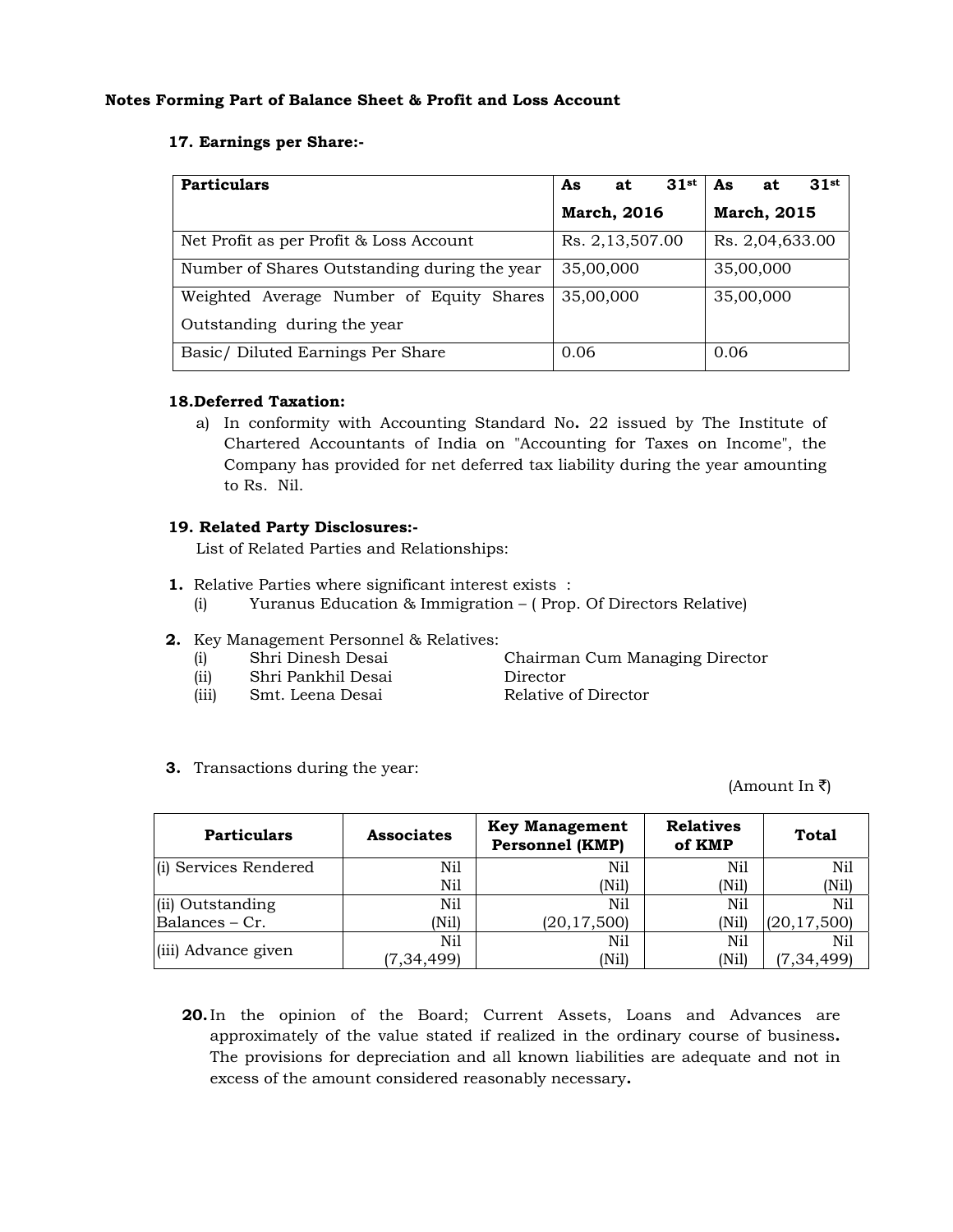- **21.**All the balances i.e. Debit and Credit Balances in the Balance Sheet are subject to confirmation.
- **22.**Loans and advances includes Rs. 15.13 lacs ( P.Y. 15.13 lacs ) which are doubtful of recovery for which no provisions has been made by the Company
- **23.**Company does not have any defined retirement benefit scheme in this respect. Accounting Standard AS- 15 issued by the Institute of Chartered Accountants of India is not considered applicable.
- **24.** During the year under review, the Company had generated revenue receipts and thus quantity details are not applicable.
- **25.**Previous year's figures have been regrouped / rearrange or reclassified, wherever necessary to conform to the current years grouping or reclassification.

**For and on Behalf of the Board**

**For, Loonia & Associates**  *(Chartered Accountants)* 

**As per our Report of even date** 

**Dinesh Desai Chairman cum Managing Director** 

**Hitesh Loonia Proprietor** 

**M. No. 135424 F.R.No. 130883W**  **Pankhil Desai Director** 

**Place: Ahmedabad Date: 30.05.2016**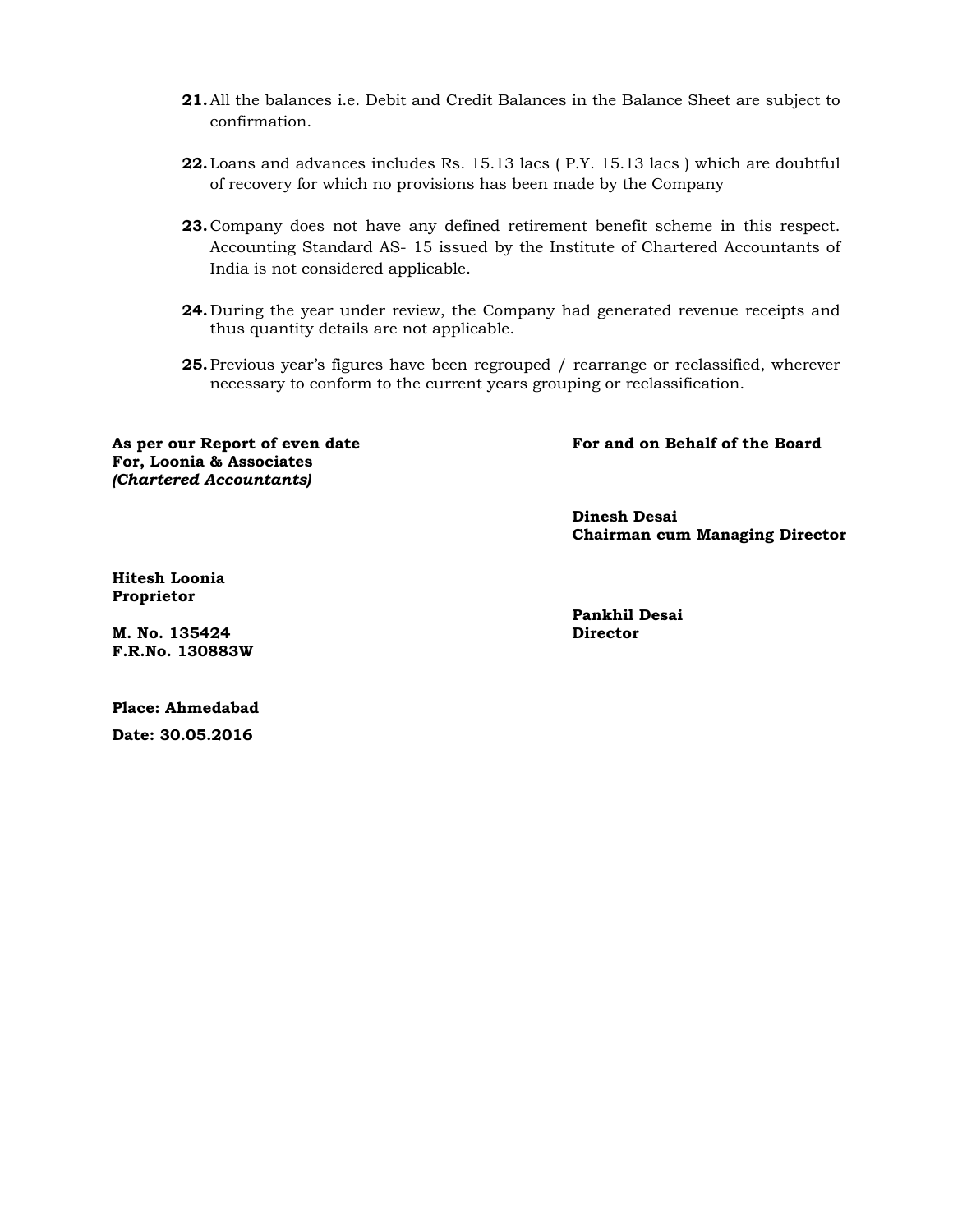### **YURANUS INFRASTRUCTURE LIMITED**

**Registered Office:** 201, 2nd Floor, Maulik Arcade, Above Karnavati Pagarkha Bazar, Mansi Cross Road, Vastrpur, Ahmedabad- 380015, Gujarat

Tel No. 07940082820/21, E-mail: info@yuranusinfra.com, Website: www.yuranusinfra.com **CIN:** L45200GJ1994PLC021352

#### **ATTENDANCE SLIP**

 $DPID$ 

(To be presented at the entrance) Folio No. / Client ID\_\_\_\_\_\_\_\_\_\_\_\_\_\_\_\_\_\_\_\_\_\_\_\_\_\_

I/We hereby record my/our presence at the  $22<sup>nd</sup>$  Annual General Meeting of the Company at 201,2nd Floor Maulik Arcade, Above Karnavati Pagarkha Bazar, Mansi Cross Road, Vastrapur, Ahmedabad - 380 015 on Thursday, 29"' day of September, 2016 at 02.00 p.m.

PLEASE COMPLETE THIS ATTENDANCE SLIP AND HAND IT OVER AT THE ENTERANCE OF THE MEETING HALL. JOINT SHAREHOLDER(S) MAY OBTAIN ADDITIONAL SLIP AT THE VENUE OF THE MEETING.

 $\overline{\phantom{a}}$  , and the contract of the contract of the contract of the contract of the contract of the contract of the contract of the contract of the contract of the contract of the contract of the contract of the contrac

Signature of the Member/ Proxy